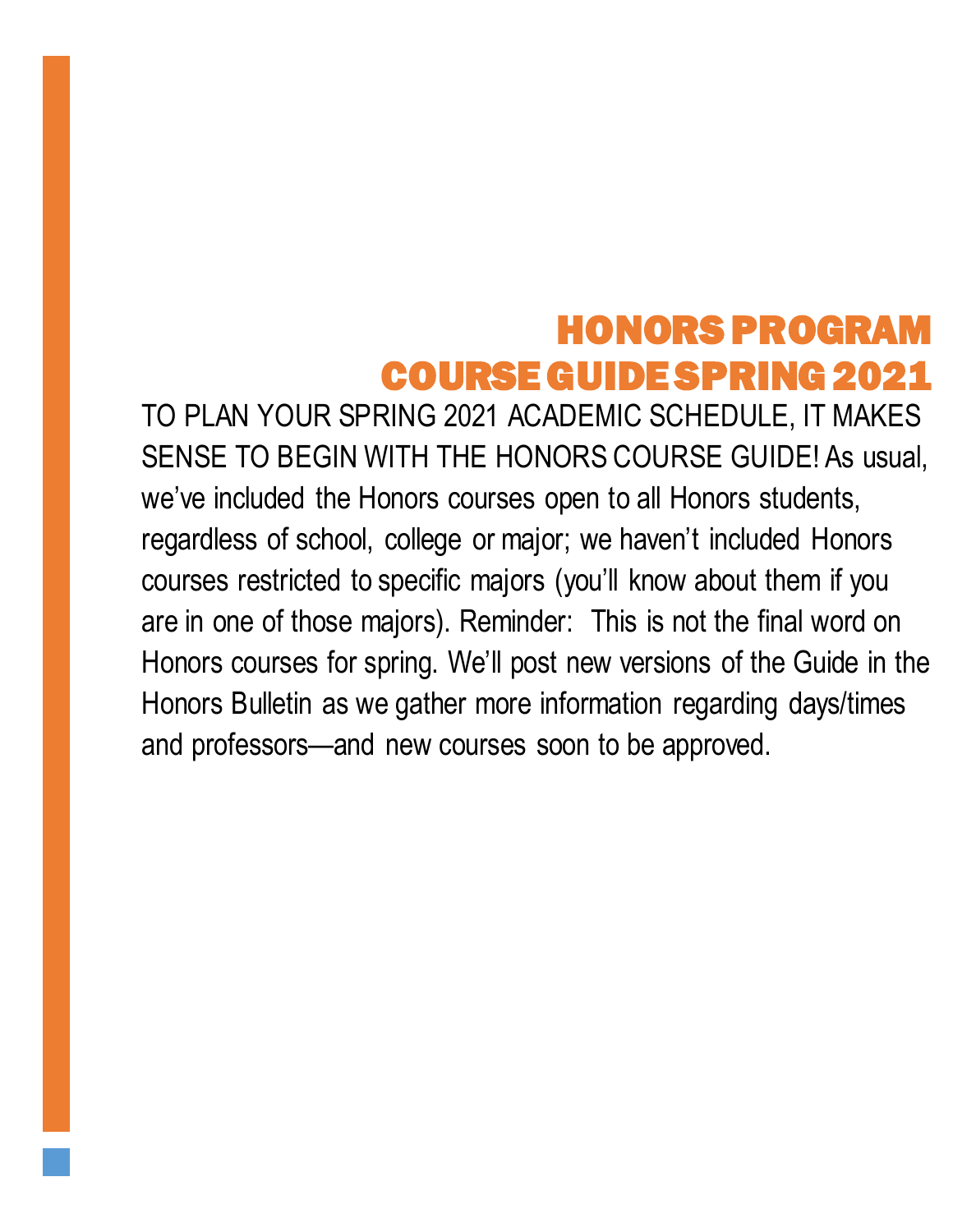# HONORS PROGRAM COURSE GUIDE SPRING 2021

| <b>ANALYTICAL READING &amp; WRITING (ENGLISH 0902.01)</b> | 4               |  |
|-----------------------------------------------------------|-----------------|--|
| <b>ANALYTICAL READING &amp; WRITING (ENGLISH 0902.02)</b> |                 |  |
| HONORS INTELLECTUAL HERITAGE I: THE GOOD LIFE             |                 |  |
| HONORS INTELLECTUAL HERITAGE II: THE COMMON GOOD          | 5               |  |
|                                                           |                 |  |
|                                                           |                 |  |
| <b>ARTS GEN EDS</b>                                       | 6               |  |
|                                                           |                 |  |
|                                                           |                 |  |
|                                                           |                 |  |
|                                                           |                 |  |
|                                                           |                 |  |
|                                                           |                 |  |
| <b>HUMAN BEHAVIOR GEN EDS</b>                             |                 |  |
|                                                           |                 |  |
|                                                           |                 |  |
|                                                           |                 |  |
|                                                           |                 |  |
|                                                           |                 |  |
| <b>RACE &amp; DIVERSITY GEN EDS</b>                       | 10 <sup>1</sup> |  |
|                                                           |                 |  |
|                                                           |                 |  |
|                                                           |                 |  |
|                                                           |                 |  |
|                                                           |                 |  |
| <b>GLOBAL/WORLD SOCIETY GEN EDS</b>                       | 12              |  |
|                                                           |                 |  |
|                                                           |                 |  |
| <b>SCIENCE &amp; TECH GEN EDS</b>                         | 13              |  |
|                                                           |                 |  |
|                                                           |                 |  |
|                                                           |                 |  |
| <b>U.S. SOCIETY GEN EDS</b>                               | 14              |  |
|                                                           |                 |  |
|                                                           |                 |  |
|                                                           |                 |  |
| <b>QUANTITATIVE LITERACY GEN EDS</b>                      | 15              |  |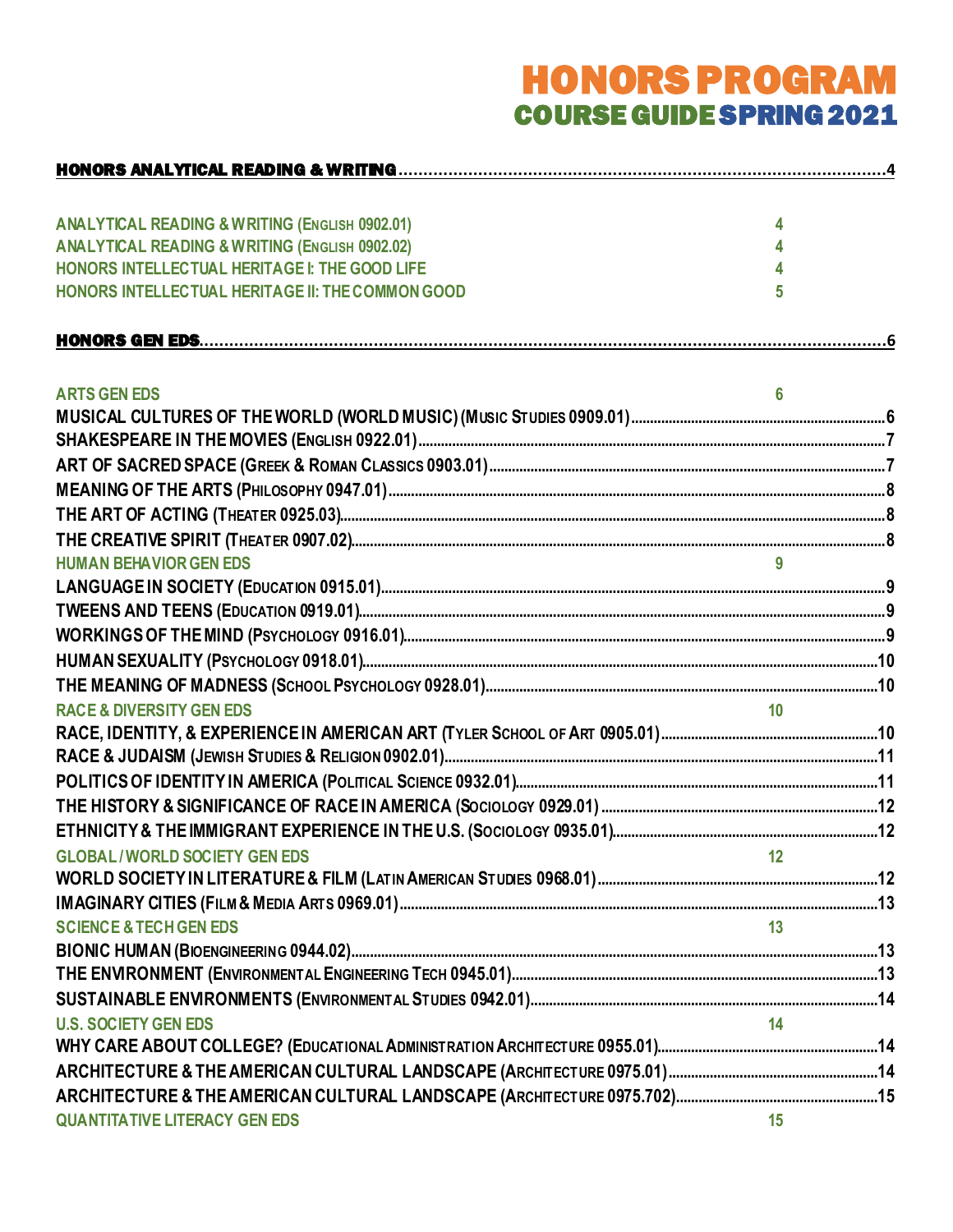| 15 <sub>15</sub><br><b>ARTS &amp; MEDIA</b>                                                      |    |
|--------------------------------------------------------------------------------------------------|----|
|                                                                                                  |    |
|                                                                                                  |    |
| 16<br><b>LANGUAGE STUDIES</b>                                                                    |    |
|                                                                                                  |    |
|                                                                                                  |    |
| <b>SOCIAL SCIENCES</b>                                                                           | 16 |
|                                                                                                  |    |
|                                                                                                  |    |
|                                                                                                  |    |
|                                                                                                  |    |
|                                                                                                  |    |
|                                                                                                  |    |
|                                                                                                  |    |
| <b>STEM</b>                                                                                      |    |
|                                                                                                  |    |
|                                                                                                  |    |
|                                                                                                  |    |
|                                                                                                  |    |
|                                                                                                  |    |
|                                                                                                  |    |
|                                                                                                  |    |
|                                                                                                  |    |
|                                                                                                  |    |
| <b>ARTS &amp; MEDIA</b><br>20 <sub>2</sub>                                                       |    |
|                                                                                                  |    |
|                                                                                                  |    |
|                                                                                                  |    |
| MAGICAL HISTORY TOUR - THE HISTORY OF THE BEATLES (MEDIA STUDIES & PRODUCTION 2900.01)21         |    |
|                                                                                                  |    |
|                                                                                                  |    |
| <b>BUSINESS</b>                                                                                  |    |
|                                                                                                  |    |
| THE LEADERSHIP EXPERIENCE: LEADING YOURSELF, CHANGE, & COMMUNITIES (HUMAN RESOURCE MANAGEMENT    |    |
|                                                                                                  |    |
| <b>HUMANITIES &amp; SOCIAL SCIENCES</b>                                                          |    |
|                                                                                                  |    |
|                                                                                                  |    |
|                                                                                                  |    |
| LIVING BELOW THE LINE: THE REALITIES OF POVERTY IN AMERICA (GENDER, SEXUALITY, & WOMEN'S STUDIES |    |
|                                                                                                  |    |
|                                                                                                  |    |
|                                                                                                  |    |
|                                                                                                  |    |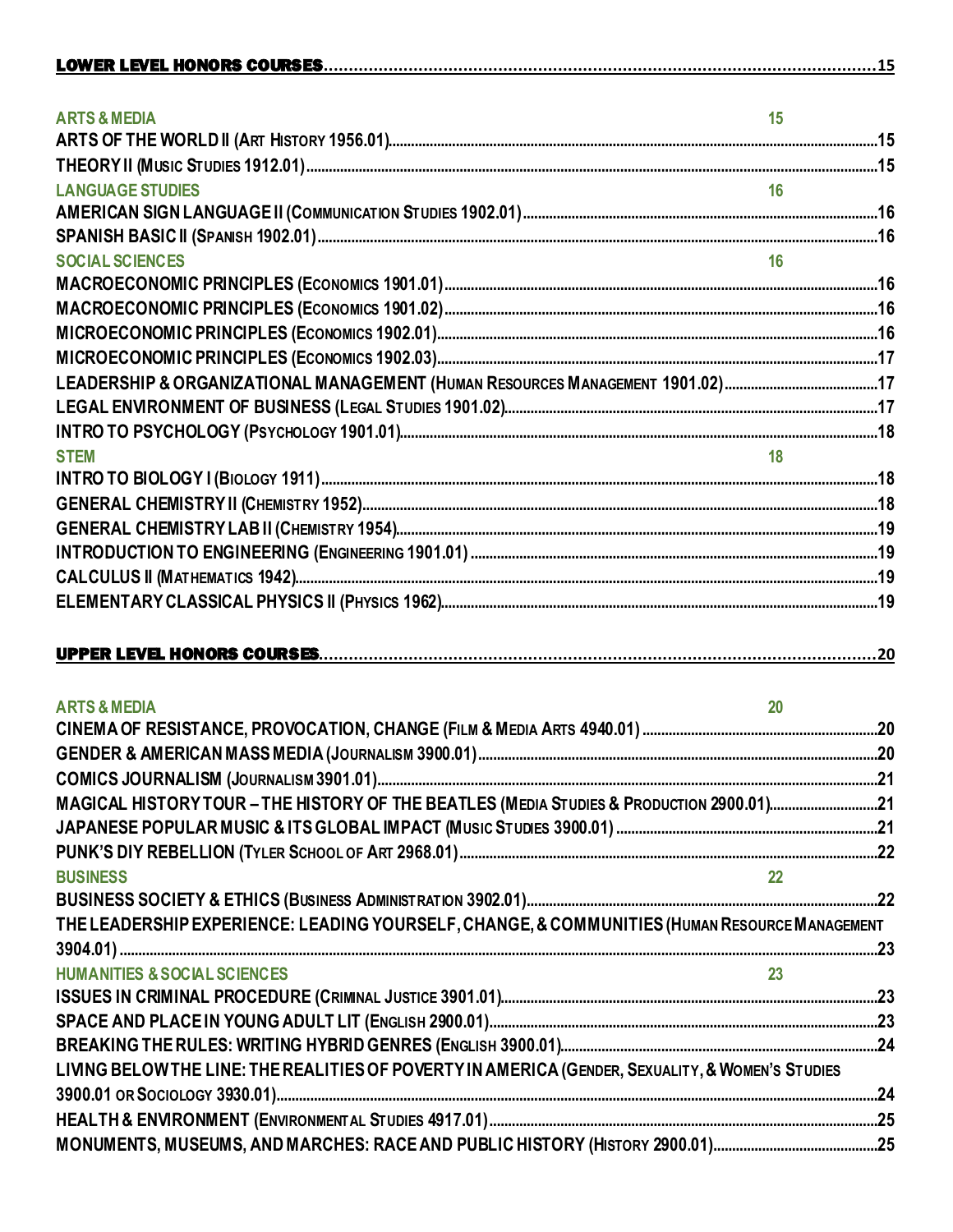| CALIBAN'S WORLD: CULTURAL POLITICS IN THE 20TH CENTURY AMERICAS (HISTORY 3900.01) 26            |                 |
|-------------------------------------------------------------------------------------------------|-----------------|
|                                                                                                 |                 |
|                                                                                                 |                 |
|                                                                                                 |                 |
|                                                                                                 |                 |
| JR & SR CAPSTONE SEMINAR: INEQUALITY, VIOLENCE AND DEMOCRACY IN LATINAMERICA (POLITICAL SCIENCE |                 |
|                                                                                                 |                 |
|                                                                                                 |                 |
|                                                                                                 |                 |
|                                                                                                 |                 |
| <b>LANGUAGE STUDIES</b>                                                                         |                 |
|                                                                                                 |                 |
|                                                                                                 |                 |
| <b>STEM</b>                                                                                     | 30 <sup>°</sup> |
|                                                                                                 |                 |
|                                                                                                 |                 |
|                                                                                                 |                 |
|                                                                                                 |                 |
|                                                                                                 |                 |
|                                                                                                 |                 |
|                                                                                                 |                 |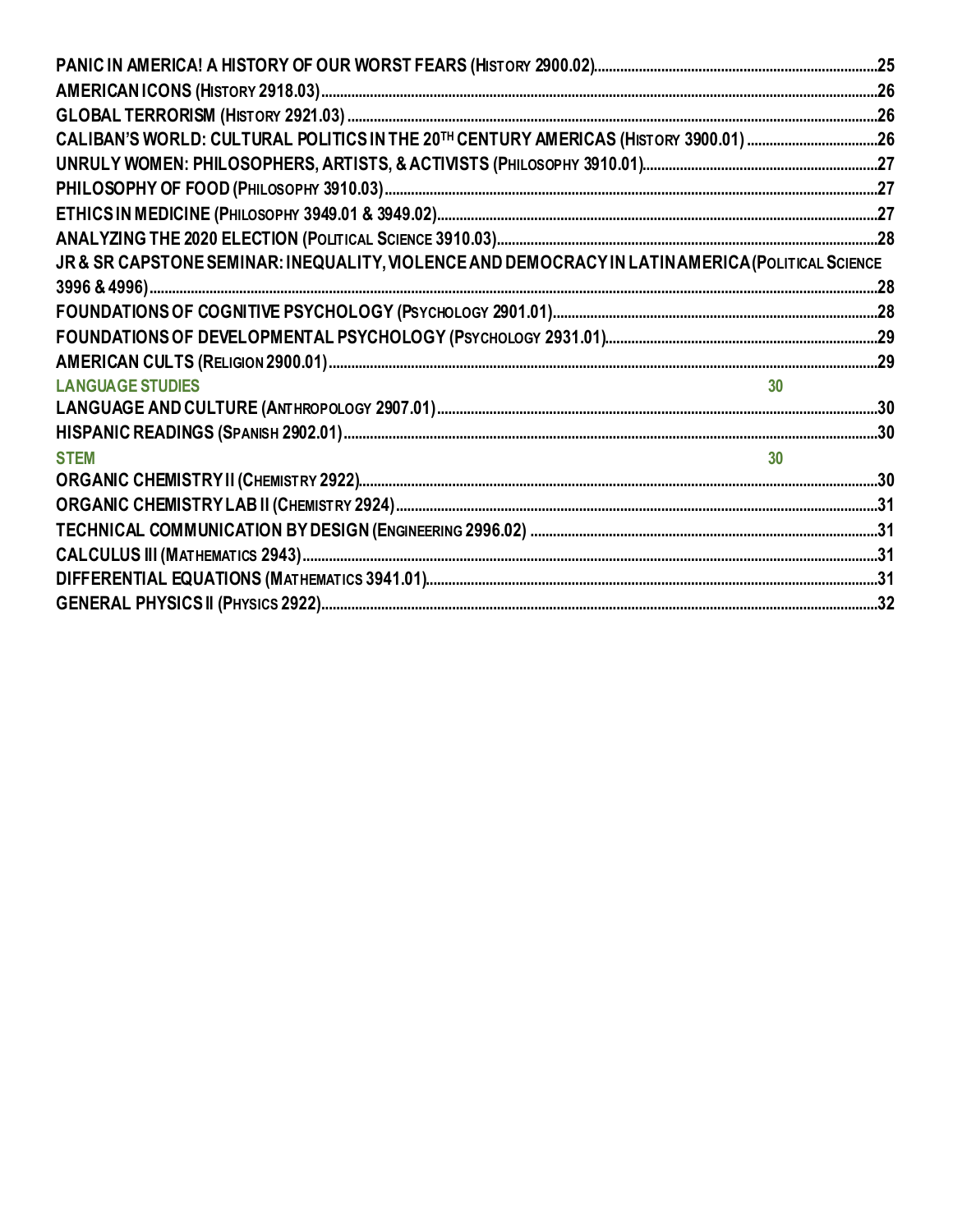## <span id="page-4-0"></span>HONORS ANALYTICAL READING & WRITING

<span id="page-4-1"></span>**ANALYTICAL READING & WRITING** (English 0902.01) **Days/Times:** Wednesday, 10:00am to 11:40am **Professor: TBA CRN:** *23956*

<span id="page-4-2"></span>**ANALYTICAL READING &WRITING** (English 0902.02) **Days/Times:** Thursday, 1:30pm to 3:10pm **Professor: TBA CRN:** *18924*

## HONORS INTELLECTUAL HERITAGE I & II

\*Be on the lookout for professors' names soon.

## <span id="page-4-3"></span>**HONORS INTELLECTUAL HERITAGE I: THE GOOD LIFE**

**HONORS INTELLECTUAL HERITAGE I** (Intellectual Heritage 0951.01) **Days/Times:** Tuesday & Thursday, 9:30am to 10:50am **Professor:** Douglas Greenfield **CRN:** *2506*

**HONORS INTELLECTUAL HERITAGE I** (Intellectual Heritage 0951.02) **Days/Times:** Tuesday & Thursday, 9:30am to 10:50am **Professor:** James Getz **CRN:** *2508*

**HONORS INTELLECTUAL HERITAGE I** (Intellectual Heritage 0951.04) **Days/Times:** Tuesday & Thursday, 12:30pm to 1:50pm **Professor:** Sheryl Sawin **CRN:** *2511*

**HONORS INTELLECTUAL HERITAGE I** (Intellectual Heritage 0951.05) **Days/Times:** Tuesday & Thursday, 3:30pm to 4:50pm **Professor:** Marian Makins **CRN:** *2512*

**HONORS INTELLECTUAL HERITAGE I** (Intellectual Heritage 0951.08) **Days/Times: TBA Professor:** Elizabeth Pearson **CRN:** *2514*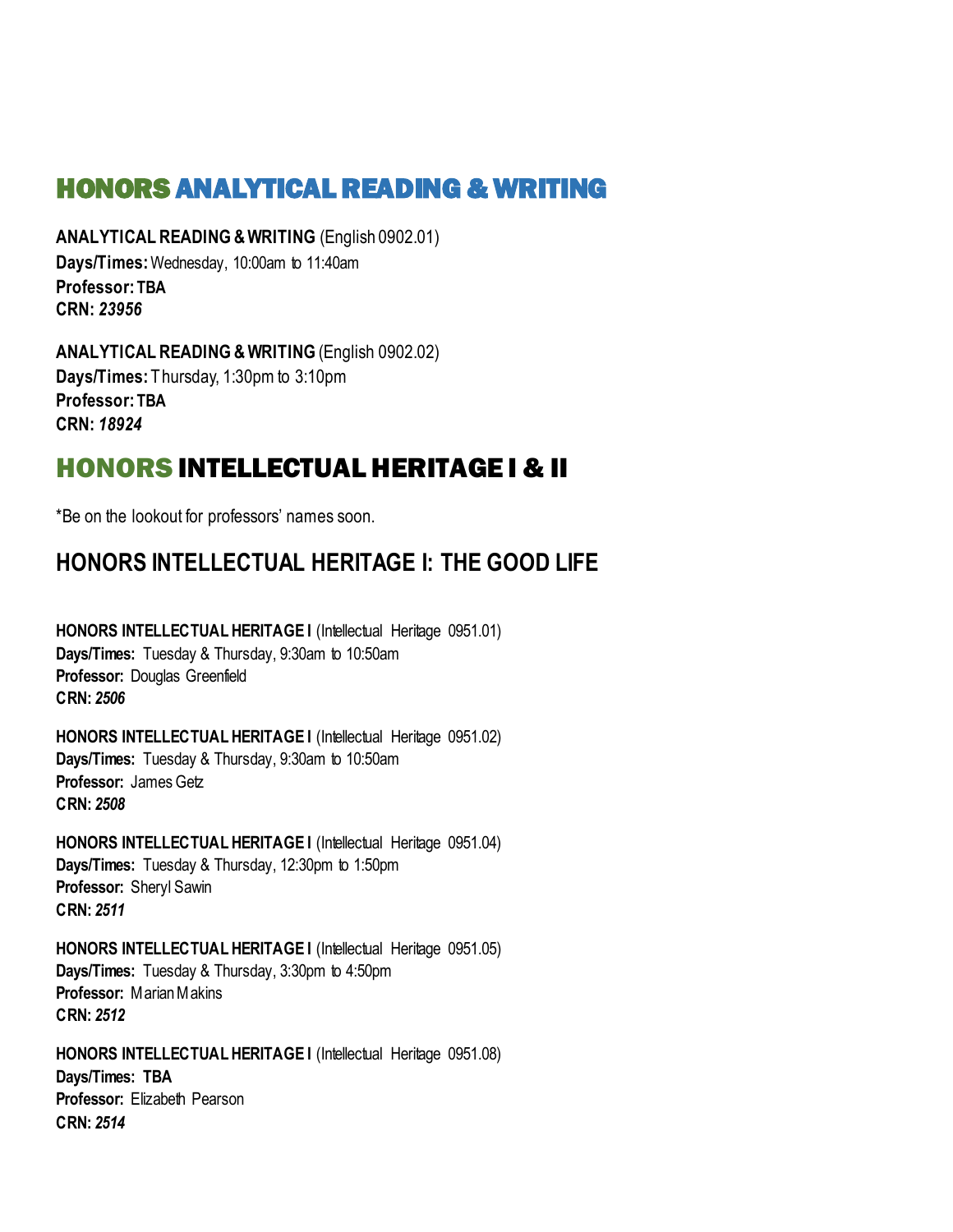**HONORS INTELLECTUAL HERITAGE I** (Intellectual Heritage 0951.09) **Days/Times: TBA** Professor: Dustin Kidd **CRN:** *2515*

**HONORS INTELLECTUAL HERITAGE I (Intellectual Heritage 0951.11) Days/Times: TBA Professor:** Rebecca Alpert **CRN:** *5635*

## <span id="page-5-0"></span>**HONORS INTELLECTUAL HERITAGE II: THE COMMON GOOD**

**HONORS INTELLECTUAL HERITAGE II** (Intellectual Heritage 0952.01) **Days/Times:** Tuesday & Thursday, 3:30pm to 4:50pm **Professor:** Ariane Fischer **CRN:** *22580*

**HONORS INTELLECTUAL HERITAGE II** (Intellectual Heritage 0952.03) **Days/Times:** Tuesday & Thursday, 2pm to 3:20pm **Professor:** John Dern **CRN:** *2519*

**HONORS INTELLECTUAL HERITAGE II** (Intellectual Heritage 0952.04) **Days/Times:** Tuesday & Thursday, 11am to 12:20pm **Professor:** Robert Rabiee **CRN:** *2520*

**HONORS INTELLECTUAL HERITAGE II** (Intellectual Heritage 0952.05) **Days/Times:** Tuesday & Thursday, 11am to 12:20pm **Professor:** Natasha Rossi **CRN:** *2521*

**HONORS INTELLECTUAL HERITAGE II** (Intellectual Heritage 0952.06) **Days/Times: TBA** Professor: Justin Fugo **CRN:** *2522*

HONORS INTELLECTUAL HERITAGE II (Intellectual Heritage 0952.07) **Days/Times: TBA Professor:** Jessie Iwata **CRN:** *3036*

**HONORS INTELLECTUAL HERITAGE II** (Intellectual Heritage 0952.08) **Days/Times: TBA Professor:** James DeLise **CRN:** *22581*

**HONORS INTELLECTUAL HERITAGE II** (Intellectual Heritage 0952.09) **Days/Times: TBA Professor:** David Mislin **CRN:** *7463*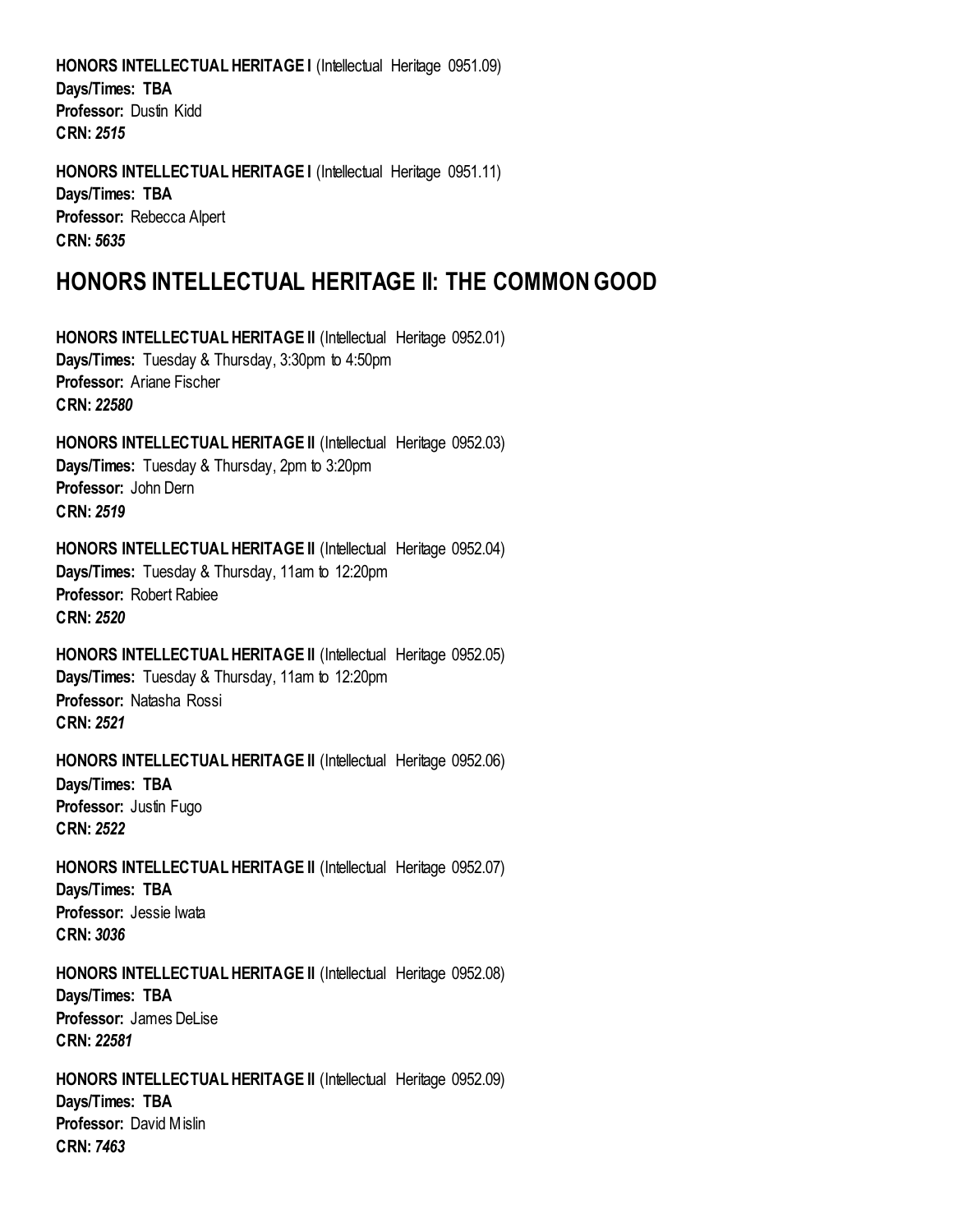**HONORS INTELLECTUAL HERITAGE II** (Intellectual Heritage 0952.10) **Days/Times: TBA Professor:** Anna Peak **CRN:** *21678*

**HONORS INTELLECTUAL HERITAGE II** (Intellectual Heritage 0952.12) **Days/Times: TBA Professor:** Michael Neff **CRN:** *25103*

**HONORS INTELLECTUAL HERITAGE II** (Intellectual Heritage 0952.13) **Days/Times: TBA Professor:** Joseph Foster **CRN:** *25104*

**HONORS INTELLECTUAL HERITAGE II** (Intellectual Heritage 0952.14) **Days/Times: TBA Professor:** Jordan Shapiro **CRN:** *25984*

**HONORS INTELLECTUAL HERITAGE II** (Intellectual Heritage 0952.15) **Days/Times: TBA Professor:** Matthew Smetona **CRN:** *36112*

**HONORS INTELLECTUAL HERITAGE II** (Intellectual Heritage 0952.16)

**Days/Times: TBA Professor:** Stephen Jankiewicz **CRN:** *39234*

**HONORS INTELLECTUAL HERITAGE II** (Intellectual Heritage 0952.17) **Days/Times: TBA Professor: TBA CRN:** *36114*

## <span id="page-6-0"></span>HONORS GEN EDS

## <span id="page-6-1"></span>**ARTS GEN EDS**

<span id="page-6-2"></span>**MUSICAL CULTURES OF THE WORLD (WORLD MUSIC)** (Music Studies 0909.01) **Days/Times:** Monday, Wednesday, & Friday, 12pm to 12:50pm **Professor:** Noriko Manabe **CRN:** *2097*

**About:** How does music reflect on a society's values, sociopolitical conditions, or place in the greater world? This course explores the aesthetic principles and social context underlying traditional and popular musics of the world, with special attention paid to Spain, Cuba, Japan, Indonesia, and India (plus two to three countries to be chosen by the class). Issues explored include:

- the conception of melody and rhythm in each culture;

- the role of migration and globalization in the development, dissemination, and hybridization of genres;
- the influence of capitalism, patronage systems, and centralized regimes;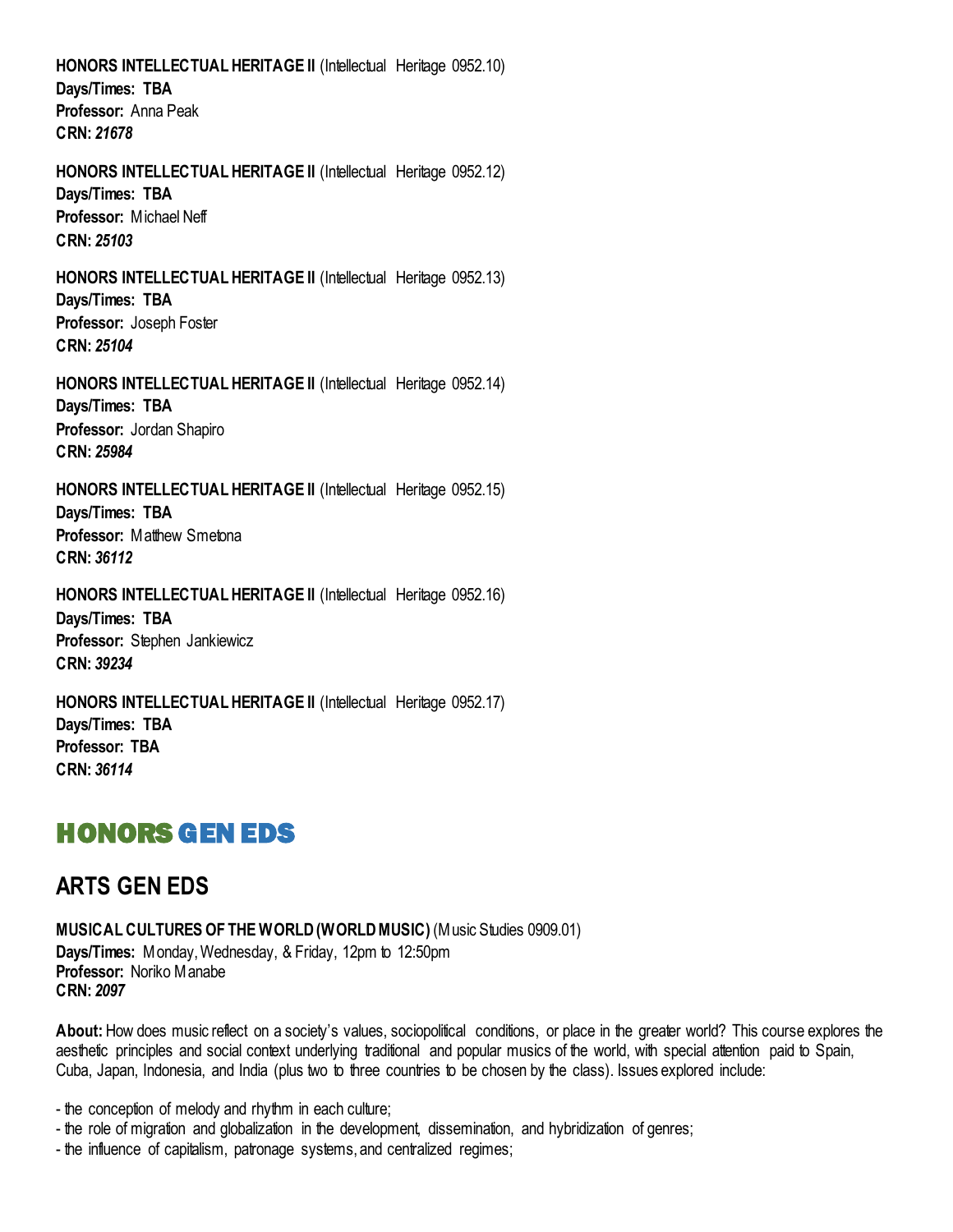- racial, ethnic, gender, and national identity;
- music and politics; and
- the processes and impacts of exoticism and Othering in music.

**About the Professor:** Noriko Manabe, Associate Professor of Music Studies, is an ethnomusicologist and music theorist conducting research on music and social movements, as well as popular music in Japan and the US. Her book, The Revolution Will Not Be Televised: Protest Music after Fukushima, about the antinuclear movement after 2011 triple disaster, won awards from the Association for Asian Studies, the British Forum for Ethnomusicology, and Society for Ethnomusicology. She has also written articles on rapper Kendrick Lamar's "Alright," protest chants in the Women's March, Japanese hip hop, and the Japanese music industry. She is currently co-editing the Oxford Handbook of Protest Music and is editing 33-1/3 Japan, a book series on popular music in Japan. She has lived and/or worked in Japan for 14 years, has conducted fieldwork on music in Japan every year since 2005 (except 2020), and has met about 100 musical artists in Japan and elsewhere.

#### <span id="page-7-0"></span>**SHAKESPEARE IN THE MOVIES** (English 0922.01)

**Days/Times:** Tuesday, 11:00am to 12:20pm **Professor:**Sheryl Sawin **CRN:** *44624*

**About:** In Joss Whedon's remarkable adaptation of Shakespeare's Much Ado About Nothing, audiences can't avoid being struck by how the complexities of love in the early modern age aren't so far off from foibles and follies of romance in the age of Tinder. In fact, Shakespeare's ideas about and representations of love, sex, power-- and more--continue to capture the creative imagination of filmmakers and moviegoers today. From the gender bending homoerotics of Twelfth Night, to Benedick and Beatrice's meet-cute romcom romp in Much Ado, to the heady machinations of the original "House of Cards" power couple in Macbeth, we will study Shakespeare's works in their original form and cultural context alongside classic and contemporary film versions of the plays. We'll consider how these varied productions intersect with constructions of gender, class, race, hegemony and other social practices to help guide our analysis. In order to enhance our critical lens and to deepen our ability to talk and write about artistic expression, we will study various literary and film theories as well. In reading and watching these plays, we will explore the relationship between art and life, between artists and audiences, and between popular culture and the societies that consume it. We will watch some clips of films during class, but full films will be screened on your own, in the media center (if you are on campus) or streamed to your computer. It would be helpful to have a Netflix/Hulu/Amazon Prime account, though it isn't at all required.

**About the Professor:** I am an Associate Professor in Temple's Intellectual Heritage Program and most days you'll find me championing the awesomeness of the IH I and II courses in particular, and the Humanities in general. I have my Ph.D. in Early Modern English Literature, with an emphasis on the English Stage (including Shakespeare, of course). Aside from my interest in Shakespeare, these days I am fairly obsessed with pocket communities on TikTok (#cottagecore #witchtok), baking sourdough bread (yes, I am THAT basic quarantine person) and table top games. As far as teaching is concerned, I am seriously committed to student engagement in the classroom, and strive to design courses that encourage students to take an active role in determining what they learn and how they learn it. I actually love teaching online, and have expertise in online course design, in adapting new technology to the online classroom and on building digital communities.

<span id="page-7-1"></span>**ART OF SACRED SPACE**(Greek & Roman Classics 0903.01) **Days/Times:** Monday, Wednesday & Friday, 1:00pm to 1:50pm **Professor:** Eleanor Mulhern **CRN:** *44171*

**About:** Where do people go to communicate with the divine? Explore with us where and how people of the many different cultures of the Greco-Roman world communicated with their gods. Why are graves and groves considered sacred space? When is a painting or sculpture considered sacred? Whom do the gods allow to enter a sacred building? Can a song be a prayer or a curse? How can dance sway the gods? Why do gods love processions and the smell of burning animals? The journey through sacred space in Greco-Roman antiquity will engage your senses and your intellect, and will reveal a mindset both ancient and new.

**About the Professor:** Nell mostly works on imperial Latin literature, but she excavated in Italy when in graduate school and loves to talk about and engage with various forms of material culture, so be prepared to look at a LOT of Greek and Roman temples! When she's not teaching (which is, to be frank, not that often), Nell enjoys running, baking, reading popular fiction by women from the early 20th century, and snuggling with her two little dogs.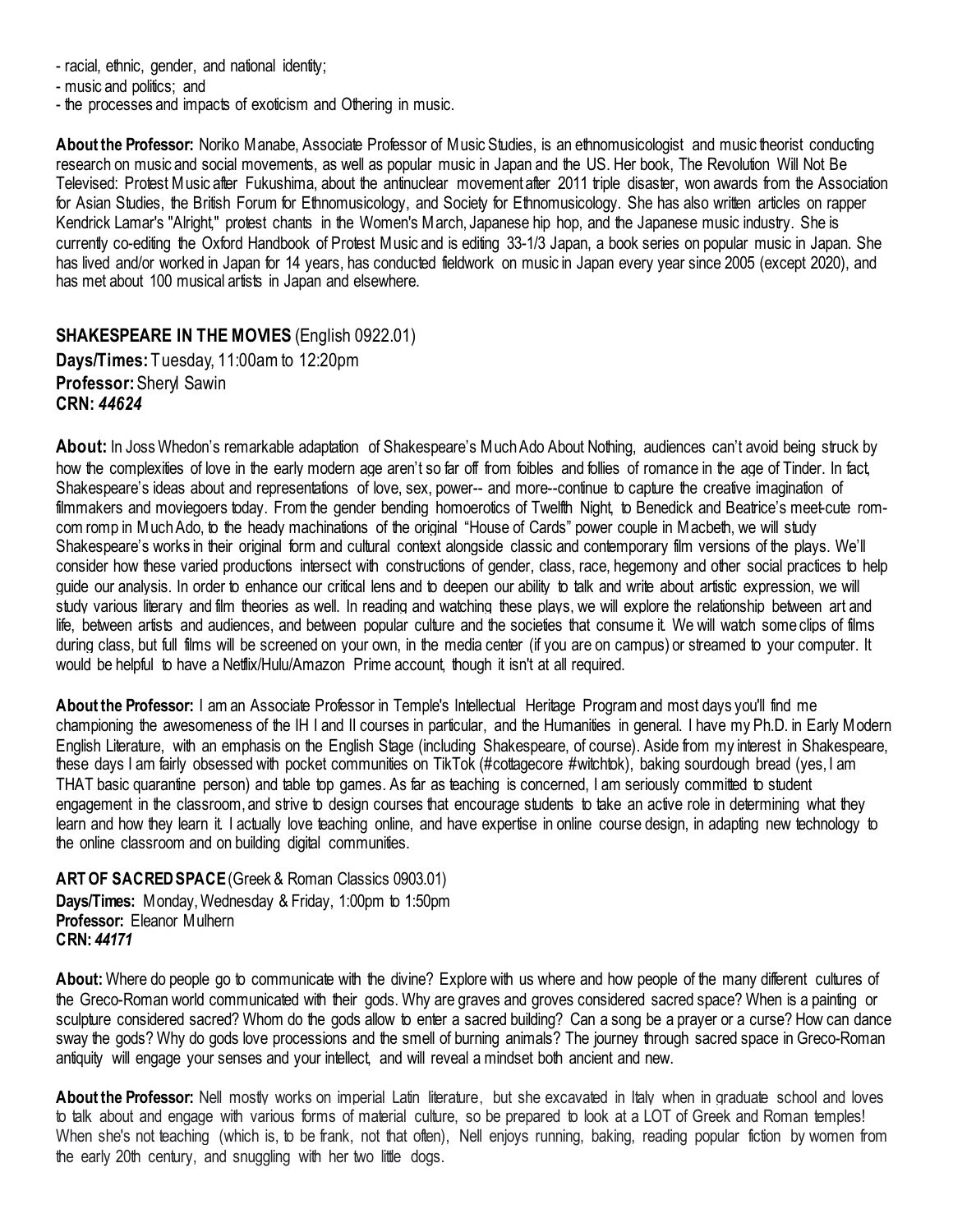#### <span id="page-8-0"></span>**MEANING OF THE ARTS** (Philosophy 0947.01) **Days/Times:** Monday, Wednesday & Friday, 2:00pm to 2:50pm **Professor:** Michael Szekely **CRN:** *44650*

**About:** Conventional wisdom would have it that art imitates life...or perhaps that life imitates art. It is also conventional wisdom to say something like "Beauty is in the eye of the beholder." But let us not be so conventional. Or, if you will, let us take conventional wisdom seriously and see where it gets us. Plato was so concerned about art and poetry (and its impact on our lives, our thinking, our knowledge, our understanding) that he proposed banning it from the republic. Art is too close to life. Marinetti had the modest proposal that we blow up all museums. Art is too separate from life. Duchamp saw a urinal he liked, signed it, called it something else, and exhibited it...as art. Art is...anything? John Cage composed a piece whereby the performer does nothing for four minutes and thirtythree seconds. Art is...nothing? Or...everything? (Cage also played music for amplified cactus.)

We might just throw up our hands and say, "Whatever...it's all relative...who cares?" But philosophy calls for more. To think philosophically is to think an issue through so that you can explain to others (as well as to yourself) what strikes you as sensible about having those views as opposed to having other views. After all, anyone can say that a painting is beautiful or that one play is better than another, so we will be going deeper to discover what support, if any, such claims have. And come up with our own.

**About the Professor:** Dr. Szekely's research and teaching interests focus on the philosophy of music, improvisation, and existentialism. He has published articles with curious titles like "Jazz Naked Fire Gesture," "Schizo Zen," "Progressive Listening," and "Music of a Witch's Line." Also a practicing musician (percussion), Dr. Szekely has collaborated with a number of other musicians and groups contributing to the improvisational music scene in Philadelphia, as well as playing in the jazz/folk outfit Hawk Tubley & The Ozymandians. He was once described in a student feedback form as "a cross between jazz musician and evil genius," a comment he has, to this day, neither embraced nor disavowed.

<span id="page-8-1"></span>**THE ART OF ACTING** (Theater 0925.03) **Days/Times:** Tuesday & Thursday, 9:30am to 10:50am **Professor:** David Ingram **CRN:** *19874*

About: Creativity is not just for artists. Creativity is vital to everything we do in every area of life, whether we are making art or making work or making dinner; making relationships, making families or making community; making discoveries or making a difference. In this course we will investigate Creativity in the arts from the inside-out, looking closely at the creative process of the artist and the work of making art as our paradigm, based upon current creativity research and theory drawn from the twin fields of cognitive and positive psychology. We will go out and experience art from a wide variety of disciplines in Philadelphia, talk to artists about making work, define and discuss creativity and the creative process, practice making creative artistic work ourselves, and explore the broader application of creativity in our daily lives.

<span id="page-8-2"></span>**THE CREATIVE SPIRIT** (Theater 0907.02) **Days/Times: TBA Professor: Nathan Gabriel CRN:** *43538*

**About:** Students will learn how to generate creative ideas on demand—by studying what happens in the brain as ideas are forming, and by practicing techniques to influence that process. As part of their course work they will complete creative project assignments and apply solution-generating exercises to real problems they are facing in their own lives. Students will also venture off campus to examine the work of world-class creative professionals. The class ends by studying creativity's influence on society at large.

This online class is largely asynchronous but will meet synchronously, via zoom, a handful of times throughout the semester.

Learn more at: creativespiritclass.com

**About the Professor:** Nathan Gabriel is a director, teacher, husband and father. Theatre has taken him all over the country and Europe, but there's nowhere he loves as much as his hometown of Cincinnati, Ohio. He has worked on over 40 productions at a dozen theatres, including the Edinburgh Fringe Festival in Scotland. And he has been teaching theatre, creativity, and race and gender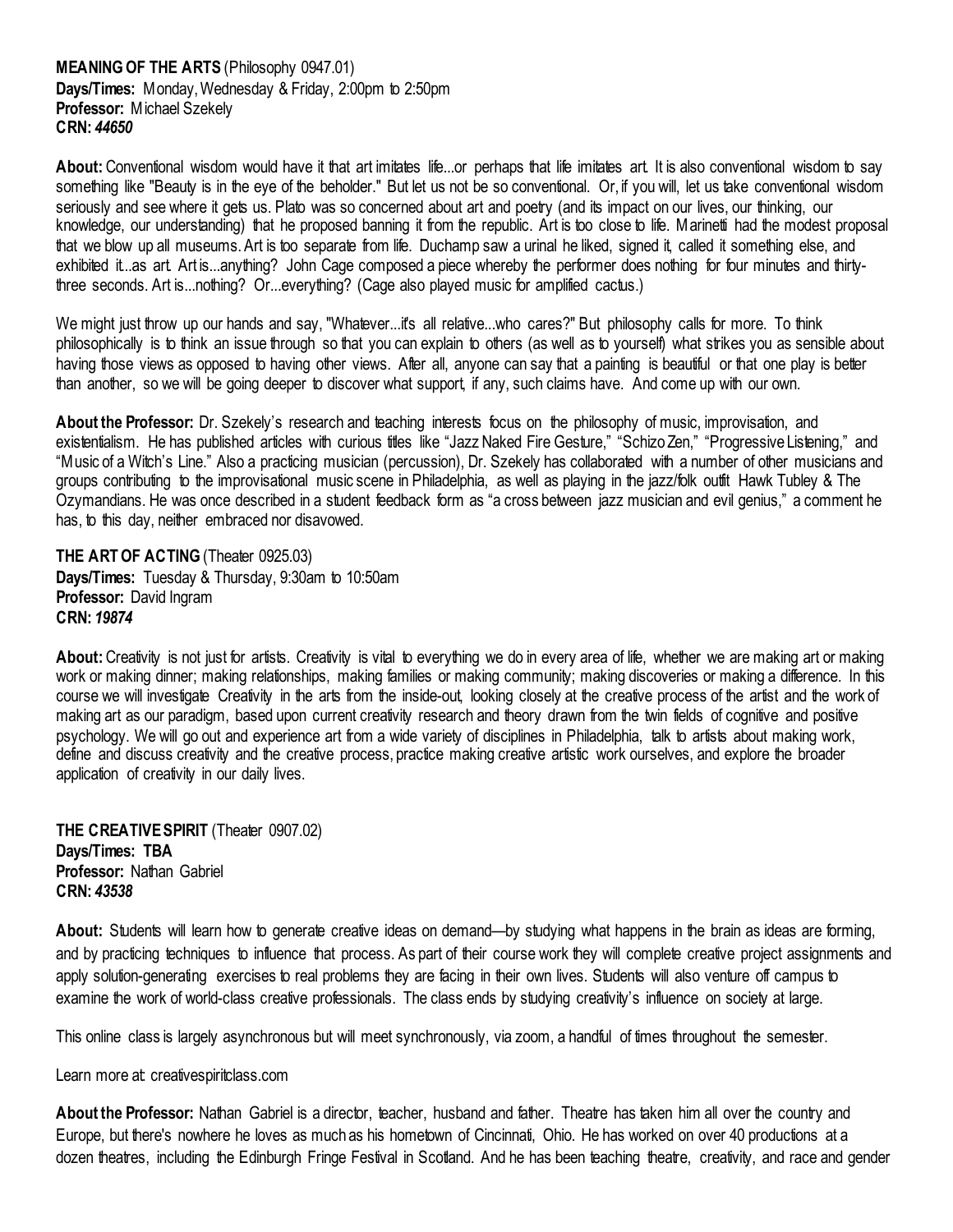courses for over a decade, both in traditional classrooms and online. His passions include board games, bike riding, and old-time radio. He earned his [B.A.in](http://b.a.in/) theatre from Northern Kentucky University and his M.F.A. in directing from Temple. Learn more about him at [nathangabrieltheatre.com.](http://nathangabrieltheatre.com/)

#### <span id="page-9-0"></span>**HUMAN BEHAVIOR GEN EDS**

<span id="page-9-1"></span>LANGUAGE IN SOCIETY (Education 0915.01) **Days/Times:** Tuesday & Thursday, 11am to 12:20pm **Professor:** Tim Fukawa-Connelly **CRN:** *22929*

**About:** The catalog description: How did language come about? How many languages are there in the world? How do people coexist in countries where there are two or more languages? How do babies develop language? Should all immigrants take a language test when applying for citizenship? Should English become an official language of the United States? In this course we will address these and many other questions, taking linguistic facts as a point of departure and considering their implications for our society. Through discussions and hands-on projects, students will learn how to collect, analyze, and interpret language data and how to make informed decisions about language and education policies as voters and community members. A bit more detail: The class will primarily be synchronous Zoom meetings. Although, it will be set up in ways that try to promote community and connection. As a result, most days will be a mix of small-group and whole-class discussion where we do activities to both better understand the reading and to attempt to apply the ideas in them to specific examples, and there's very little lecture. All the texts and readings are available free from either the library or posted in Canvas. Finally, I try to offer a lot of flexibility about the topics you explore in your writing.

**About the Professor:** My web presence makes me look like I primarily think about teaching and learning math--that's sort of true. But, the ways that I approach these questions are all about communication; the ways that we are socialized, the ways that people attempt to communicate, and potential sources of miscommunication (even though both parties have good intent). At heart, I explore questions of sociolinguistics, just in a mathematics classroom. Other stuff I do at Temple includes working with the Fullbright and Pre-health committees, as well as a variety of other teacher-education work. Outside of work, I swim a lot, lift weights some, play with my cats, try to grow blueberries and cherries (spotted lantern flies are my bane!), and drink a LOT of tea-mostly from Assam, Taiwan, and China. I live in the NJ, after previously living in (reverse order) New Hampshire, Maine, Mass, Maryland, Iowa, Chicago, Ohio, Oregon, Indiana, and California.

<span id="page-9-2"></span>**TWEENS AND TEENS** (Education 0919.01) **Days/Times:** Monday, 5:30pm to 8pm **Professor:** Seth Finck **CRN:** *30786*

**About:** Exuberance, risk-taking, experimentation. Peer pressure, parental pressure, sex, drugs and alcohol. This Honors class on human development takes a close look at one of the most confusing, exciting, and critical phases of development, the pre-teen and teen years. Students will learn theoretical frameworks for interpreting their own experience and that of their peers. They will view media representations of adolescence and draw conclusions about how the media influence adolescents. Students will conduct original research on a teen issue and draw their own conclusions about whether identity is innate or a product of our environments.

**About the Professor:** Seth is just a cool guy that likes to have fun.

<span id="page-9-3"></span>**WORKINGS OF THE MIND** (Psychology 0916.01) **Days/Times:** Tuesday, 5:30pm to 6:30pm **Professor:** Kareem Johnson **CRN:** *7289*

**About:** Workings of the Mind is a combination of philosophy, psychology, and neuroscience. A major focus of the course is to explore historical and modern understandings of how our minds are created by physical brains. Topics include distinction between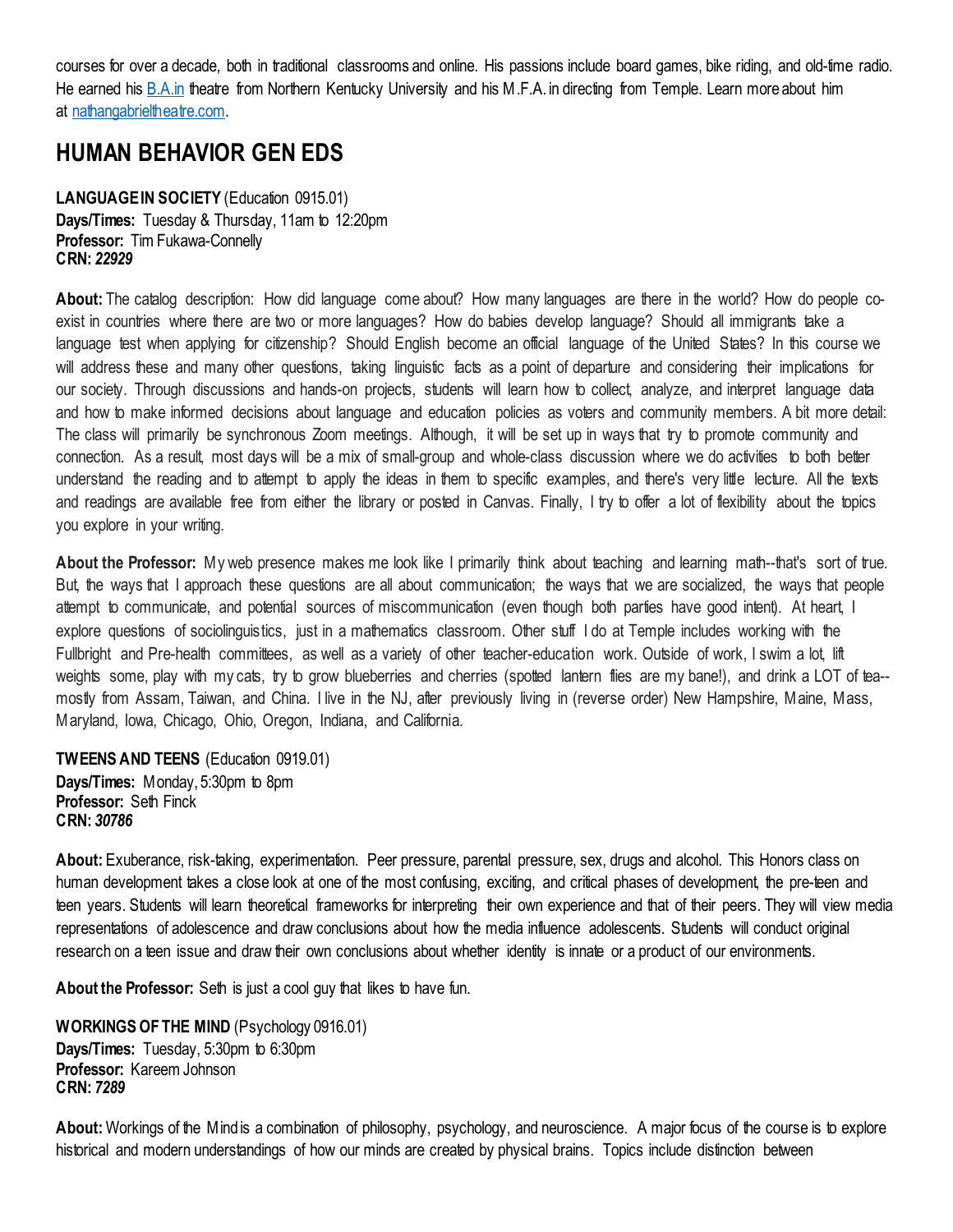consciousness and unconsciousness, sleeping and dreaming, and how human behavior can be influenced by things that are not consciously aware of.

<span id="page-10-0"></span>**HUMAN SEXUALITY** (Psychology 0918.01) **Days/Times:** Wednesday, 5:30pm to 8pm **Professor:** Jackie Graves **CRN:** *42011*

**About:** Our sexuality is a core part of being human. We often think about sexuality in terms of the physical and reproductive aspects of sex. But our sexuality is complex and dynamic. It can affect everything from the clothes we wear to the way we vote. In this class, we will examine the social constructs of sex in our culture, the history of the sexual revolution, and how these things impact our understanding of ourselves and others. Ultimately, our goal is to broaden our perspective of human sexuality, and deepening our understanding and awareness of our own sexuality and the many influences on this essential part of ourselves.

**About the Professor:** Jackie Graves is an Academic Advisor in the Temple University Honors Program. You may know her for her extremely loud voice, her exuberant love of dogs, or her willingness to cry in public. Take this class with her and you'll undoubtedly see more of those things, but you also might learn something new.

<span id="page-10-1"></span>**THE MEANING OF MADNESS** (School Psychology 0928.01) **Days/Times:** Thursday, 2pm to 3:20pm **Professor:** Frank Farley **CRN:** *41100*

**About:** What is madness? Insanity? Mental illness? Who decides where the line between madness and normalcy is drawn? How have ideas about madness changed over time? Can the same behaviors be considered "insane" in one culture but "normal" in another? What is "stigma" and how does it affect individuals with mental illnesses? This course will explore biological, social, and cultural factors that influence mental illness, perceptions of individuals with mental illness, and treatments of mental illness over time and across cultural groups.

## <span id="page-10-2"></span>**RACE & DIVERSITY GEN EDS**

<span id="page-10-3"></span>**RACE, IDENTITY, & EXPERIENCE IN AMERICAN ART** (Tyler School of Art 0905.01)

**Days/Times:** Tuesday & Thursday, 9:30am to 10:50am **Professor:** Amy Haavik-Mackinnon **CRN:** *20329*

**About:** How does contemporary American art negotiate issues of race, identity, and experience through the labyrinth of America's past, present, and future? Grounding our explorations of the way contemporary artists grapple with their individual identities, as well as such multifaceted legacies, we will look at how our current understanding of intersectionality creates a broader field for inclusiveness and self-determination. Through investigations of painting, sculpture, photography, film, installation art, music, and performance, we will strive to uncover the historical imagery, as well as deconstruct the contemporary saturation of the public sphere by mass media, advertising, textbooks, and museums, foregrounding these artistic responses to and reimaginings of social constructs of class, gender, and sexuality. The structure of the class will flow in response to students' particular concerns, allowing them to explore their own interests through individual assignments and group projects. Engaging with the broader community of Temple and Philadelphia will complement and enhance our in-class discussions.

**About the Professor:** Dr. Amy Haavik-MacKinnon holds a BA from Vassar College, a MA from the University of Manchester in England, and a PhD from Bryn Mawr College--all in art history! I am a bit of an Anglophile, having lived in England when I was younger, and working and studying there later on. My PhD was on contemporary British art and issues of identity.

I live with my husband, two daughters, ages six and nine, and two rescue dogs. I love all animals! I also enjoy exploring new places (hopefully that will be safer to do again soon!), practicing yoga, watching movies, reading--especially, Nordic Noir and The New Yorker- -and keeping up with contemporary art.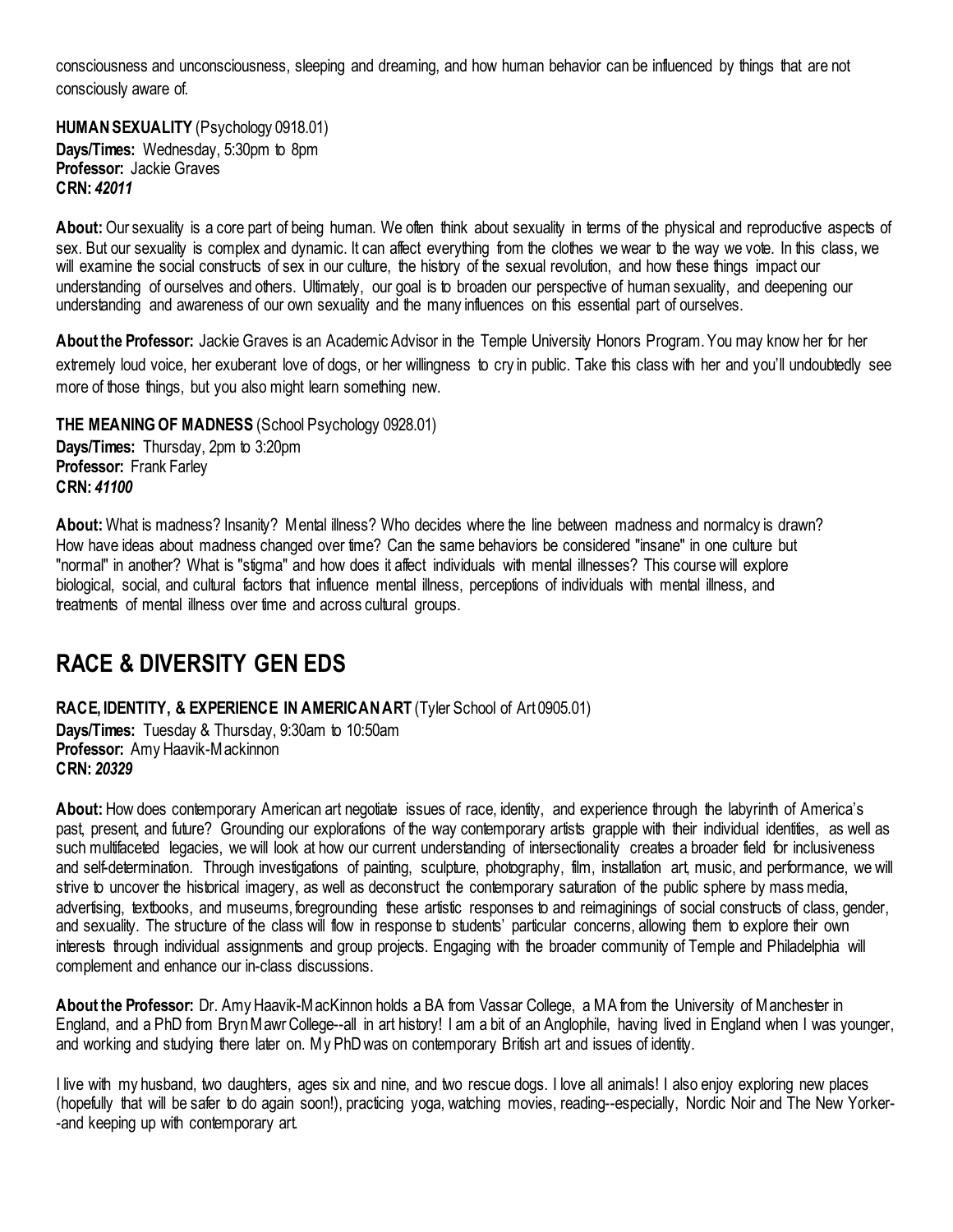<span id="page-11-0"></span>**RACE & JUDAISM** (Jewish Studies & Religion 0902.01) **Days/Times:** Tuesday & Thursday, 2:00pm to 3:50pm **Professor: Laura Levitt CRN:** *40443*

**About:** Investigate the relationship between race and Judaism from Judaism's early period through today, looking both at how Jews have understood their own racial identity and how others have understood Jews' racial identity. You will explore the idea of racial identity in Judaism in order to examine the complex network of connections between racism and antiSemitism, as you read primary and secondary texts in Jewish philosophy and history and in the study of race and racism. We hope to illuminate these complex issues as well as to engage with them on a personal and political level, examining the relationship between issues of race, religion, identity, and social justice and injustice, and inquiring into how we, as informed citizens in a global society, can affect change for the better.

**About the Professor:** Laura's long awaited book, *The Objects that Remain,* has just been published and she is excited to share some of the connections between that book and this course with this honors section of the class!

<span id="page-11-1"></span>POLITICS OF IDENTITY IN AMERICA (Political Science 0932.01) **Days/Times:** Tuesday & Thursday, 11am to 12:20pm **Professor: Scott Ritner CRN:** *39240*

**About:** Race, Gender, Class, Sexual orientation, ethnicity, citizenship, political affiliation. What do these different group identities mean to Americans? How do they influence our politics? Should we celebrate or downplay our diversity? This course explores how we think about others and ourselves as members of different groups and what consequences it has for how we treat one another. Our fundamental social identities can be a source of power or of powerlessness, a justification for inequality or for bold social reform. Students learn about the importance of race, class, gender and sexual orientation across a variety of important contexts, such as the family, workplace, schools, and popular culture and the implications, these identities, have on our daily lives. NOTE: This course fulfills the Race & Diversity (GD) requirement for students under GenEd and Studies in Race (RS) for students under Core. Students cannot receive credit for this course if they have successfully completed Gender, Sexuality & Women's Studies 0832/0932, History 0832, Political Science 0932, Sociology 0832 or Women's Studies 0832/0932.

This course is designed to take questions around conceptions of identity and the everyday interactions of politics. We take up these questions from the perspective of the scholarly debates that have shaped and continue to shape political practice in the United States. We will examine theories (or models) that seek to capture the relationship between personal, public, and impersonal conceptions of identity. We will discuss how familiar identities are imposed, implied, performed, and practiced for one's own self and in public discourse. We will discuss both how identity creates an "us" and "them" and how identities intersect, blend, and are decentered at both the individual and intersubjective levels. We will challenge our ideas about politics and scrutinize the limitations and possibilities of "the political" as we study formal political venues such as political representation, social movements, and law and public policy making, as well as informal and cultural-political realms such as film/video, music, literature, and social media. We will examine textual evidence, case studies, and even map our daily identities.

As this course is about identity, we will be directly discussing some of the hot-button issues of our day. Migration, race, gender, and sexual orientation are especially pertinent contemporary political debates. Our discussions will not shy away from them, and I will not shy away from them.

**About the Professor:** Professor Ritner's research focuses on the critique of social oppression in its various contemporary forms. His scholarship is methodologically rooted in critical theory and Marxian political thought.

His current work focuses on the writings of the 20th Century French radical philosopher and mystic Simone Weil including a book project titled Revolutionary Pessimism. Additionally, Professor Ritner is writing several independent journal articles and book chapters on the politics of precarious labor, the history of the oppressed, and Simone Weil's relationships to Marxism and feminism. His teaching method is an admixture of full-class and small-group discussions. He sometimes brings Montessori methods into the classroom hoping to give to the hands what is also given to the mind. In other words, He takes advantage of what the material world and the city of Philadelphia offer as a staging ground for the testing of the ideas discussed in the classroom.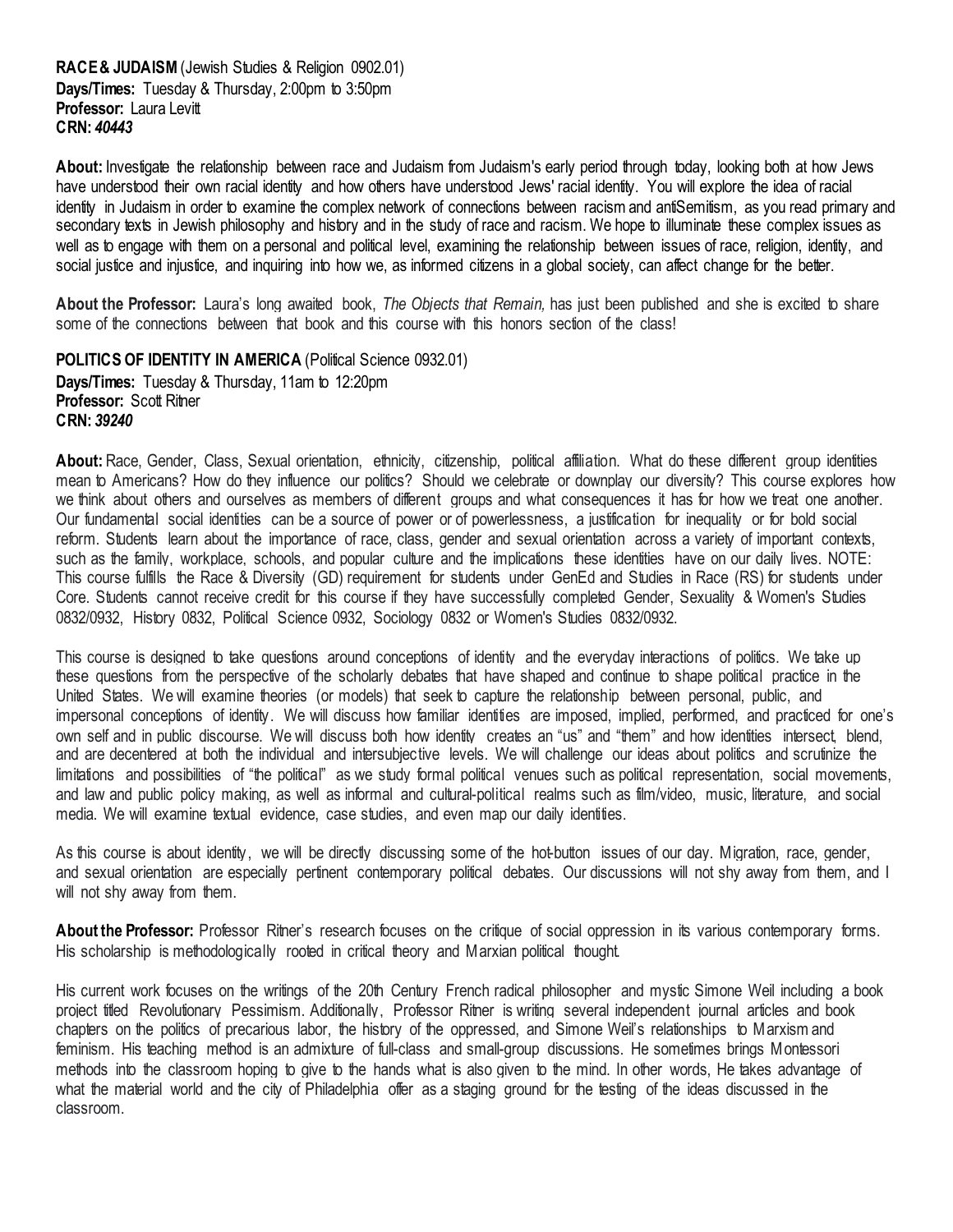Outside of the classroom, Professor Ritner enjoys riding bikes, hiking with his dog in the woods, listening to punk, folk, hip hop, and jazz, playing with his toddler, and eating tacos. He was born and raised in and around Philadelphia, and is a dyed-in-the-wool Flyers and Phillies fan.

#### <span id="page-12-0"></span>**THE HISTORY & SIGNIFICANCE OF RACE IN AMERICA** (Sociology 0929.01)

**Days/Times:** Monday, Wednesday & Friday, 11am to 11:50am **Professor:** Laura Orrico **CRN:** *40687*

**About:** This Honors course introduces you to the history and sociology of race and ethnicity. We examine leading and emergent paradigms in the sociological research on race and ethnicity and read and discuss both historical and contemporary case studies dealing with specific ethno-racial groups. The required readings pay close attention to inter- and intra-group conflicts associated with racial, ethnic, religious, and other socio-cultural differences. Attention will be given to prejudice formation theories and the effect of prejudice and discrimination on all members of society. The emphasis is on helping students understand the origins and development of racialized societies and to develop analytical tools for understanding the limits and possibilities for social change around issues of racial and ethnic inequality.

#### <span id="page-12-1"></span>**ETHNICITY & THE IMMIGRANT EXPERIENCE IN THE U.S. (Sociology 0935.01) Days/Times:** Tuesday & Thursday, 12:30pm to 1:50pm **Professor:** Raymond Halnon **CRN:** *23790*

**About:** This course is a sociological examination of the historical development and contemporary significance of race and ethnicity in the United States. Through the study of race and ethnicity students learn to think critically about the nature of society and social institutions, and the relationships among individuals and groups. We will examine the social construction of race and ethnicity and the significance of race and ethnicity in structuring social inequality. Topics include the sociological study of minorities, culture and social structure, prejudice and discrimination, and dominant-minority relations. We will study the historical and contemporary circumstances of numerous ethnic groups in the United States.

In this course, students learn by reading and reflecting on the assigned texts, listening thoughtfully to the instructor's lectures, thoughtfully watching films shown in class, participating in class discussions and activities, asking questions, and writing.

Ethnicity and the Immigrant Experience in the United is a Race & Diversity Gen/Ed course and is designed to develop a sophisticated understanding of race and racism as dynamic concepts, pointing to the ways in which race intersects with other group identifications such as gender, class, ethnicity, religion, age, sexual orientation or disability. Race & Diversity courses are intended to teach students how to:

· Recognize the ways in which race intersects with other group identifications or ascriptions: gender, class, ethnicity, sexual orientation, religion, disability, age;

· Understand the relationships among diversity, justice and power;

· Explore what it means for individuals and institutions to exist in a multi-racial, multicultural world;

· Investigate the various forms race and racism has taken in different places and times; and · Discuss race matters with diverse others in relation to personal experience.

## <span id="page-12-2"></span>**GLOBAL / WORLD SOCIETY GEN EDS**

<span id="page-12-3"></span>**WORLD SOCIETY IN LITERATURE & FILM (Latin American Studies 0968.01) Days/Times:** Tuesday & Thursday, 2:00pm to 3:20pm **Professor:** Daniel Raso Llaras **CRN:** *10457*

**About:** In this era of digital expansion, literature has become one among many technical apparatuses of subjectivation. Bearing this technicity in mind, as well as the history of plunder and abuse of Latin America by European and US interventionist actions throughout different colonialist waves and periods, this course assesses the relevancy of media in carving up a definition of Latin America. In some cases, these film adaptations are more or less accurate, more or less distorting of existing scientific knowledge, and more or less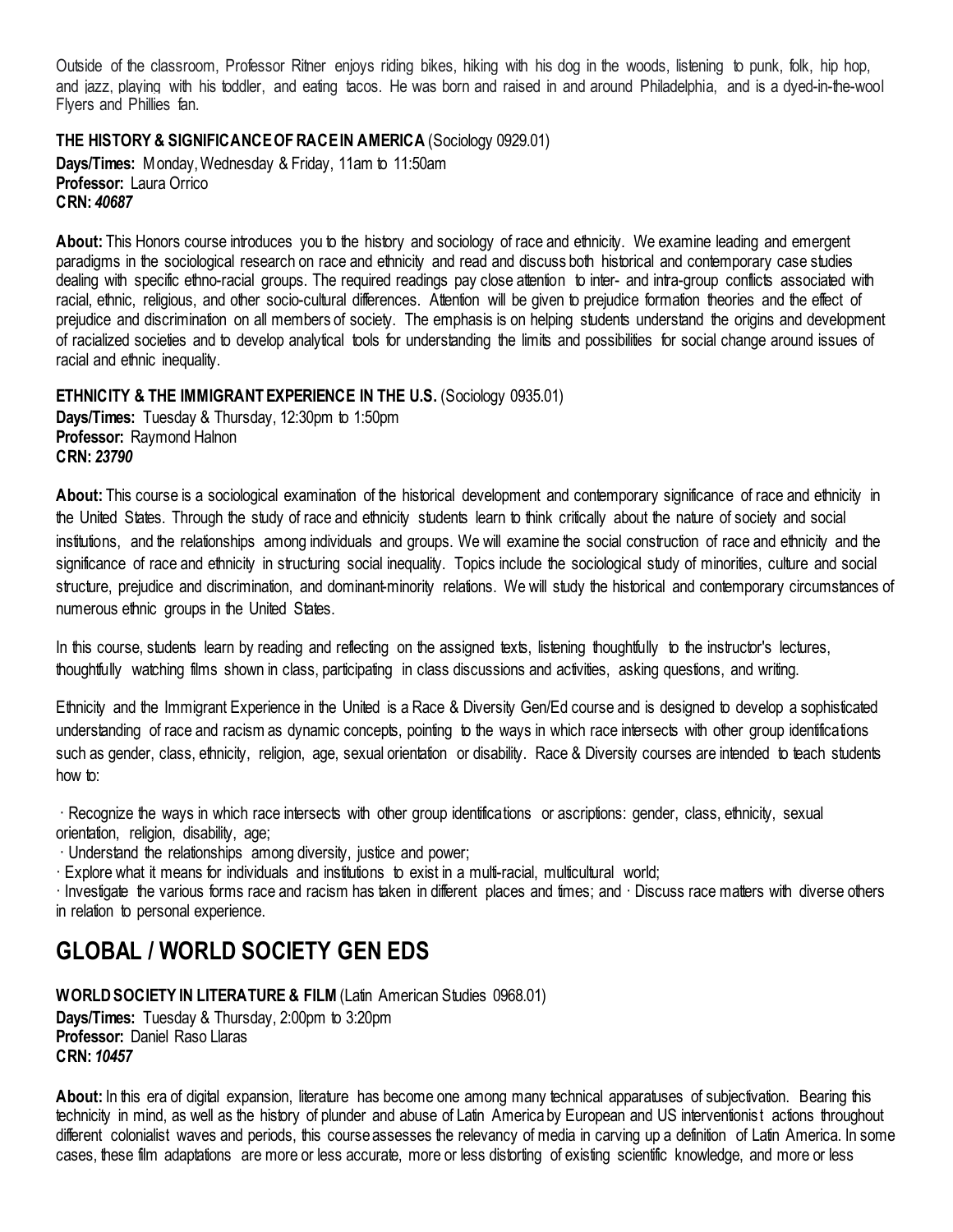faithful to their respective textual sources. Furthermore, and aside from setting the score regarding history and easily-digested preconceptions about this area of the global south, we will examine the formal (material, aural, visual, textual) aspects of cultural texts that produce a particular aesthetics through a literary and filmic optic.

**About the Professor:** I have been teaching college level Spanish courses since 2013 and Portuguese courses and GenEd courses since 2017. I am an Adiunct Professor at Temple University and I am currently writing my dissertation on Brazilian and Argentine literature, history, and media.

<span id="page-13-0"></span>**IMAGINARY CITIES** (Film & Media Arts 0969.01) **Days/Times:** Tuesday & Thursday, 8am to 9:20am **Professor:** Matthew Feltman **CRN:** *24850*

**About:** This course takes students to cities around the world, and across time, examining how national cinemas have richly depicted and interpreted urban life during the last hundred years. We will study both screen images as well as the structures that produce them and the audiences that view them. The urban focus of the course is international, including Tokyo, London and Rome, but the "home" setting is Philadelphia itself. (This is an Honors course.)

**NOTE:** This course fulfills the World Society (GG) requirement for students under GenEd and International Studies (IS) for students under Core. Students cannot receive credit for this course if they have successfully completed FMA 0869.

**About the Professor:** Born and raised in central Pennsylvania, I ventured into the world to get my Ph.D. at the University of Florida. Now, I try to teach classes that help students question some of the ideas which with rural/lower-middle class students must grapple when coming to college.

## <span id="page-13-1"></span>**SCIENCE & TECH GEN EDS**

<span id="page-13-2"></span>**BIONIC HUMAN**(Bioengineering 0944.02) **Days/Times:** Monday, Wednesday, & Friday, 10am to 10:50am **Professor:** Peter Lelkes **CRN:** *38574*

**About:** Soon we may be able to grow replacement organs in a dish. Is that a good thing? Who will have access to them? What if these organs rely on animals – is that ethical? We are getting better and better at making prosthetic limbs, but they lack good interfaces to our nervous system. How do our sense organs transduce signals from the outside world? How does a muscle turn spikes into action? Can we patch into neural circuits to understand how these systems work, make truly "bionic" limbs, and help people with neurological disease? Honors Bionic Human will explore broad questions about health care and biotechnological innovation, the scientific method and evidence based decisions, and then specifically look at neuroprosthetic interfaces as an exciting case study.

**About the Professor:** Ask me about history, travel, archeology and music, especially the violin!

<span id="page-13-3"></span>**THE ENVIRONMENT** (Environmental Engineering Tech 0945.01) **Days/Times:** Tuesday & Thursday, 12:30pm to 1:50pm **Professor: Evelyn Walters CRN:** *26286*

**About:** In today's world characterized by rapid and global environmental changes, it is crucial that citizens have an understanding of the key concepts in environmental science. This course provides students with an introduction to the science behind critical environmental debates and breaks down the requirements for creating and maintaining sustainable ecosystems. A major focus of the course is to develop critical thinking skills and apply them to assess relevant questions such as: How do we predict trends in the growth of populations or climate change? How do human activities impact the nitrogen and phosphorus cycles and how does this in turn affect the environment? How can we quantify and value biodiversity? Should we eat lower on the food chain or are genetically modified crops a sustainable solution? What were the key outcomes of the 2015 U.N. Climate Change Conference in Paris and how will various countries carry out their commitments to protect the environment? This course will enhance awareness of the impacts that our everyday decisions have on the environment and will provide students with strategies to become better environmental stewards.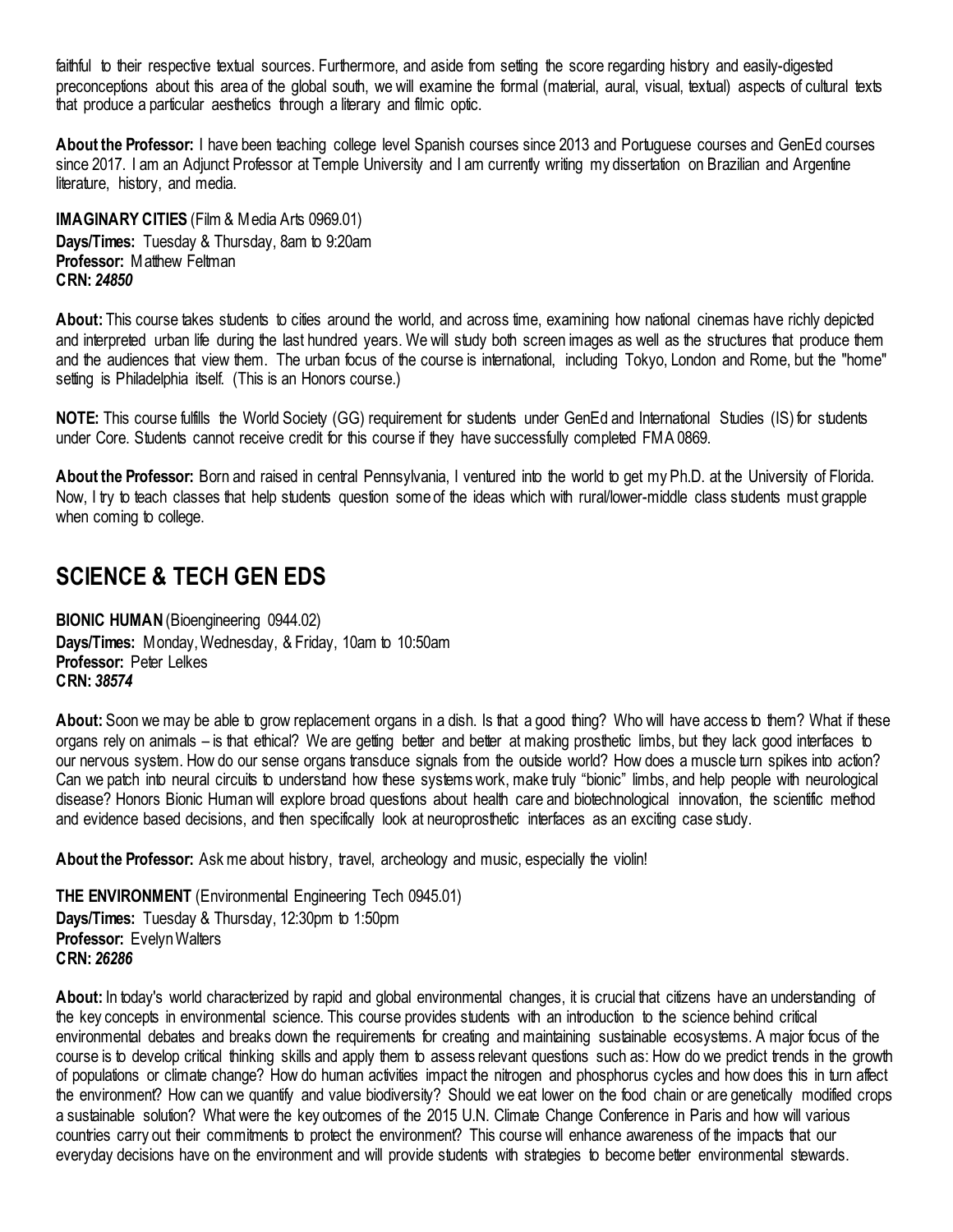#### <span id="page-14-0"></span>**SUSTAINABLE ENVIRONMENTS** (Environmental Studies 0942.01) **Days/Times:** Tuesday & Thursday, 12:30pm to 1:50pm **Professor:** Kolson Schlosser

**About:** Sustainable Environments is more than just an introduction to the environmental issues of the day. It's an exploration our role both in their causes and solutions, through the lenses of science, policy, economics, culture and geography. We'll cover topics from climate change to agriculture to urban design, and do so in a way that empowers us to enact change.

**About the Professor:** Kolson Schlosser is in his 6th year at Temple University in the Department of Geography and Urban Studies. He holds a Phd and an MA in Geography from Penn State, and has studied a wide range of topics, including environmental geopolitics, the cultural geography of the diamond trade, and climate change denialism. He is also the winner of the College of Liberal Arts' 2017-18 Eleanor Hofkin award for excellent teaching. He lives in Philadelphia with his partner, her cat, and his little dog.

## <span id="page-14-1"></span>**U.S. SOCIETY GEN EDS**

**CRN:** *38884*

<span id="page-14-2"></span>WHY CARE ABOUT COLLEGE? (Educational Administration Architecture 0955.01)

**Days/Times:** Tuesday, 11am to 12:20pm **Professor:** Jennifer Johnson **CRN:** *45098*

**About:** You have decided to go to college. But why? What role will college and in particular Temple University play in your life? Reflect on this important question by looking at the relationship between higher education and American society. What do colleges and universities contribute to our lives? They are, of course, places for teaching and learning. They are also research centers, sports and entertainment venues, sources of community pride and profit, major employers, settings for coming-of-age rituals (parties, courtships, etc.), and institutions that create lifetime identities and loyalties. Using sociological and historical texts and artifacts, students will learn how higher education is shaped by the larger society and how, in turn, it has shaped that society. Become better prepared for the world in which you have chosen to live for the next few years.

**About the Professor:** Dr. Johnson is an assistant professor in the College of Education and Human Development. She is an active scholar-practitioner in the fields of college access and student retention. A former Philadelphia middle school teacher with a background in science and mathematics, she spent several years working as a counselor and advisor for college access and success programs. Her research interests include pre-college access programs, historically Black colleges and universities (HBCUs) and students in science, technology, engineering and mathematics (STEM) programs.

<span id="page-14-3"></span>ARCHITECTURE & THE AMERICAN CULTURAL LANDSCAPE (Architecture 0975.01)

**Days/Times:** Tuesday & Thursday, 5:30pm to 6:50pm **Professor:** Stephen Anderson **CRN:** *41668*

About: The places in which we live and work and play impact our individual and collective lives in ways that are deeper and more various than they may first appear -- how you imagine your future and your relationships with those around you has much to do with the qualities of the places in which your life is unfolding. Stated more simply: who you are is inseparable from where you are. This critical intersection of culture, individual, community, place, and possibility is often called "the cultural landscape," and this course carefully examines that intersection through a variety of disciplinary lenses, but with an emphasis on the physical and architectural aspects of that milieu. To help examine how spatial configurations engage and influence culture and cultural possibility, the course is organized around different themes and categories within American culture that have an often surprising relationship to place, such as cultural landscapes of consumerism, cultural landscapes of play, of spirituality, of dining, and of the contemporary American workplace, for example. The course is a combination of Page23 lecture (typically one day per week) and open discussion (typically on the other day) based on images, select readings/films/audio, and the students' own experiences. The course aims to enable students to better understand and critique the ways that places engage, influence and, at times, enrich, our personal and collective lives.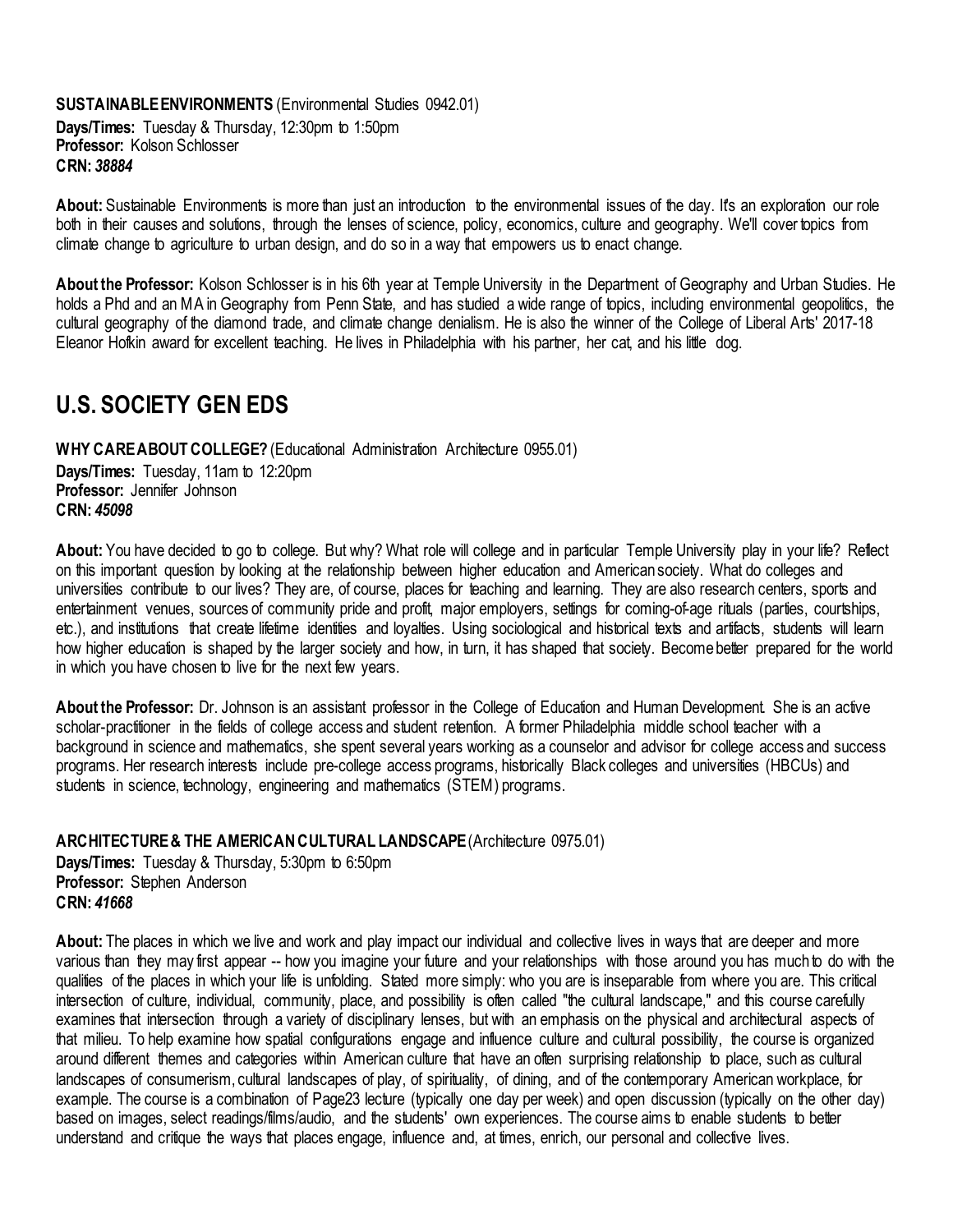**About the Professor:** Stephen Anderson is a professor of architecture specializing in theory, design, and architectural history. His interests are grouped mostly at the intersection of ethics, buildings, creativity, and cities, bringing to those studies related interests in history, philosophy, politics, and art (especially poetry and film). He is a long-time resident of Philadelphia, where he lives with his wife and two daughters, but has deep connections to the Carolinas, and odd connections to Scandinavia.

<span id="page-15-0"></span>ARCHITECTURE & THE AMERICAN CULTURAL LANDSCAPE (Architecture 0975.702) **Days/Times:** Monday, 5:30pm to 8pm **Professor:** Zach Martin **CRN:** *45225*

**About:** This course explores the relation of the physical environment, understood as both given and constructed, to the larger and more ephemeral cultural context which it at once delimits and enables. The resultant scene-like spatial situations have been described within some academic disciplines as "cultural landscapes," a term meant to describe distinct geographical areas or properties that represent the combined work of nature and humans. Deploying this concept of cultural landscapes as a framework, the course will plumb American culture with an emphasis on its physical dimension, exploring the ways that culture is engaged, reflected, and modified in the substance and configuration of those places wherein and through which we live our individual and collective lives. The course will ask students to explore how geography, topography, ecology, landscape, economics, and politics have influenced the reading and making of the American cultural landscape, and, perhaps more importantly, how the corporeal characteristics of constructed places have in turn shaped cultural developments and impacted, by extension, our world. At base, then, the course facilitates consideration of the fundamental interdependencies of nature, human nature, and the constructed environment in the context of U.S. culture. The politics of place are central to these explorations, but do not encompass them, since place intersects U.S. culture and society on many extra-political levels. The course will be founded on historical precedent and case studies, considered in light of key texts (from various disciplines including urbanism, architecture, geography, film, philosophy, fiction, anthropology, and sociology), topical discussion, site visits, and the students' own analyses. NOTE: This course fulfills the U.S. Society (GU) requirement for students under GenEd. Students cannot receive credit for this course if they have successfully completed ARCH 0875.

**About the Professor:** Zach grew up in rural Southern Indiana understanding life through the lens of nature, building numerous forts among pine trees and riding 4-wheelers through corn fields. He then went to art school (getting a BFA in Painting, BA in Art History, and an MFA in Studio Art) where he began blending art and nature by becoming a landscape painter. Living in downtown Philly for many years, Zach and his family escaped to the woods on the Wissahickon Park in northwest Philly.

## <span id="page-15-2"></span><span id="page-15-1"></span>**QUANTITATIVE LITERACY GEN EDS**

## LOWER LEVEL HONORS COURSES

\**These courses, in most cases, will not fulfill Gen Ed requirements. If you're not sure how a course will count towards your graduation requirements, see an advisor.*

## <span id="page-15-3"></span>**ARTS & MEDIA**

<span id="page-15-4"></span>**ARTS OF THE WORLD II** (Art History 1956.01) **Days/Times:** Wednesday, 12pm to 12:50pm **Professor:** Rachel Newman **CRN:** *5430*

<span id="page-15-5"></span>**THEORY II** (Music Studies 1912.01) **Days/Times:** Monday to Friday, 12pm to 12:50pm **Professor:** Edward Latham & Hannah Selin **CRN:** *27189*

Please contact either of these professors for details about this course.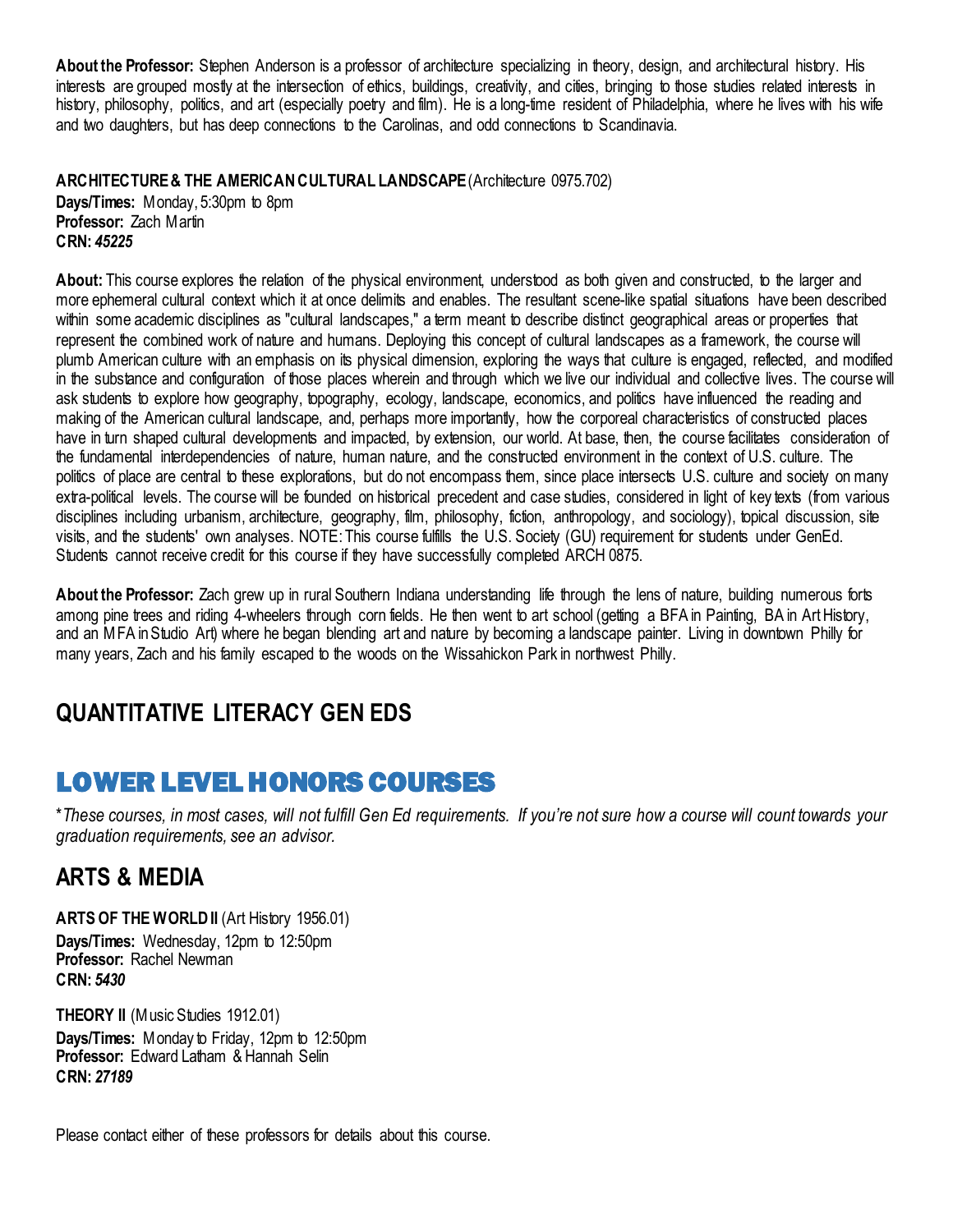## <span id="page-16-0"></span>**LANGUAGE STUDIES**

<span id="page-16-1"></span>**AMERICAN SIGN LANGUAGEII** (Communication Studies 1902.01) **Days/Times:** Monday, Wednesday, & Friday, 9:00am to 9:50am **Professor:** Dana Zeuggin **CRN:** *24272*

*About:* This is the second semester of a two-semester Honors sequence in American Sign Language. Students in this class achieve an advanced beginner level of expressive and receptive skills in American Sign Language. This course emphasizes genetic and social factors that lead to and follow from a high incidence of deafness within selected communities.

<span id="page-16-2"></span>**SPANISH BASIC II** (Spanish 1902.01) **Days/Times:** Tuesday & Thursday, 1:30pm to 3:10pm **Professor: TBA CRN:** *7600*

**About:** Basic Spanish II is a continuation of the work begun in Basic I. The course further develops basic skills for speaking, listening, reading, and writing, and it continues the introduction to the richness and diversity of Spanish-speaking cultures.

## <span id="page-16-3"></span>**SOCIAL SCIENCES**

<span id="page-16-4"></span>**MACROECONOMIC PRINCIPLES** (Economics 1901.01) **Days/Times:** Tuesday & Thursday, 12:30pm to 1:50pm **Professor: Moritz Ritter CRN:** *6907*

<span id="page-16-5"></span>**MACROECONOMIC PRINCIPLES** (Economics 1901.02) **Days/Times:** Monday, Wednesday, & Friday, 2pm to 2:50pm **Professor:** Mohsen Fardmanesh **CRN:** *4519*

**About:** An introductory course in macroeconomics. Topics include national income accounting, inflation, unemployment, monetary and fiscal policy, business cycles, and economic growth. NOTE: (1) 1901 is the honors course. It usually requires additional reading and writing assignments. (2) This course can be used to satisfy the university Core Individual and Society (IN) requirement. Although it may be usable towards graduation as a major requirement or university elective, it cannot be used to satisfy any of the university GenEd requirements. See your advisor for further information.

**About the Professor:** Dr. Mohsen Fardmanesh joined the economics department at Temple after completing his graduate studies at Yale University. He has taught various courses in international economics, macroeconomics, and managerial economics, and has been the recipient of the Musser Award for Excellence in Teaching and of the Andrisani/Frank Outstanding Teacher Award. His research has focused on external shocks and structural adjustments, transition economics, dynamics of parallel foreign exchange markets, fiscal activities and economic growth, political economy of budget cuts, and financial instability. He has published in, among others, the Journal of Development Economics, Review of Development Economics, World Development, Eastern Economic Journal, Public Choice, Economics and Politics, and the Yale Economic Growth Center Paper Series. He has been a visiting research scholar at Yale and a research consultant at The World Bank.

This course requires strong analytical and math skills as well as over 5 hours of studying each and every week.

<span id="page-16-6"></span>**MICROECONOMIC PRINCIPLES** (Economics 1902.01) **Days/Times:** Monday, Wednesday, & Friday, 2pm to 2:50pm **Professor:** Erwin Blackstone **CRN:** *4520*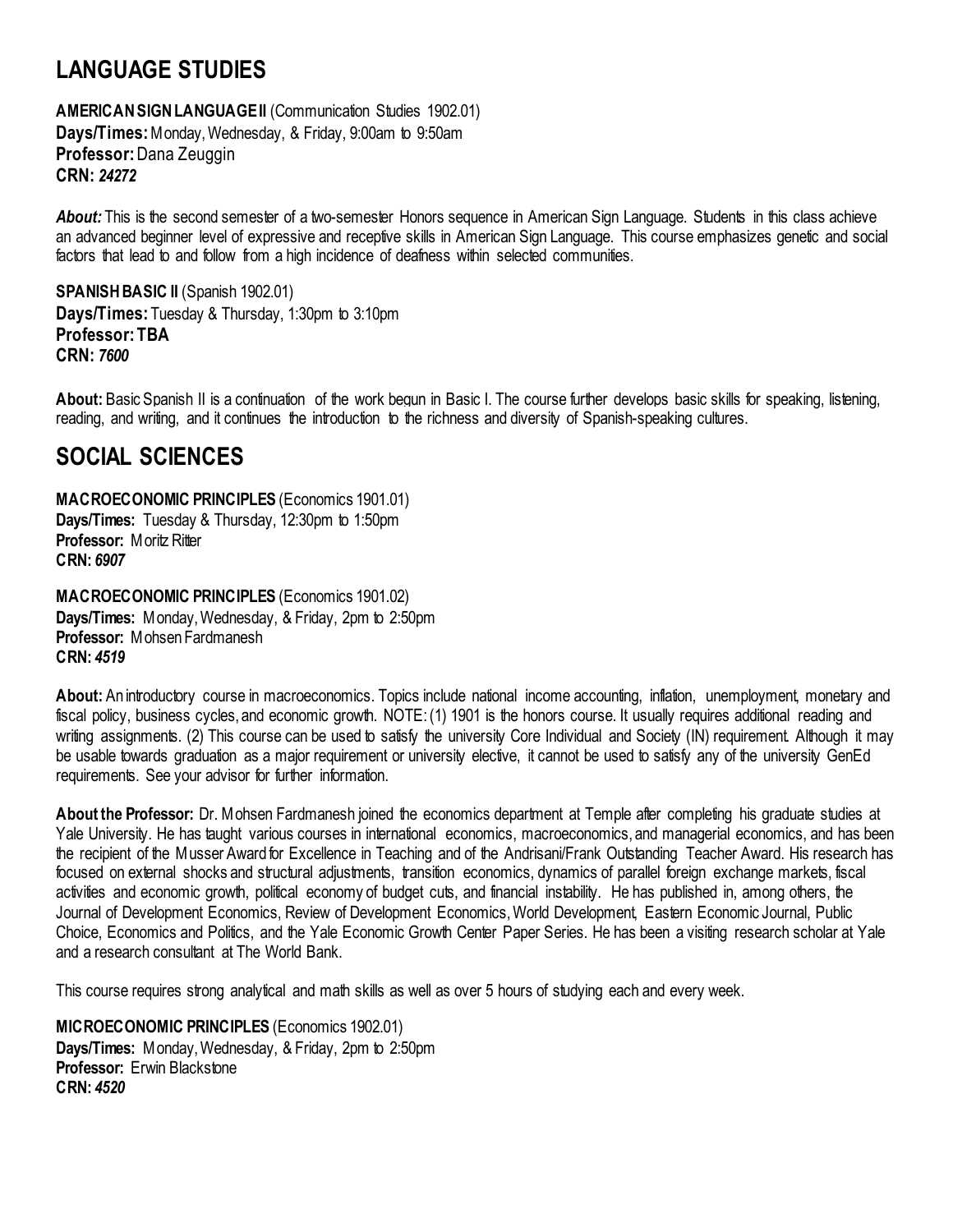**About:** An introductory course in microeconomics. The course introduces the analysis of economic behavior and applies the analysis to real world issues. We shall emphasis the use of economic principles to understand such issues as antitrust and monopoly, crime, health care, and labor problems.

**About the Professor:** Professor Blackstone has published on a wide range of microeconomic issues including cellular telephones, hospital mergers, economics of false burglar alarms, and the movie and television industries.

<span id="page-17-0"></span>**MICROECONOMIC PRINCIPLES** (Economics 1902.03) **Days/Times:** Monday, Wednesday, & Friday, 11:00am to 12:20pm **Professor:** Austin Bean **CRN:** *37734*

**About:**Guided excursion through the Vast Wastes of Ignorance to the Oasis of Knowledge at the base camp below the Mountains of Economic Science. Page20 Topics to be covered include prices and quantities and their joint determination, market equilibrium, models of competition, failures of competition, supply, demand, production, regulation and consumer choice. Not "everything you need to understand the way the world works" but an introduction to a set of tools to help you more sense of it than you would in their absence.

**About the Professor:** PhD UT-Austin. Nerdier than most.

<span id="page-17-1"></span>**LEADERSHIP & ORGANIZATIONAL MANAGEMENT** (Human Resources Management 1901.02)

**Days/Times:** Tuesday & Thursday, 11:00am to 12:20pm **Professor:** Kate Nelson **CRN:** *25603*

#### **About:**

- 1. Introduce you to the following:
	- Four basic functions of management: planning, organizing, leading, and controlling.
	- Principles of communication, motivation, leadership, and organizational development.
	- Organizational structure design and culture.
	- Diversity and equal employment opportunity.

• Dynamic relationship between the organization and its environment including corporate social responsibility and globalization.

- Basic human resource issues around attracting, motivating, and retaining employees.
- 2. Help you to understand and analyze a range of current management challenges and opportunities.
- 3. Provide you with ideas and approaches you can use to evaluate prospective employers.
- 4. Provide you with information to help you succeed at the Fox School and Temple University.

**About the Professor:** Before joining Temple's faculty in Fall 2006, Kate Nelson had a 30-year career in strategic organization communication and human resources, working for companies such as Mercer HR Consulting, Citicorp, Merrill Lynch, and Honeywell.

#### <span id="page-17-2"></span>**LEGAL ENVIRONMENT OF BUSINESS** (Legal Studies 1901.02)

**Days/Times:** Tuesday & Thursday, 12:30pm to 1:50pm **Professor: William Bunting CRN:** *35859*

About: In the course of the past twenty-five years, I have honed the presentation of this course to a combination of targeted lecturing, limited socratic method (calling on people), discussion, and teamwork to create an relaxed and inviting atmosphere where the student can learn key principles of business law by using writing exercises and questions designed to enhance your critical thinking abilities.

I practiced law at small law firms for twenty-one years, including doing trial work. Due to that experience, I am able to help you translate the principles that you will study to real life experience. This will be of value to you, regardless of your major or your career plans. For example, do you know that your bank account may be seized by an attorney if you are sued and you do not pay the judgment? In some states, part of your paycheck may be seized to pay the judgment. Or that if you cause an accident while at work, not only are you legally responsible -- but so is your employer!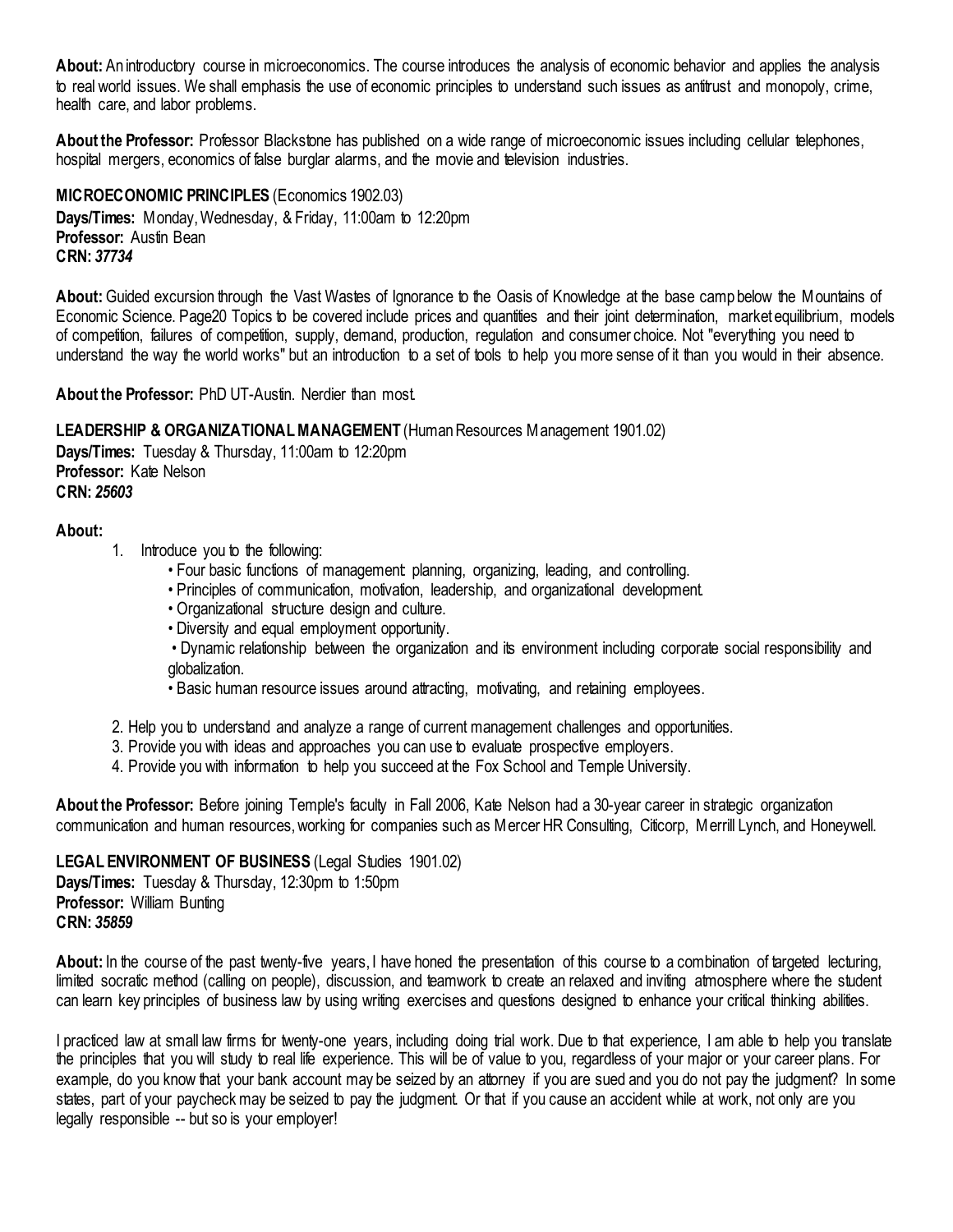Because I am a lifelong reader of history, who earned a Master's Degree in History before I became an attorney, I am able to leverage my knowledge to provide historical context to many of the concepts we cover in class. For example, did you know the forerunner of covenants not to complete arose in England in the decades after the Black Plague of 1348? Or that, as late as the mid-nineteenth century in the United States, married women had no legal rights in contract law; she was essentially the property of her husband.

Thrills and excitement. Take this course!

**About the Professor**: Dr. Bunting earned his Ph.D. in Economics from Yale University, a J.D. from NYU School of Law, and a B.A. in Mathematics and Economics from Carleton College. Before coming to TU/Fox, he worked in U.S. Department of Justice's Civil Rights Division, where he served as an economist in the Housing and Civil Enforcement Section. Earlier on he was a legal policy analyst with the American Civil Liberties Union's Center for Justice, a practicing litigation attorney in New York City, and just out of law school served as a law clerk for the Honorable Theodore H. Katz of Page21 New York. In his free time, he enjoys spending time with his wife and two boys. He enjoys bicycling, building things, and is an avid consumer of science-fiction movies and books. He is also a devoted fan of the NBA.

<span id="page-18-0"></span>**INTRO TO PSYCHOLOGY** (Psychology 1901.01) **Days/Times:** Monday, 5:30pm to 8pm **Professor:** Amanda Neuber **CRN:** *45125*

**About:** How do scientists study human behavior? How do others influence our behavior? What is a psychological disorder? These questions and more are reviewed in this course, which covers the basic concepts, methods, theories, and findings in Psychology. Topics include research methods, the nervous system, human development, social psychology, personality, and psychopathology.

**About the Professor:** Amanda is the Associate Director of the Honors Program and holds a PhD in Educational Psychology. Born and raised in South Jersey, she now lives in Philadelphia (but, as the saying goes, you can take the girl out of south Jersey, but you can't take the leopard print out of the girl). Amanda can often be found behind a camera, watching The Bachelor, talking about her 2 daughters, or making To Do lists while Alanis Morissette plays softly in the background.

#### <span id="page-18-1"></span>**STEM**

<span id="page-18-3"></span><span id="page-18-2"></span>**INTRO TO BIOLOGY I** (Biology 1911) Professor: Tonia Hsieh, Daniel Spaeth, Nicholas Huron, Emily Cowell, April Stabbins, & Melissa Betters **Lecture Day & Time (for all sections):** Tuesday & Thursday 12:30pm to 1:50pm **Section 01, CRN 22360:** Lab Day & Time: Tuesday 9:30am to 12:20pm **Section 02, CRN 22363: Lab Day & Time:** Wednesday 2pm to 4:50pm **Section 03, CRN 38419: Lab Day & Time:** Wednesday 5:30pm to 8:00pm **Section 04, CRN 2099: Lab Day & Time:** Thursday 9:30am to 12:20pm **Section 05, CRN 28231:** Lab Day & Time: Thursday 2pm to 4:50pm **Section 06, CRN 30477: Lab Day & Time:** Friday 2pm to 4:50pm **GENERAL CHEMISTRY II** (Chemistry 1952) **Professor: Ann Valentine Section 01, CRN 489: Day & Time:** Monday, Wednesday, & Friday 11am to 11:50am & Monday 1pm to 1:50pm **Section 02, CRN 490: Day & Time:** Monday, Wednesday, & Friday 11am to 11:50am & Wednesday 12pm to 12:50pm **Section 03, CRN 44385:**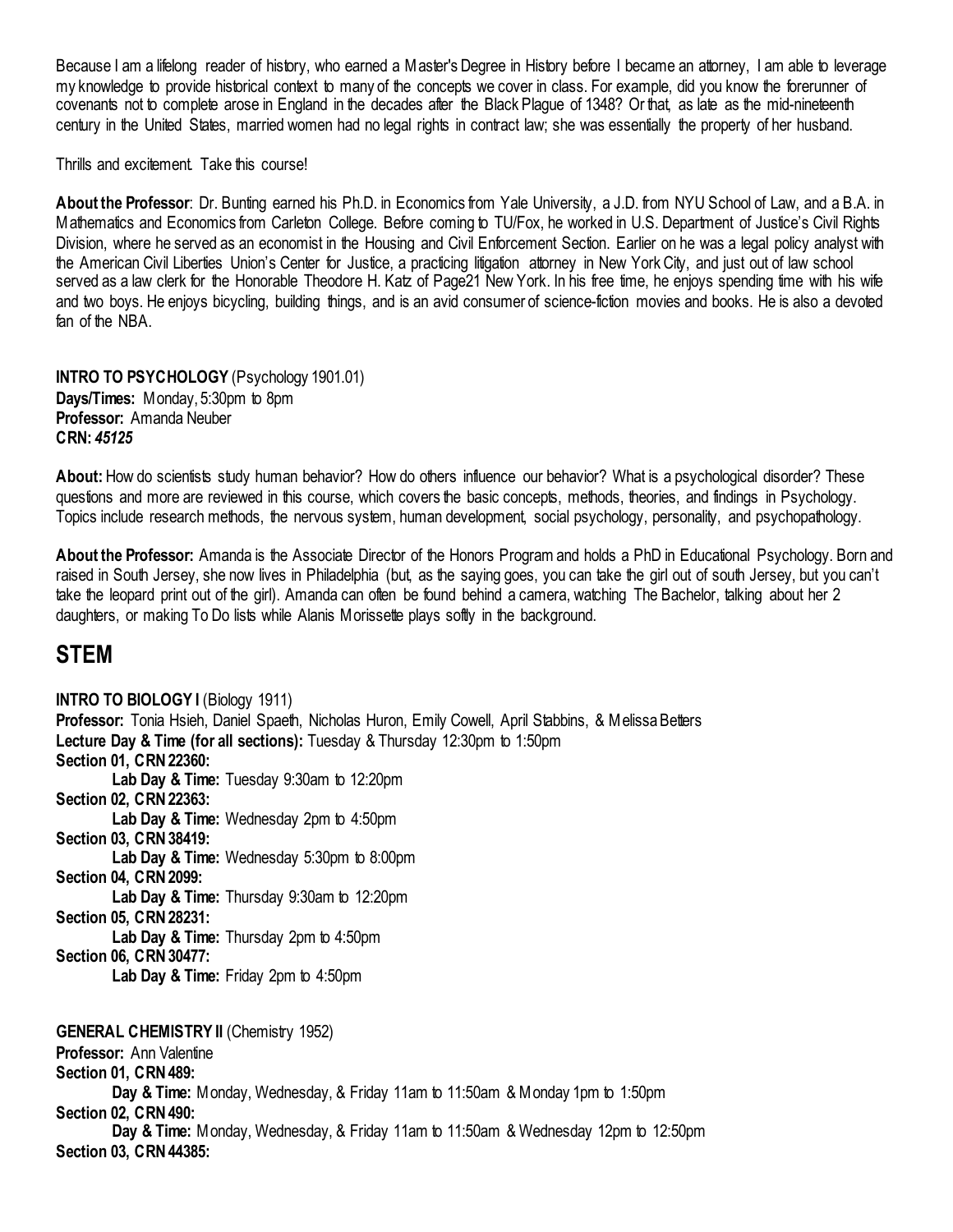**About:** This course is the second semester of a comprehensive survey of modern descriptive, inorganic, and physical chemistry. Topics include: thermodynamics, solutions and their behavior, chemical kinetics, and chemistry of the elements.

**About the Professor:** Ann Valentine is originally a native of Pittsburgh, PA. Her BS (from the Honors Program at University of Virginia) and PhD (from MIT) are both in chemistry, and she's been teaching at Temple for 9 years. Her research is about bioinorganic chemistry (metals in biology) - how nature gets certain metals like iron or titanium from the environment, and what it does with them when it gets them. She lives in the Philly suburbs with her husband and three kids (ages 13, 9, and 6). She loves teaching in Honors and this course - Honors Gen Chem 2 - is her very favorite course to teach. One of her proudest moments was being named the Temple Honors Professor of the Year in 2015.

<span id="page-19-0"></span>**GENERAL CHEMISTRY LAB II** (Chemistry 1954) **Professor:** Elizabeth Cerkez **Section 01, CRN 43367: Day & Time:** Tuesday 8am to 10:50am **Section 02, CRN 7228: Day & Time:** Tuesday 2pm to 4:50pm **Section 03, CRN 44386: Day & Time:** Wednesday 1pm to 3:50pm

**About:** Introduction to the experimental techniques employed in the determination of the physical and chemical properties of matter.

<span id="page-19-1"></span>**INTRODUCTION TO ENGINEERING** (Engineering 1901.01) **Days/Times:** Monday, Wednesday, & Friday 11am to 11:50am **Professor:** David Brookstein & Cory Budischak **CRN:** *27186*

<span id="page-19-2"></span>**CALCULUS II** (Mathematics 1942)

**Section 04, CRN 22254 Days/Times:** Monday, Wednesday, & Friday, 9:20am to 10:30am **Professor: Section 05, CRN 22255 Days/Times:** Monday, Wednesday, & Friday 1:20pm to 2:30pm

<span id="page-19-3"></span>**ELEMENTARY CLASSICAL PHYSICS II**(Physics 1962)

**Section 01, CRN** *30341*  **Days/Times:** Tuesday & Thursday, 3:30pm to 5:10pm **Professor:** Bernd Surrow

**LAB:** John Noel

**Section 42, CRN** *30370* **Days/Times:** Friday, 11am to 12:50pm **Section 43, CRN** *39787* **Days/Times:** Friday, 1pm to 2:50pm

**About:** This undergraduate level course is intended for Honors students majoring in physics and related fields. Physics 1962 is the second part of a two semester course in classical physics starting with classical mechanics for Physics 1961 and electricity and magnetism for Physics 1962. Topics for Physics 1962 include temperature, heat and the first law of thermodynamics, kinetic theory of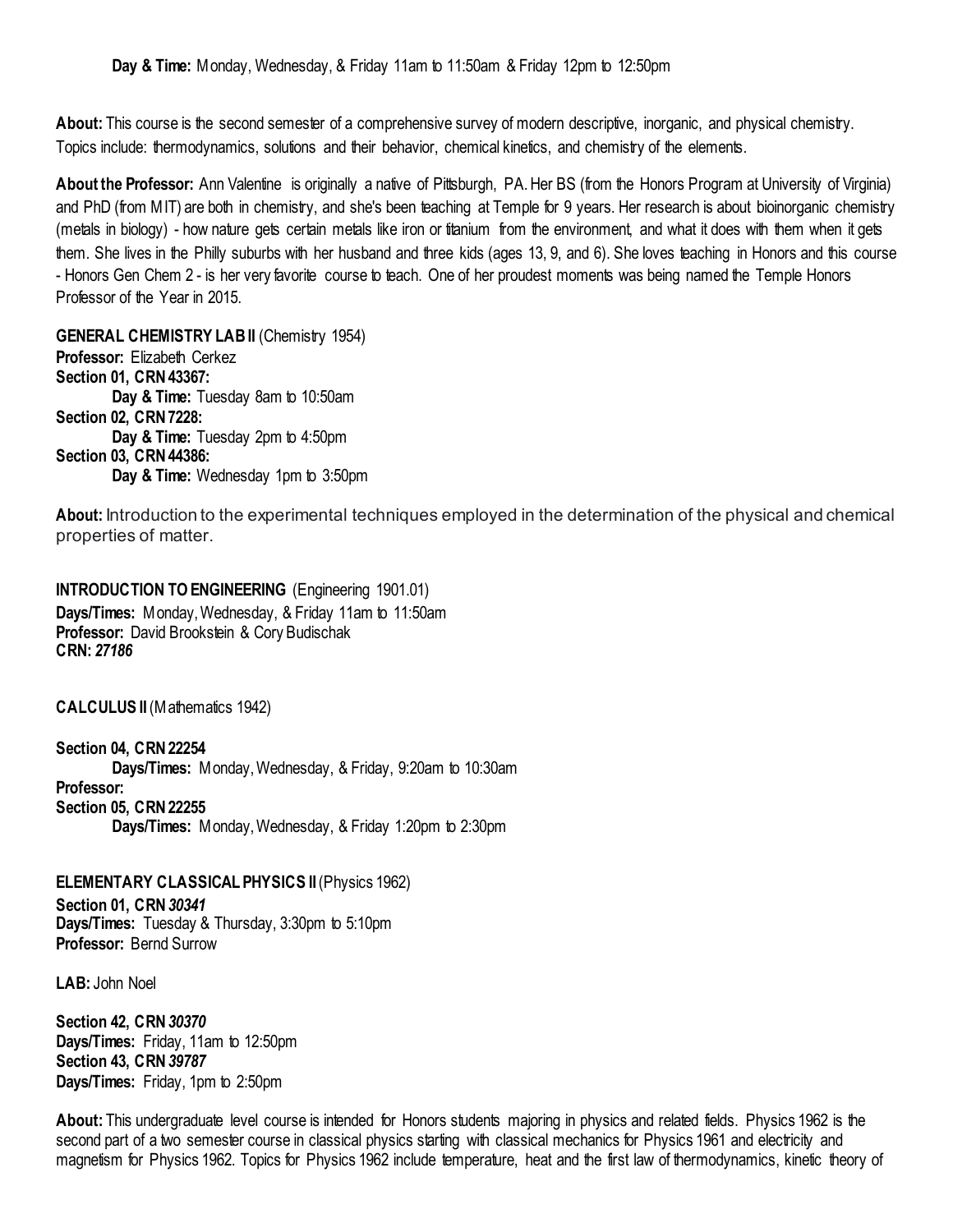gases, entropy and the second law of thermodynamics, electrical charges, the electric field, Gauss's Law, electrostatic potential, capacitors and dielectrics, current, resistance, the magnetic field, Ampere's Law, Faraday's Law, inductance, electromagnetic waves and basic aspects of optics. One of the main aspects of the course is a detailed discussion and application of Maxwell's equations of Electromagnetism. This course differs from Physics 1062 in the number of topics and a more mathematical treatment and discussion. A strong background in algebra and trigonometry along with a good understanding of calculus and vector algebra is required.

**About the Professor:** I have developed this course and taught this course for many years with a lot of success, in particular now in an online, synchronous mode!

## <span id="page-20-0"></span>UPPER LEVEL HONORS COURSES

## <span id="page-20-1"></span>**ARTS & MEDIA**

<span id="page-20-2"></span>**CINEMA OF RESISTANCE, PROVOCATION, CHANGE**(Film & Media Arts 4940.01) **Days/Times:** Wednesday, 5:30pm to 8:50pm **Professor:** Roderick Coover **CRN:** *43433*

About: Themes of youth, action and resistance are central in this course about how films, mostly international films, describe and provoke change. Together, we examine films that challenge the very constructs of reality and realism through methods like those of fragmentation, surrealism, and the absurd, as well films that straddle the lines between fact and fiction. The first weeks address memory and change, with reflection on the aftermaths of the Spanish Civil War and World War 2. This includes the exploration of works by filmmakers like Alain Resnais, Julio Médem, Guillermo del Toro, Ken Loach . We go on to look at the rise of the New Wave, the 1968 uprisings and the concurrent revolution in writing, art and music with filmmakers like Jean Luc Godard, Agnes Varda, and writers like Alain Robbe-Grillet. We look at responses to colonialism, uprisings and guerilla action in works by Ousmane Sembene, Claire Denis, Pier Paolo Pasolini and Giles Prontecorvo. We consider how filmmakers like Luis Buñuel, Leo Carax and Guy Maddin use surrealism and absurdism to change conventions. We also look at how filmmakers and new media artists like Chris Marker and Katerina Cizek use essay-like forms, montage and interactivity to address globalization, industrialization and climate change. Special consideration will be given to relationships between form and content, and between differing disciplinary and genre approaches of film, fiction, poetry, music and street performance. This is an interdisciplinary seminar and collaborative work is encouraged. Readings will be drawn from film studies, philosophy, literature, history and the arts. Students respond to the films and readings through discussion entries, papers and/or projects.

About the Professor: I am a filmmaker and media artist and I make projects about contemporary issues like climate change as well as projects about underlying questions of language, image, place, memory, and story. My most recent films include a surreal and lyrical work for VR that I filmed in Poland, and a film for live performance about sea level rise filmed here in Philadelphia. I am very interested in the meeting point between theory and practice, and I also write about these issues in projects such as my recent book The Digital Imaginary: Literature And Cinema Of The Database. I have been teaching in the honors program for 15 years and have been awarded a Lindback Distinguished Teaching Award and TFMA award for excellence in teaching as well as awards for my research and art such as Fulbright, Mellon, and LEF awards. My classes are highly interdisciplinary and open to students from all disciplines. You can learn more about my work at<https://unknownterritories.org/>

No film experience required.

<span id="page-20-3"></span>**GENDER & AMERICAN MASS MEDIA** (Journalism 3900.01) **Days/Times:** Tuesday, 5:30pm to 8pm **Professor:** Carolyn Kitch **CRN:** *44805*

About: In this course, we'll study how gender ideals and identity are expressed in media, including news coverage, magazines, television, film, advertising, social media, and other forms of mediated communication. We also will learn about how gender affects people's experiences working in media industries. Our thematic focuses will range from political campaigns to popular music, from fashion to sports, and from reality TV stars to Supreme Court justices. Across all of those themes, we will focus on the role of gender in intersectional social change. There will be a mix of types and formats of assessment, and you'll have some choice about which assignments you do and how you complete them. Most of these involve class participation (synchronously and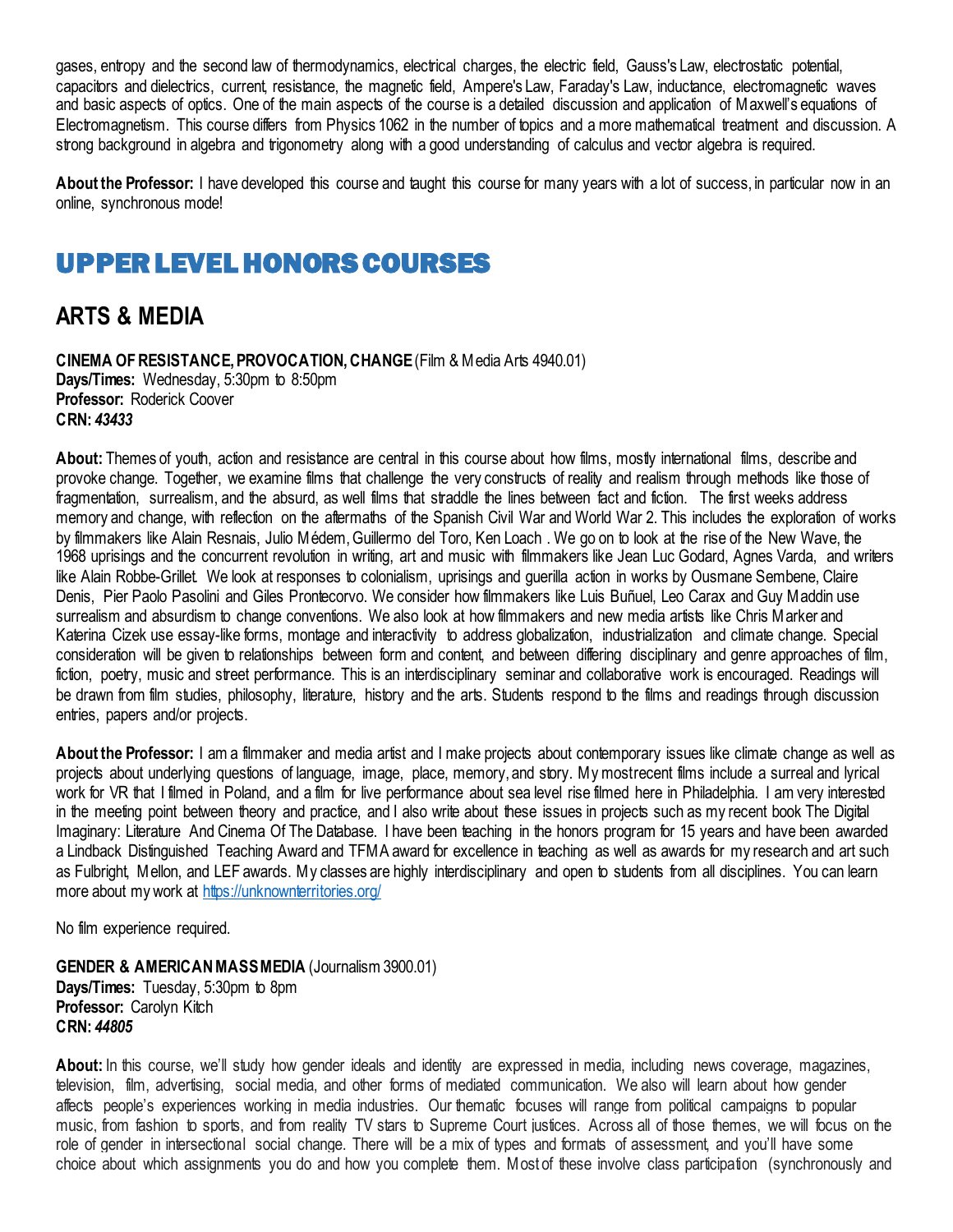asynchronously), your responses to weekly readings (or listenings), and a series of case-study assignments. You also will complete an individual research project or creative work that you design. In the Spring 2021 semester, this class will be fully online, but we will meet synchronously on Zoom for part of our scheduled time slot, and then we'll discuss and analyze other media examples asynchronously on Canvas. Please contact Dr. Carolyn Kitch (ckitch@temple.edu) if you have questions.

**About the Professor:** Dr. Carolyn Kitch is the Laura H. Carnell Professor of Journalism, as well as a faculty member in the Media and Communication Doctoral Program of the Klein College of Media and Communication. During her 22 years as a Temple faculty member, she has taught classes on media history, media and social memory, gender and media, magazine journalism, visual communication, journalism theory, and cultural studies. She has authored books: The Girl on the Magazine Cover: The Origins of Visual Stereotypes in American Mass Media; Pages from the Past: History and Memory in American Magazines; Journalism in a Culture of Grief (co-authored with Janice Hume); and Pennsylvania in Public Memory: Reclaiming the Industrial Past. Dr. Kitch also is a co-editor of the new book Front Pages, Front Lines: Media and the Fight for Women's Suffrage, a collection of historical research that reconsiders the role of media in the ratification of the 19th Amendment a century ago. For 11 years, she worked in New York City as a magazine editor at McCall's and Good Housekeeping and as a contributing writer for Reader's Digest.

<span id="page-21-0"></span>**COMICS JOURNALISM** (Journalism 3901.01) **Days/Times:** Wednesday, 5:30pm to 8pm **Professor:** Laurence Stains **CRN:** *27222*

**About:** Comics journalism is an exciting new genre at the intersection of sequential art, traditional reporting, and intensely personal storytelling. It burst onto the scene 30 years ago with the publication of the instant classics Maus and Persepolis; since then we've seen an outpouring of works as diverse as Fun Home and John Lewis's March Trilogy. They're often mistakenly called graphic novels--but there's nothing fictional about these true stories. We'll be reading and discussing the very best examples in class this spring.

**About the Professor:** Laurence Roy Stains is an associate professor in the Department of Journalism. He worked in magazines for a couple of decades before pivoting to full-time teaching (he helped start up Men's Health and worked at Page25 Philadelphia Magazine). He won a National Magazine Award in 2011. He's co-author of Through a Glass, Darkly: Sir Arthur Conan Doyle and the Quest to Solve the Greatest Mystery of All, which was published by St. Martin's in June 2017. Prof. Stains has taught this course since 2013.

<span id="page-21-1"></span>**MAGICAL HISTORY TOUR –THE HISTORY OF THE BEATLES** (Media Studies & Production 2900.01)

**Days/Times:** Tuesday & Thursday, 3:30pm to 4:50pm **Professor: Jack Klotz CRN:** *44759*

**About:** We will trace the history of the world's most famous pop music group and the professionals around them who developed their work and careers - from the individual members' formative years through their formation as a group, through their growth as writers and performers into one of the world's first truly global pop culture phenomena, through their eventual breakup. We will examine their processes and impact on not only popular music and society, but also on music business practices and the growth and dissemination of music technology through their era.

About the Professor: Jack Klotz, Jr. is a record producer, audio engineer, musician, and educator who oversees a curricular emphasis in Audio & Music Business in the Media Studies & Production department in Temple University's Klein College of Media and Communication. His varied career has included projects with several Grammy®-nominees, legends of R&B and jazz, an Emmy® Award-winning experimental video program, a Barrymore Award-winning Theater company, a Peabody Award-winning Radio program, and even traditional Japanese music. He also served for six years on the Board of Governors of the Philadelphia Chapter of the Grammy® Awards organization. As so many other music industry professionals have, Jack has devoted much time studying the work of the Beatles and is excited to share what he's learned over the years with Temple's Honors students.

<span id="page-21-2"></span>**JAPANESE POPULAR MUSIC & ITS GLOBAL IMPACT** (Music Studies 3900.01)

**Days/Times:** Monday,Wednesday, & Friday, 10am to 10:50am **Professor:** Noriko Manabe **CRN:** *44409*

**About:** What does popular music tell us about the social and political history of Japan? How have aspects of Japanese popular music influenced its neighbors in Korea, China, and Taiwan, and vice-versa? This course examines music in Japan from the beginning of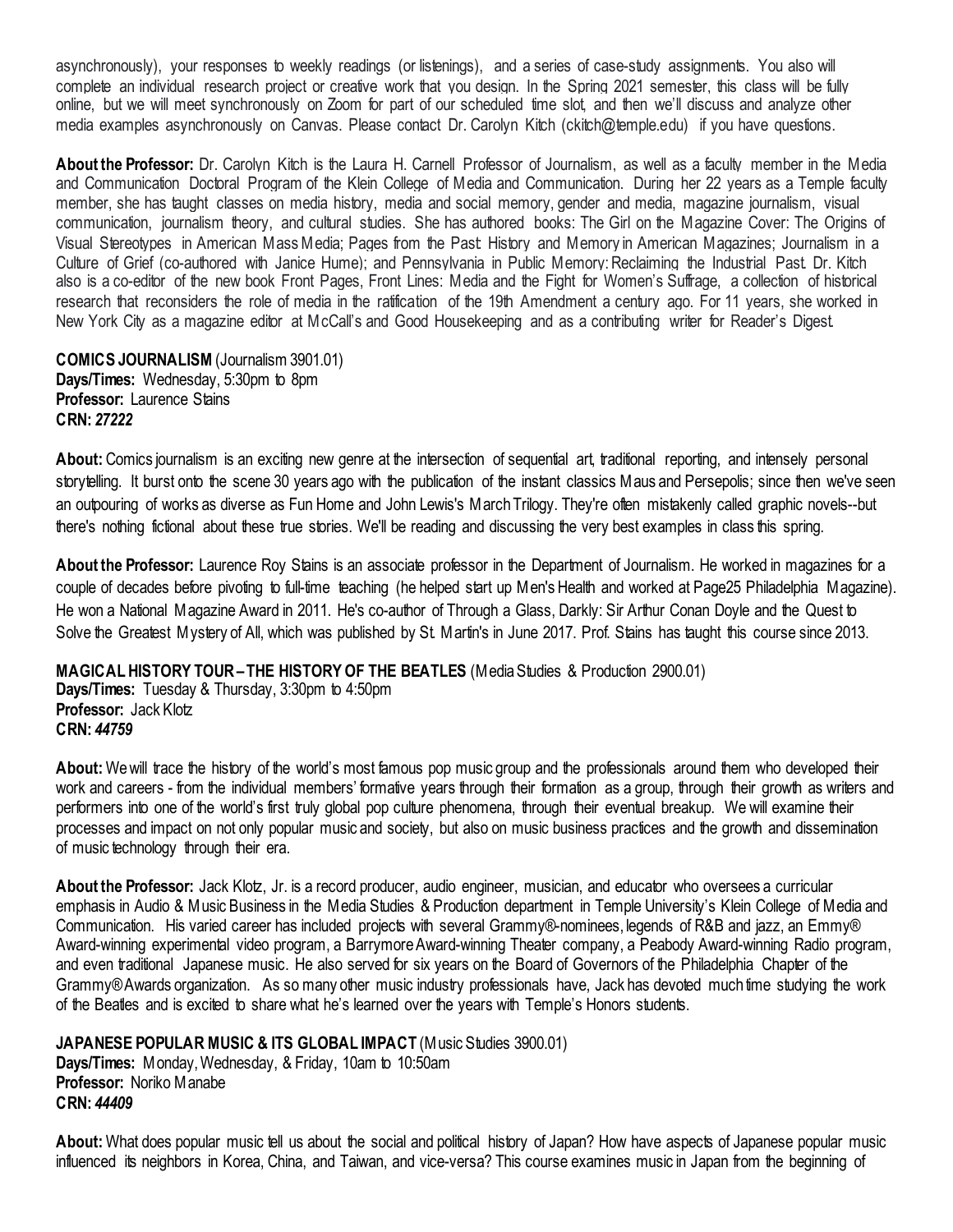Westernization in the mid-1800s to the present. We consider the role of music in forming national identity, supporting social movements, and defining scene and subcultures. We also analyze musical aesthetics, including the ways they are shaped by language and technology.

Topics include music education, war songs, jazz, rock, city pop, hip-hop, ambient music, electronic dance music, reggae/dancehall, Okinawan pop, J-Pop, anime, video games, and vocaloids. In so doing, we will discuss the roles that geopolitics, gender, the music industry, technology, ethnicity, language, social aspirations, and economic factors play in the popularization, dissemination, and meaning of different musics. We will also examine the factors affecting the reception of Japanese popular music in Asia and North America, as well as its influence on K-pop, Chinese popular music, and vaporwave.

**About the Professor:** Noriko Manabe, Associate Professor of Music Studies, is an ethnomusicologist and music theorist conducting research on music and social movements, as well as popular music in Japan and the US. Her book, The Revolution Will Not Be Televised: Protest Music after Fukushima, about the antinuclear movement after 2011 triple disaster, won awards from the Association for Asian Studies, the British Forum for Ethnomusicology, and Society for Ethnomusicology. She has also written articles on rapper Kendrick Lamar's "Alright," protest chants in the Women's March, Japanese hip hop, and the Japanese music industry. She is currently co-editing the Oxford Handbook of Protest Music and is editing 33-1/3 Japan, a book series on popular music in Japan. She has lived and/or worked in Japan for 14 years, has conducted fieldwork on music in Japan every year since 2005 (except 2020), and has met about 100 musical artists in Japan and elsewhere.

<span id="page-22-0"></span>**PUNK'S DIY REBELLION** (Tyler School of Art 2968.01) **Days/Times: Professor:** George Alley **CRN:** *31219*

**About:** This course examines the far-reaching phenomena of punk music, fashion, and DIY culture that originated in the late 1970s, and its influential effects in later decades. Punk embodied an in-your-face class-consciousness mixed with the anti-aesthetics of negation and unbridled creativity. This class examines the formal manifestations of punk in music, fashion, graphics, and publishing, while attending to the ways that punk broke down the raced, classed and gendered barriers associated with traditional notions of beauty and form. Topics covered will include the shift away from 1960s idealism into 1970s nihilism; the performance of gender in Punk and New Wave, DIY publishing; the relationship of 1970s culture to class conflict and politics; the implications of unskilled production; critical theory of subcultures; and the influence of philosophy and theory on punk practice (Marquis de Sade, Marx, Nietzsche, Bataille, Brecht, Debord, and others).

**About the Professor:** George Alley is a Philadelphia-based singer-songwriter, the Assistant Director of Early Childhood Programs at Settlement Music School, Coordinator for the Teaching Training Institute for the Arts, and contributing writer on Punk and advertising advisor for Loverboy Magazine. He earned his B.A.in theatre from the College of Wooster and his M F.A. in choreography from Temple University. He was a curator for five years of COLLAGE Festival, a multi-day, a multidisciplinaryarts festival, the director of his own pick-up dance company Alley Ink, and was the co-host of the top ten iTunes comedy podcast "IGTKY."

## <span id="page-22-1"></span>**BUSINESS**

<span id="page-22-2"></span>**BUSINESS SOCIETY & ETHICS (Business Administration 3902.01) Days/Times:** Tuesday & Thursday, 11:00am to 12:20pm **Professor:** Andrea Lopez **CRN:** *6641*

About: Class Objectives include:

1. To increase your awareness of the mutual ethical responsibilities existing between the contemporary business organization and its internal and external stakeholders.

2. To expose you to some of the ethical dilemmas confronted by employees within business organizations, and to provide you with strategies you can use on the job to preserve your integrity and resolve these types of dilemmas.

3. To enable you to critically analyze powerful institutions - BUSINESS - of which you are a part, such that you can help create positive change.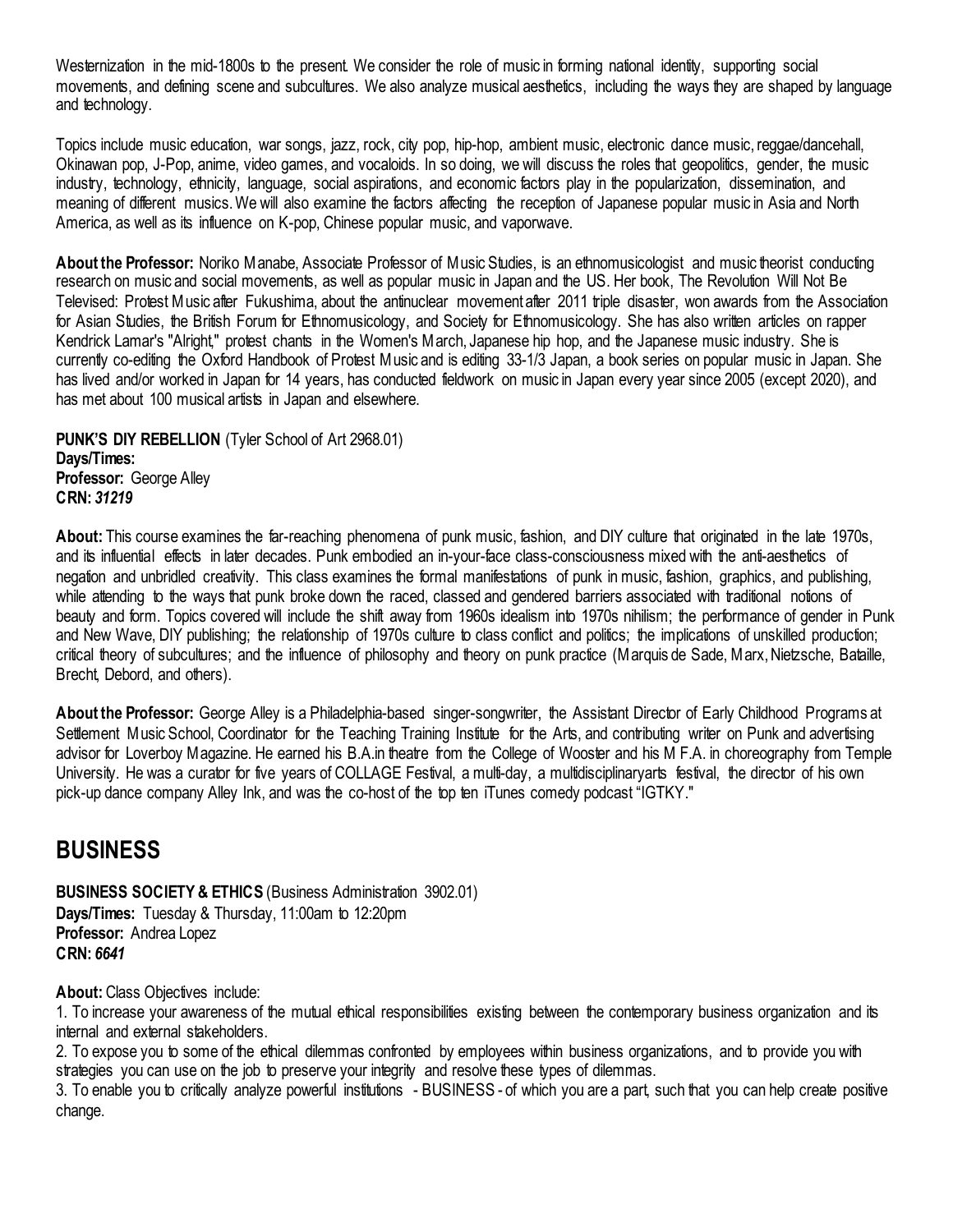**About the Professor:** Dr. Andrea Lopez is an Assistant Professor in the Human Resources Department in the Fox School of Business. She earned her doctorate from Temple University and her undergraduate degree from Cornell University. Dr. Lopez grew up in Buffalo, New York, is a sports fan, and loves teaching business ethics.

<span id="page-23-0"></span>**THE LEADERSHIP EXPERIENCE: LEADING YOURSELF, CHANGE, & COMMUNITIES** (Human Resource Management 3904.01) **Days/Times:** Tuesday & Thursday, 11:00am to 12:20pm **Professor:** Crystal Harold **CRN:** *20017*

**About**: This is a hands-on, discussion-based course where you will learn about leadership via in-depth discussion, class exercises, and working in a group (physically distanced, of course) to lead an effort designed to help the local community, a charitable cause, or related nonprofit. The group project is designed to incorporate tenets of shared team leadership and servant leadership. Team members will work to identify and utilize their unique strengths to design and execute a project/initiative that serves a community entity. In class assessments and assignments center on understanding oneself as a leader, understanding others, and understanding how to leverage one's strengths in partnership with others to enact change.

**About the Professor:** Crystal is a proud Temple Honors Alumna (year of graduation not important). She earned her PhD in Industrial/Organizational Psychology, spent some time consulting for the government and had short stint in the Midwest before returning to her Philly roots. Pre-Covid she enjoyed exploring the Philly food scene with her husband. She still enjoys hanging out with her dog, Viggo, rooting for the Philly sports teams, and binge-watching TV shows.

## <span id="page-23-1"></span>**HUMANITIES & SOCIAL SCIENCES**

<span id="page-23-2"></span>**ISSUES IN CRIMINAL PROCEDURE** (Criminal Justice 3901.01) **Days/Times:** Tuesday & Thursday, 11am to 12:20pm **Professor:** Cathryn-Jo Rosen **CRN:** *44384*

**About:** Understanding the law of criminal procedure has never been more relevant to current events than it is today. The Breonna Taylor case is but one example; raising questions about no-knock warrants, excessive force, grand juries, prosecutorial discretion, and qualified immunity. Why doesn't the US Constitution, with its quarantee of due process and equal protection of the laws, effectively protect all of us, regardless of race, gender, or class, against intrusive and violent policing, mass incarceration, lock-'em-up prosecutors, and over-worked or inept defense attorneys? Why does the system sometimes get it wrong and convict innocent people of crimes they didn't commit? What can we do to reform the criminal processing system and make it more effective at protecting each and every one of us from harm, no matter whether it is inflicted by state or private actors? How can we recalibrate the balance between safety and individual liberty to eliminate racial injustice?

**About the Professor:** Before joining the Department of Criminal Justice, I worked as a law clerk for a Pennsylvania Supreme Court Justice where I concentrated on cases involving issues in criminal procedure and as a litigator in a large Philadelphia law firm. In my free time, you can find me working on my tennis game, trying to spoil my granddaughter, rooting for the Phillies and Flyers, and wishing that Philly was closer to higher, snowier mountains.

<span id="page-23-3"></span>**SPACE AND PLACE IN YOUNG ADULT LIT** (English 2900.01) **Days/Times: TBA Professor:** Talissa Ford **CRN:** *43457*

**About:** "When I stepped out into the bright sunlight from the darkness of the movie house, I had only two things on my mind: Paul Newman and a ride home." -- S. E. Hinton, *The Outsiders*

In the first line of what is by most accounts the first young adult novel, S.E. Hinton was worried about how to get her protagonist home. The streets weren't safe for Ponyboy to walk alone, and he was too young to drive. It is a simple problem that comes up over and over again in young adult fiction, where teenagers are, as in our world, stuck maneuvering through spaces they do not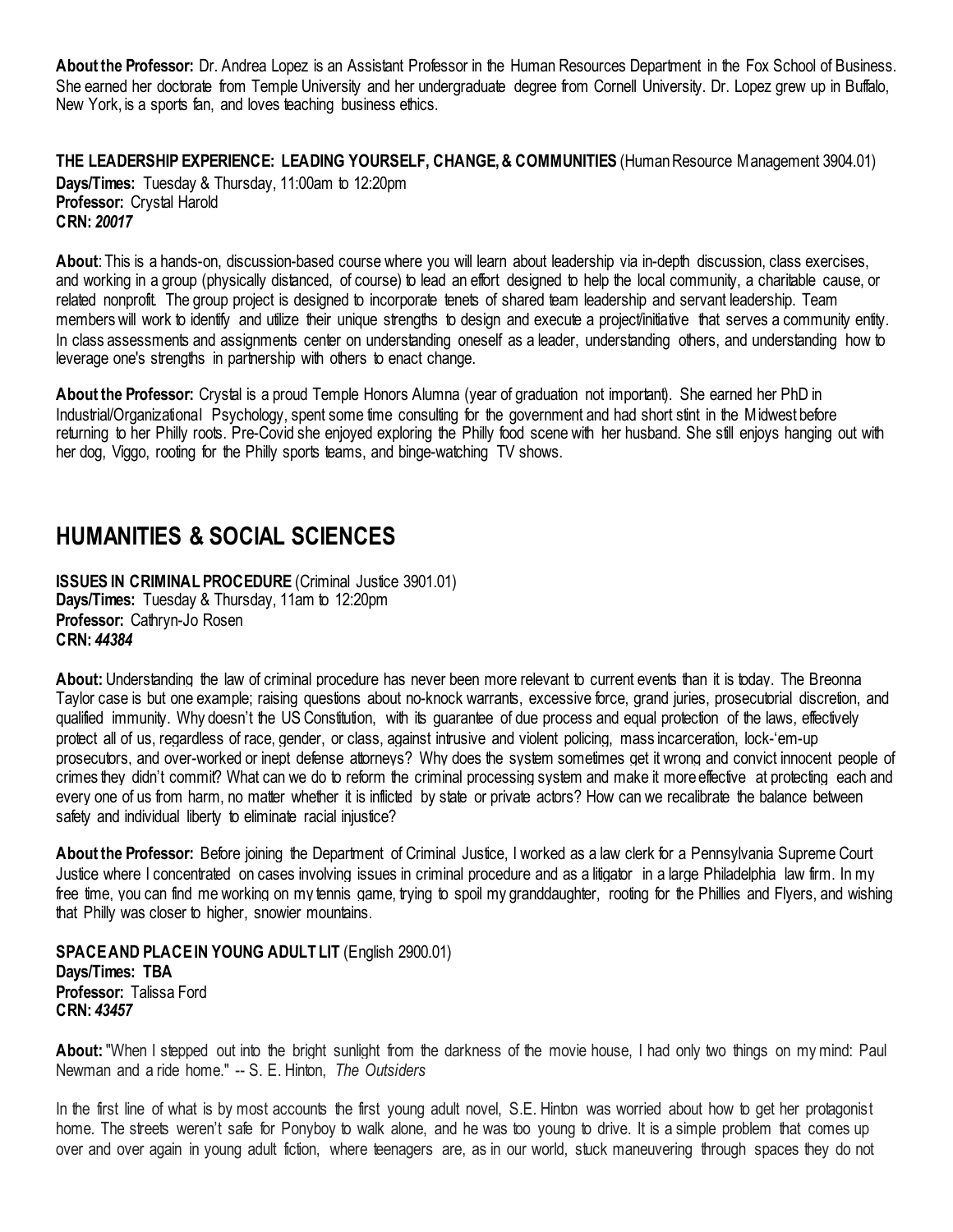control. This course will explore how young adult fiction maps the strategies by which teenagers negotiate space, whether those spaces are socioeconomic (S.E. Hinton, Walter Dean Myers), political (Meg Rosoff, Beth Kephart), or otherworldly (Neil Gaiman, Ransom Riggs). We will read young adult novels alongside cultural geographers who study how people get by in spaces that don't belong to them, and we will consider how fiction might be uniquely positioned to capture the adolescent experience.

**About the Professor:** Talissa Ford is an Associate Professor in the English Department. She completed her undergraduate degree at Penn State University and her PhD in English Literature at the University of California, Berkeley. Dr. Ford likes pirates and dinosaurs, in that order, and has written about both.

#### <span id="page-24-0"></span>**BREAKING THE RULES: WRITING HYBRID GENRES** (English 3900.01)

**Days/Times:** Tuesday & Thursday, 12:30Pm to 1:50pm **Professor:** Jenna Osman **CRN:** *23964*

**About:** What do you call a creative work that is a computer program, a sculpture, and a book of poetry? What do you call a work that is an audio book that takes the reader on a tour of a local park? What do you call a piece of writing that is an art installation and a piece of theater? Or a work that can only exist on Instagram? Or a visual poem that is also the libretto for an opera? We all know what poems and stories are, but there's a wealth of creative writing that pushes against the boundaries of conventional genres. This course will focus on interdisciplinary creative writing projects that break all the rules of genre. We'll spend the first half of the semester looking at examples and doing short experiments related to those examples. The rest of the semester will be spent developing larger student projects. Enthusiasm, openness to experimentation, and creative fearlessness are welcome and encouraged.

**About the Professor:** I am a poet, but my published works often don't look like conventional poems. My most recent book combines an essay about datamining and surveillance with a speculative fiction about two people trying to get off the grid, plus illustrations from a 19th century scientist. I've also written a book that is a tour of statues in Philadelphia that are holding weapons. So my creative interests are closely aligned with the topic of this course! I have been teaching in the English Department at Temple since 1998. I firmly believe that effort, curiosity, and sticking with it can get students of the arts further than so-called natural talent or genius.

<span id="page-24-1"></span>**LIVING BELOW THE LINE: THE REALITIES OF POVERTY IN AMERICA** (Gender, Sexuality, & Women's Studies 3900.01 or Sociology 3930.01)

**Days/Times:** Tuesday & Thursday, 9:30am to 10:50am **Professor:** Judith Levine **CRN:** *45099*

**About:** What does poverty look like in the United States? How do we understand it and how do we address it? We will approach these questions from all angles bringing together facts and figures, history, theory, and rich qualitative investigations of low-income families' daily struggles. We begin with an overview of who lives below the poverty line in the U.S., competing ways to measure poverty, and a lesson on how to read census tables on poverty and income. We then dive into the history of social welfare policy in America, starting with the Poorhouse Era and moving through the implementation and current-day implications of President Clinton's promise "to put an end to welfare as we know it". Throughout, we attend in particular to the high rates of poverty among women and children and our changing expectations of low-income mothers. We will also address major issues and themes in poverty scholarship: the culture of poverty thesis, the limitations of low-wage work, the rapidly increasing rate of single motherhood, the promise of social capital, and why neighborhoods may or may not matter. We conclude with a comparative analysis of U.S. and international social welfare policies to highlight America's distinction as a welfare state "laggard".\*Cross listed with Gender, Sexuality, and Women's Studies 3900.

About the Professor: Judith A. Levine is Associate Professor of Sociology and Director of CLA's Public Policy Lab. She is the author of *Ain't No Trust: How Bosses, Boyfriends, and Bureaucrats Fail Low-Income Mothers and Why It Matters* (University of California Press). In her current study, she is following a cohort of college students as they graduate and transition into the labor market. She has also written on other topics such as why it is hard for women to break out of low-wage, sex-typed jobs in factories, the effects of teen parenting on kids, and whether partners "infect" each other with the moods they bring home from work. She has won the College of Liberal Arts Faculty Excellence in Teaching Award and has served as Chair of the Temple University Press Faculty Board of Review. She holds a Ph.D. from Northwestern and A.B. from Harvard. She thinks one of the best pieces of sociology is *The Wire*. When she isn't doing sociology or obsessing over the current state of the world, she enjoys staving off osteoporosis by lifting weights and hanging out with her family.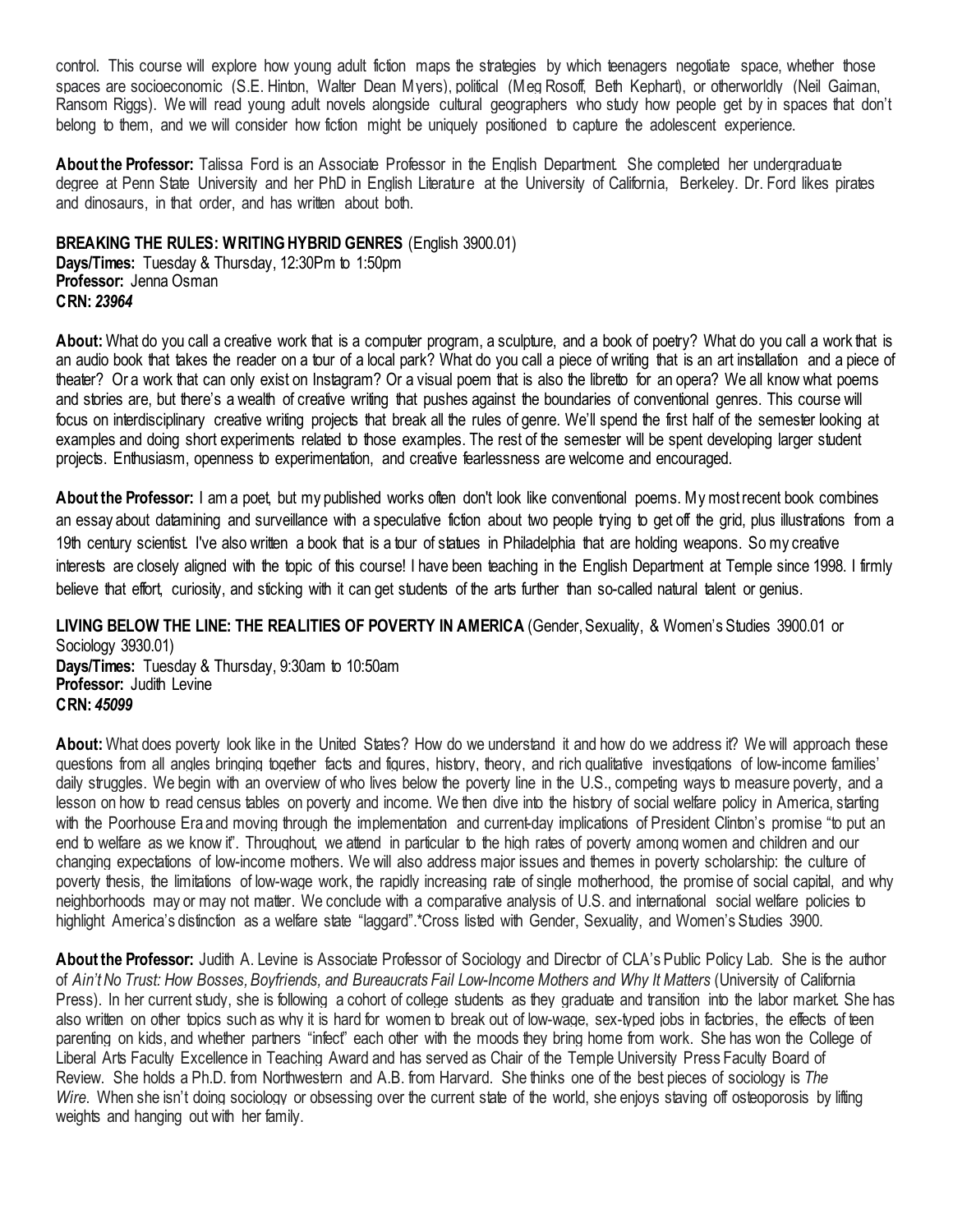#### <span id="page-25-0"></span>**HEALTH & ENVIRONMENT** (Environmental Studies 4917.01) **Days/Times:** Tuesday & Thursday, 3:30pm to 4:50pm **Professor:** Jeremy Mennis **CRN:** *44327*

**About:** "As a physician and a betting man, if I could know only one thing about a person to predict their longevity, it would probably be their address." – James Hamblin (New York Times, January 27, 2017). Why is where you live such a strong predictor of health? In this course, we aim to find out. We will look at environmental hazards that cause poor health, such as air pollution, as well as environmental amenities, such as access to parks and health care. We will investigate how who you are (your race, class, and sex), and who you know (your friends and family), affect how the environment influences your health. And we will explore technologies, such as global positioning systems (GPS), that allow us to track and analyze individuals' movements and environment-health interactions. Over the course of the semester, students will design and execute an innovative – and real – research project on an environmental health topic of their choice. This semester students will have the opportunity to focus on geographic aspects of the COVID-19 pandemic, such as racial/ethnic disparities in COVID-19 deaths, the effects of air pollution on COVID-19 severity, and the effects of stay-at-home orders on the spread of the novel coronavirus.

**About the Professor:** I have been a park ranger, an ambulance driver, and a short-order cook, but professor is the best job I've ever had. I've taught at University of Colorado and, since 2004, at Temple University. My expertise is in the application of geospatial technologies to health and environment, and I am currently Associate Editor of the CDC journal Preventing Chronic Disease. Other accomplishments include playing pick-up basketball with former NBA players and skiing down from the top of Mount St. Helens.

#### <span id="page-25-1"></span>**MONUMENTS, MUSEUMS, AND MARCHES: RACE AND PUBLIC HISTORY** (History 2900.01)

**Days/Times:** Thursday, 2pm to 3:20pm **Professor:** Danya Pilgrim **CRN:** *26917*

**About:** This course examines different sites where people engage the past and considers what part race has had in shaping those encounters. From the musical *Hamilton* to the Mummers Parade to public art, citizens and public historians are in a continuous conversation about how the past is understood and how it is used in the present. In order to examine the ways in which race and ethnicity "work" in public history contexts the course primarily engages three questions: how do various public history projects build, contest, or reinforce cultural constructions and representations of race and ethnicity; what are the roles of ordinary people and the public historian in this process; and as we interpret, invent, and use history in public, how do we create dialogue around the racial, ethnic, and cultural dimensions of the past in order to create a more just and equitable future?

**About the Professor:** Dr. Pilgrim joined the Temple History Department in 2019. Her most recent degrees include a PhD in American Studies and African American Studies from Yale University and an MA in History and a Museum Studies Certificate from the University of Delaware. Pilgrim especially enjoys researching historic recipes and clothing. A few of her public history jobs and projects include a stint as the Director of Education at the Colonial Pennsylvania Plantation, a living history site; being a founding member of the Colored Conventions Project, an interdisciplinary digital research project about nineteenth-century African American political organizing; and an appearance in the documentary Urban Trinity: the Story of Catholic Philadelphia. She's visited 36 of the 50 states, enjoys science fiction and fantasy, and most sports.

<span id="page-25-2"></span>**PANIC IN AMERICA! A HISTORY OF OUR WORST FEARS (History 2900.02) Days/Times:** Tuesday & Thursday, 12:30pm to 1:50pm **Professor:** David Mislin **CRN:** *40415*

**About:** Witchcraft…violent comic books…exploding steamboats…cults…apocalyptic computer meltdowns! The history of the United States is the story of constant fear and anxiety inspired by ever-changing sources. Using a range of pop culture sources from the past 200+ years – political cartoons, novels, films, TV shows and memes – we will examine many instances of American panic. Along the way, we will discuss what these sometimes serious, sometimes silly, and often strange moments in history can teach us about U.S. politics and culture, past and present.

**About the Professor:** As a historian whose work explores the intersection of religion, politics, and culture in the United States, I'm fascinated by the central question of this course: what can the ideas and beliefs of ordinary people tell us about the wider world around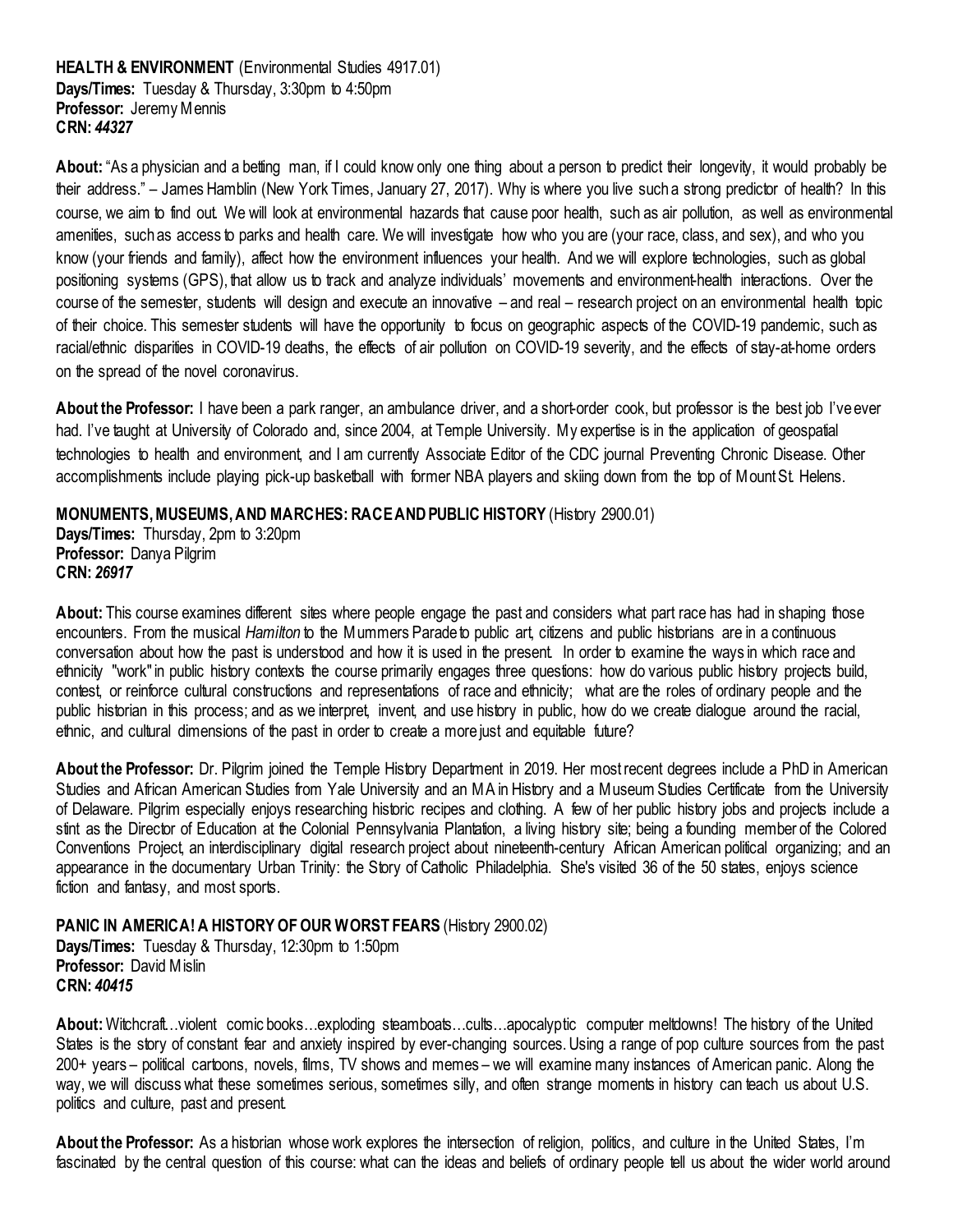them? I've taught IH, History, and American Studies at Temple since 2014. My courses are discussion-based and include a wide range of primary sources. When not teaching I'm an avid runner, a big fan of classic film, and the proud parent of a three-year old (so ask me anything about firetrucks, dinosaurs, or PJ Masks).

<span id="page-26-0"></span>**AMERICAN ICONS** (History 2918.03) **Days/Times:** Monday & Wednesday, 11am to 11:50am **Professor:** Hilary Lowe **CRN:** *43500*

**About:** The Liberty Bell. JFK. Barbie. Route 66. Disneyland. Elvis. Ali. American Icons. This honors course will explore American icons as a way to understand the central myths, promises, and ideas behind the nation – ideas about freedom, individuality, democracy, mobility, second chances, the open road, masculinity and femininity, race, and class. Units will focus on the long history of icons, on individual icons, their origins, what they have represented, and how their representation has changed over time and place. The course will invite a critical analysis of Americanicons and America material culture and their economic and cultural impact in a global context.

**About the Professor:** Hilary Iris Lowe is an associate professor in the History Department and an Affiliate Faculty member in Gender, Sexuality, and Women's Studies Program. She teaches courses in U.S. cultural history, public history, and American studies. Her current research seeks to understand how humans have used historic places and literary objects to connect with literature and the past. She fascinated by EVERY house museum and would love to visit all of the more than 15,000 in the U.S. She has been teaching at Temple since 2012.

In class with Dr. Lowe, students will move slowly, read fiction alongside 1950s federal redevelopment plans, illustrate things they are trying to understand intellectually (drafting images of homes to maps of neighborhoods to the changing shape of table legs over time), and connect their own ideas and pasts to the histories we study.

<span id="page-26-1"></span>**GLOBAL TERRORISM** (History 2921.03) **Days/Times:** Monday, Wednesday, & Friday, 9am to 9:50am Professor: Ralph Young **CRN:** *40417*

**About:** This course will examine the rise of modern global terrorism from the rise of leftwing Marxist/Leninist terrorism in the 1960s to Jihadi terrorism in the 21st century. The first half of the course will touch on the historical antecedents of modern terrorism examining such terrorist groups as the IRA in Ireland, ETA in Spain, the Brigate Rosse in Italy, the Red Army Faction in Germany, the FARC and ELN in Colombia, and Shining Path (Sendero Luminso) and Tupac Amaru in Peru, as well as state terrorism. The second half of the course we will examine the transition to the beginnings of a different kind of terrorism that emerged in the 1990s and continues, ever more violently and more effectively, to this day. Each of you will do deep research into a specific terrorist organization and will teach the rest of us, in a "flipped class" format, about the organization you've researched.

**About the Professor:** Bob Dylan once wrote that "he not busy being born is busy dying." I grew up in a suburb of New York City, attended graduate school at Michigan State University, did research at the British Museum on seventeenth-century Puritanism, wrote my doctoral dissertation at the same desk in the reading room where Karl Marx wrote Das Kapital, hitchhiked around Europe, passed through Checkpoint Charlie a couple of times, demonstrated against the Vietnam War on the steps of the American Embassy in London on Grosvenor Square, walked through the tear-gas laden streets of Prague in August 1969 after a demonstration marking the one-year anniversary of the Soviet suppression of the "Prague Spring," taught history at the University of London and Bremen Universität, lived in West Germany during the Red Army Faction's major assaults against the Bundesrepublik, played guitar on the streets of Hamburg and Bremen, managed a second-hand bookstore in Philadelphia, got stuck in a traffic jam for two hours with Allen Ginsberg talking about William Blake, Walt Whitman, and Bob Dylan, climbed Ayers Rock, taught scuba diving in Dominica, wrote a couple of thrillers about terrorism, viewed Halley's Comet from the top of Corcovado, swam with a pod of wild dolphins in the Gulf Stream, but somehow never managed to get to the Himalayas or Antarctica. And of course, as Paul Simon would put it, "Michigan seems like a dream to me now."

<span id="page-26-2"></span>**CALIBAN'S WORLD: CULTURAL POLITICS IN THE 20TH CENTURY AMERICAS** (History 3900.01) **Days/Times:** Monday, Wednesday, & Friday, 2pm to 2:50pm **Professor:** Harvey Neptune **CRN:** *43503*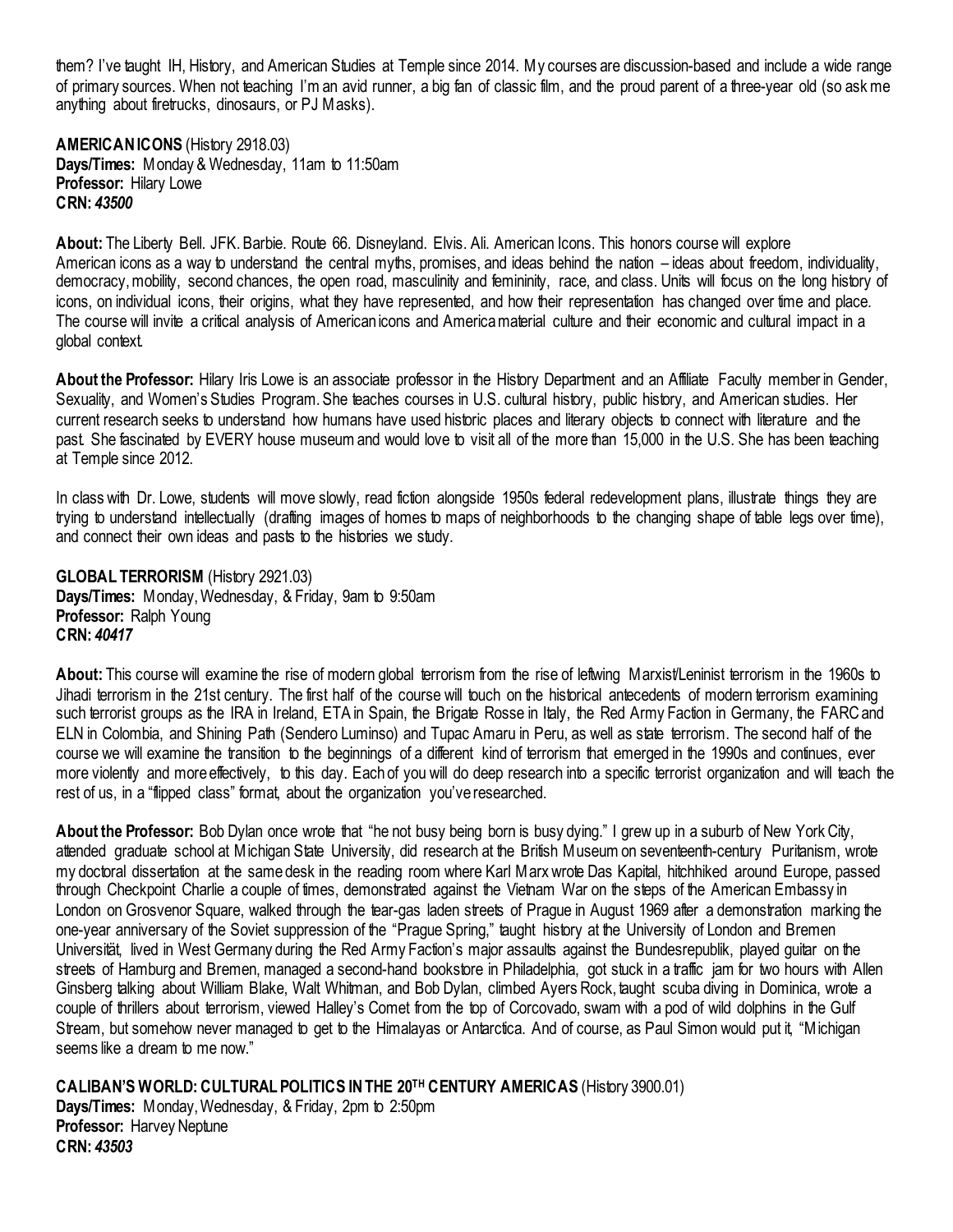**About:** This is a course for anyone who has ever wondered about the "politics" of those practices usually pursued in the name of "pleasure." If, moreover, you have a particular interest in communities identified with the so-called Third World, in once-colonized peoples, this might be just the place for you. The course examines texts, music, films, games and other performances in which people work to imagine a world beyond colonialism. In doing so, we aim to develop critical historical thinking about a process commonly and generally known as "decolonization."

**About the Professor:** Prof. Neptune was born in the Caribbean, where he cultivated an interest in the connections among society, art and politics. He also believes that futbol as played by Barcelona is an artform:)

#### <span id="page-27-0"></span>**UNRULY WOMEN: PHILOSOPHERS, ARTISTS, & ACTIVISTS** (Philosophy 3910.01)

**Days/Times:** Tuesday & Thursday, 11:00am to 12:20pm **Professor:** Kristin Gjesdal **CRN:** *37746*

**About:** A quiet study or the rowdy barricades? Contemplative life or activism? Art or philosophy? These are some of the questions facing women philosophers and artists in the modern period. Women philosophers and poets have written on politics, racial injustice, gender, and social issues. And they have sought to translate their thoughts into concrete political action. In the philosophical tradition, works by women ph4ilosophers have been ignored. In this class, we will discuss contributions by a number of bright and gifted women whose work presented -- and still presents! – a fundamental challenge to social injustice and established conventions. We will also discuss issues such as canon-building, inclusion criteria, and prejudices. The class will be an interactive, discussion-based, and fun exploration of a largely unwritten chapter in the history of philosophy.

**About the Professor:** Kristin Gjesdal is a Professor of Philosophy and an affiliated Professor of Gender, Sexuality, and Women's Studies at Temple. She has taught honors classes at Temple -mostly existentialism - for almost 15 years. She lives with her husband and children in the Germantown part of Philadelphia, though spends long summers in Oslo, Norway, where she is from.

#### <span id="page-27-1"></span>**PHILOSOPHY OF FOOD** (Philosophy 3910.03)

**Days/Times:** Tuesday & Thursday, 2:00pm to 3:20pm **Professor:** Miriam Solomon **CRN:** *44630*

About: This course will be an interdisciplinary and critical look at issues in the philosophy of food that also manages to sample every area of philosophy: ethics, political philosophy, environmental philosophy, aesthetics, metaphysics, philosophy of science, epistemology, philosophy of race and gender. We will ask questions such as: Can food be art? When is food disgusting? Should we eat locally? Is picky eating a moral failing? What is authentic cuisine, and does it differ from fusion cuisine? What is molecular gastronomy? Is GMO food safe for us and for the environment? What would global food justice look like? Where possible, philosophical movies about food (e.g. "Eat Drink Man Woman," "Tampopo," "Babette's Feast," "Like Water for Chocolate," "Julie and Julia") will be used to stimulate our thoughts. In order to explore all the issues openly, we will adopt the rule of "no food shaming": in the context of the class, we will all respect each other's food judgements and preferences.

**About the Professor:** I grew up in the UK and received my BA in Natural Sciences from Cambridge University and my PhD in Philosophy from Harvard University. My research is in the areas of philosophy of science, philosophy of medicine, and philosophy of psychiatry. In my spare time I like to cook, eat, run, swim, knit, and play the piano. I have been wanting to teach this course for some time but have been preoccupied with being Department Chair and teaching more standard courses in the Philosophy curriculum. My goal is for this class to be eye-opening and fun, while still being serious.

<span id="page-27-2"></span>**ETHICS IN MEDICINE** (Philosophy 3949.01 & 3949.02) **Professor:** Lindsay Craig **Section 01, CRN:** *20393* **Days/Times:** Monday, Wednesday, Friday, 1pm to 1:50pm *Section 02, CRN: 37752* **Days/Times:** Wednesday, 3pm to 5:30pm

**About:** Consider someone suffering from a terminal illness. Her doctors agree that she has less than six months to live and that there are no viable treatment options. They also agree that she is competent to make informed decisions regarding her medical condition. Is it morally permissible for a medical professional to indirectly aid her by writing a prescription for a life-ending medication if she voluntarily chooses to end her life? What if the patient is not able to self-administer the medication and requires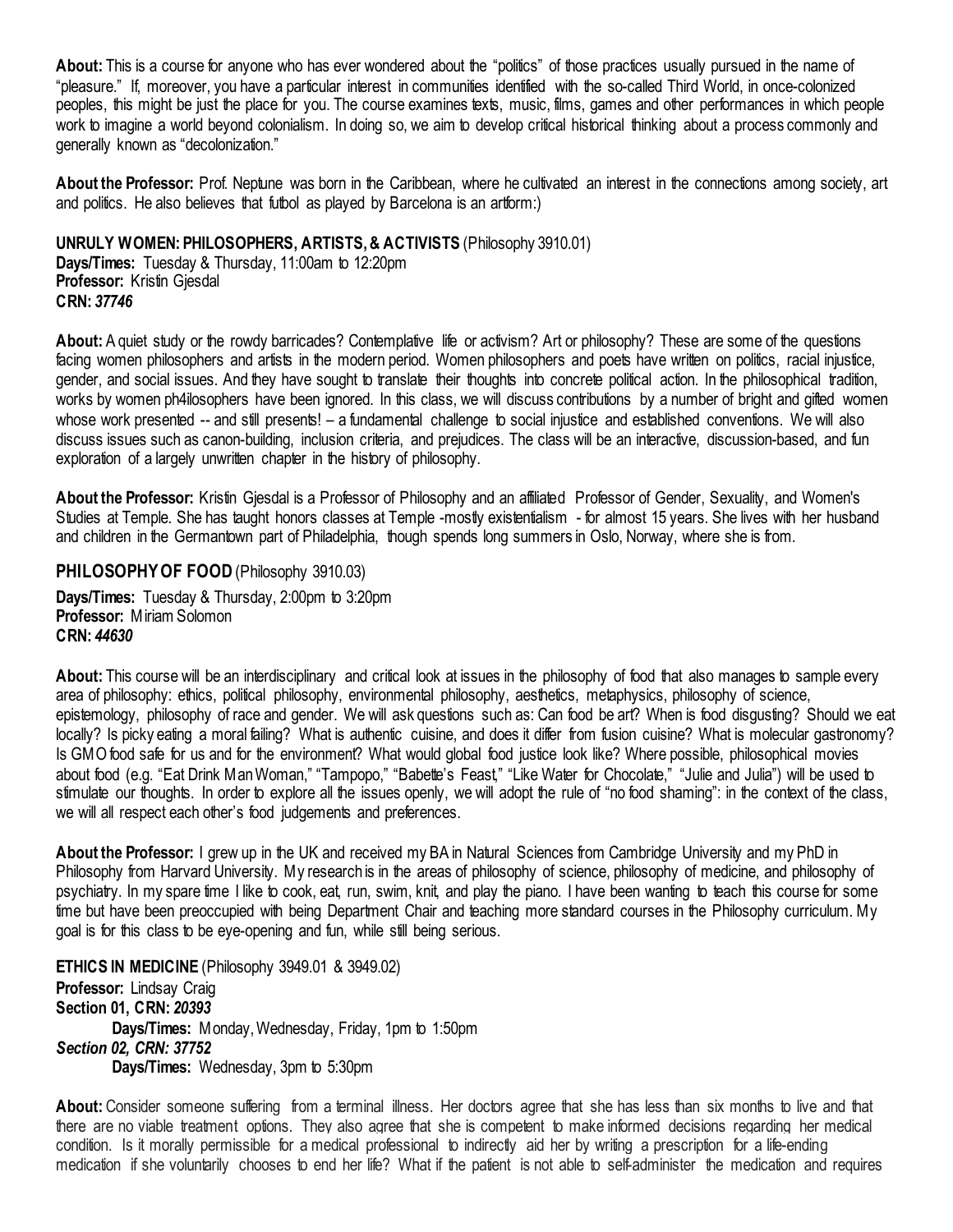direct physician assistance in the form of a lethal injection? Is there a relevant moral difference between these two cases? This course is designed to give students the ethical foundation needed for serious discussions of medical issues like this one. Students will practice using different ethical theories and principles through the semester to develop and defend their own positions on important current issues related to medicine. We will investigate race in American medicine; distribution of scarce medical resources and other issues related to the COVID pandemic; abortion; physician-assisted death; and genetic and reproductive technologies.

**About the Professor:** Associate Professor Lindsay Craig received her BA in philosophy and science, technology, and society from Butler University and her MA and PhD in philosophy from the University of Cincinnati. Her research specialties are philosophy of evolutionary biology and philosophy of science, but her teaching isn't limited to her areas of research. Professor Craig often teaches courses in environmental ethics and ethics in medicine, in addition to courses in her specializations. In 2018, Professor Craig was voted Honors Professor of the Year. She spends too much of her free time watching makeup tutorials on YouTube, mostly because she finds them relaxing. Professor Craig stays at Temple because she loves teaching Temple students. Feel free to contact her with any questions about her courses, pursuing a degree in philosophy or the Certificate in Ethics, or philosophy stuff in general. She's pretty cool.

<span id="page-28-0"></span>**ANALYZING THE 2020 ELECTION** (Political Science 3910.03) **Days/Times:** Monday, Wednesday, & Friday 11:00am to 11:50am **Professor:** David Nickerson **CRN:** *38744*

**About:** Elections offer important windows into national political dynamics. While the media has focused on how Trump has changed the electoral calculus, the reality is that the dynamics of 2016 did not differ much from 2012. The substantive focus of this course will explore the social forces that shaped the 2020 election. In this research preparation seminar, students will formulate their own research question, review and critique the literature on the subject, propose a research design to answer the question, collect relevant data, analyze the data, and draft a short memo to convey the findings of the research. In other words, students will learn the skills to answer a question of their own choosing about one of the most fascinating elections in US history.

**About the Professor:** David Nickerson uses randomized controlled experiments to study campaign behavior in the United States and Latin America. He has worked closely with community and political organizations for two decades to increase civic participation in poor communities across America. In 2012 he served as the Director of Experiments for the Obama campaign and played a similar role for Clinton in 2016 (you can read more about the experience here: https://www.politico.com/magazine/story/2014/02/campaign-sciencedept-of-experiments-103671). Professor Nickerson's courses focus on the underlying logic of social science inquiry. This approach is hands on and provides students with the practical analytical skills to interrogate research across a variety of settings preparing students for a life time of critical thinking.

<span id="page-28-1"></span>**JR & SR CAPSTONESEMINAR: INEQUALITY, VIOLENCE AND DEMOCRACY IN LATIN AMERICA** (Political Science 3996 & 4996) **Days/Times:** Monday, 3:00pm to 5:30pm **Professor:** Hillel Soifer **CRN:** *30984 & 30985*

**About:** Nearly every country in contemporary Latin America is (formally) a democracy. Yet many countries in the region are characterized by high levels of ethnic and economic inequality, and plagued by high levels of violence, including violence by state actors against civilians. This course explores inequality and violence in historical and contemporary Latin America, and reflects on its implications for democracy. A major component of the course will be a research paper, which can either explore a Latin American case or take some of the arguments we'll encounter in that context to another setting, eg the contemporary United **States** 

About the Professor: I'm an associate professor in the Political Science department, where my teaching and research focus on Latin American politics and state-building. While most of my academic work is historical in nature, I'm deeply interested in the issues to be covered in this course; I have never taught this class before and am excited to do so for the first time.

<span id="page-28-2"></span>**FOUNDATIONS OF COGNITIVE PSYCHOLOGY** (Psychology 2901.01) **Days/Times:** Tuesday & Thursday, 9:30am to 10:50am **Professor:** Jason Chein **CRN:** *36392*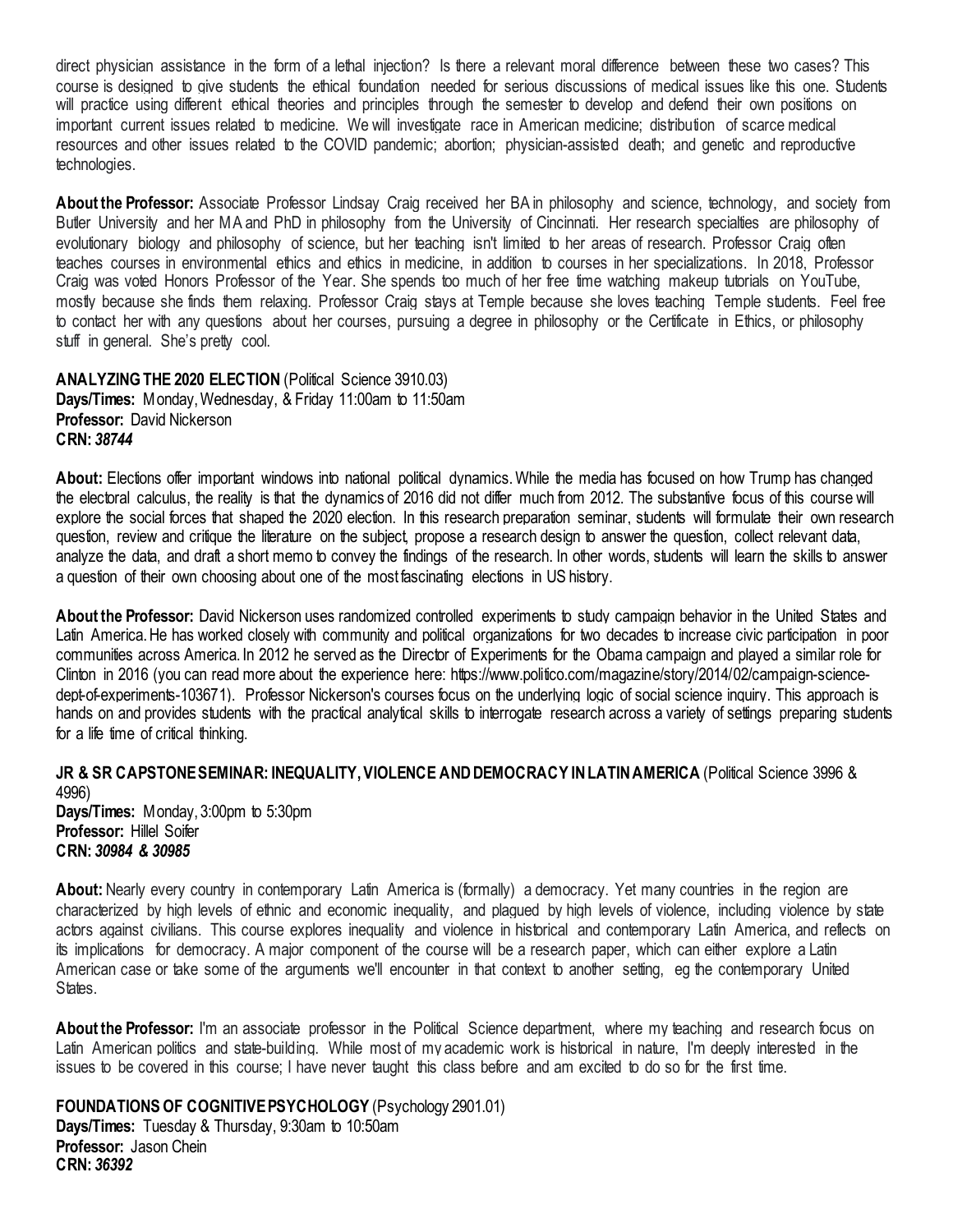**About:** Survey of recent research and theory in the areas of verbal learning and cognitive processes. Learning and retention of verbal materials, thinking and problem solving, and the relationship between language and thought.

**About the Professor:** Dr. Chein is a Professor in the Department of Psychology, and the Director of the newly established Temple University Brain Research & Imaging Center. Dr. Chein is himself "Temple Made", being the son of an emeritus professor of Temple's Department of Mathematics, and a graduate of Temple's Honors Program. He obtained his undergraduate degrees in Psychology and Computer Science from Temple in 1997, and rejoined the Temple community as a member of the Psychology faculty in January of 2006. During the interim, he earned his M.S. and Ph.D. from the University of Pittsburgh, and then completed a postdoctoral fellowship at Princeton University. He has been teaching for the Honors Program since 2012, and was a 2014 winner of the Lindback Award for Distinguished Teaching. As a leader in Temple's brain imaging research community, he conducts studies employing a cognitive neuroscientific approach to understand the basic mechanisms of cognition, the relationship among these mechanisms, and the contribution each makes to high-level cognitive functioning.

#### <span id="page-29-0"></span>**FOUNDATIONS OF DEVELOPMENTAL PSYCHOLOGY** (Psychology 2931.01)

**Days/Times:** Tuesday, 5:30pm to 8pm **Professor:** Harold Wright **CRN:** *39483*

**About:** This course is an introduction to developmental psychology - Honors. We will begin by thinking broadly about what the field of developmental psychology includes, what kinds of questions psychological research can answer, and how psychologists go about finding the answers to these questions. Then we will move on to the content areas of development, which broadly examine physical, emotional, and social aspects of development. These areas of developmental psychology focus on topics such as personality, development across the lifespan, and the behavior of the individual within social groups, from infant, childhood, adolescence, young adulthood, middle adulthood, and late adulthood. Every chapter includes a cultural, historical, and research focus. We will use a combination of readings from the textbook and research articles, as well as class activities, discussions, and video clips to explore these topics. Hopefully you will learn new things about yourself, and about how psychological development influences who you are, who you will be, and how people, in general, behave or think in certain situations.

#### **About the Professor:** DR. WRIGHT IN A NUTSHELL

H. Jean Wright II, PsyD, is a transformational, highly experienced and professionally trained Clinical and Forensic Psychologist with over 20 vears of experience in behavioral health and proven success in passionately leading people and managing projects and initiatives in government for the city of Philadelphia, Pennsylvania; in private practice; in academia, as Adjunct Professor and Clinical Faculty for Temple University; and in rehabilitation and correction, for the city of Philadelphia, Pennsylvania and the State of Ohio. As a clinical consultant, facilitator and trainer, Dr. Wright teaches the subtleties of human interaction to successfully embrace and celebrate the variety of personalities in the workforce and community. His extensive research in human behavior and skill in delivering mission-critical results in direct clinical care, supervision and management have contributed to his success in contributing as a subject matter expert for media such as WDAS FM in Philadelphia, where he is a regular contributor on "Headlines" with Frankie Darcell, a weekly radio program; and on cable TV programs such as "A Multitude of Counselors," which is in its third season on faith network, Three Angels Broadcast Network (3ABN), providing content on behavioral health and faith. Dr. Wright is a regular contributor to journals, educational newsletters, and faith-based magazines, including Message Magazine, The Education Highway, Healthy Horizons, The Pacific Press, and The Lake Union Herald, where his focus is on the connection between psychology, faith and spirituality.

#### <span id="page-29-1"></span>**AMERICAN CULTS** (Religion 2900.01) **Days/Times:** Monday, Wednesday, & Friday, 11:00am to 11:50pm **Professor:** Elizabeth Alvarez **CRN:** *40440*

**About:** What's the difference between a "cult" and a religion? And what can we learn about ourselves from the new religious movements (NRMs) that have arisen in America? This course will examine the relationship between groups the public has, to varying degrees, considered "cults" and the perceptions and experience of community members themselves. We will delve into the history, origins, beliefs, and practices of American NRMs including the Universal Friend Movement, Page35 Shakers, Peace Mission Movement, Oneida Community, Christian Science, Mormonism, Unification Church (Moonies), People's Temple, ISKON, Branch Davidians, Source Family, and Wicca, examining the meaning and boundaries of "religion."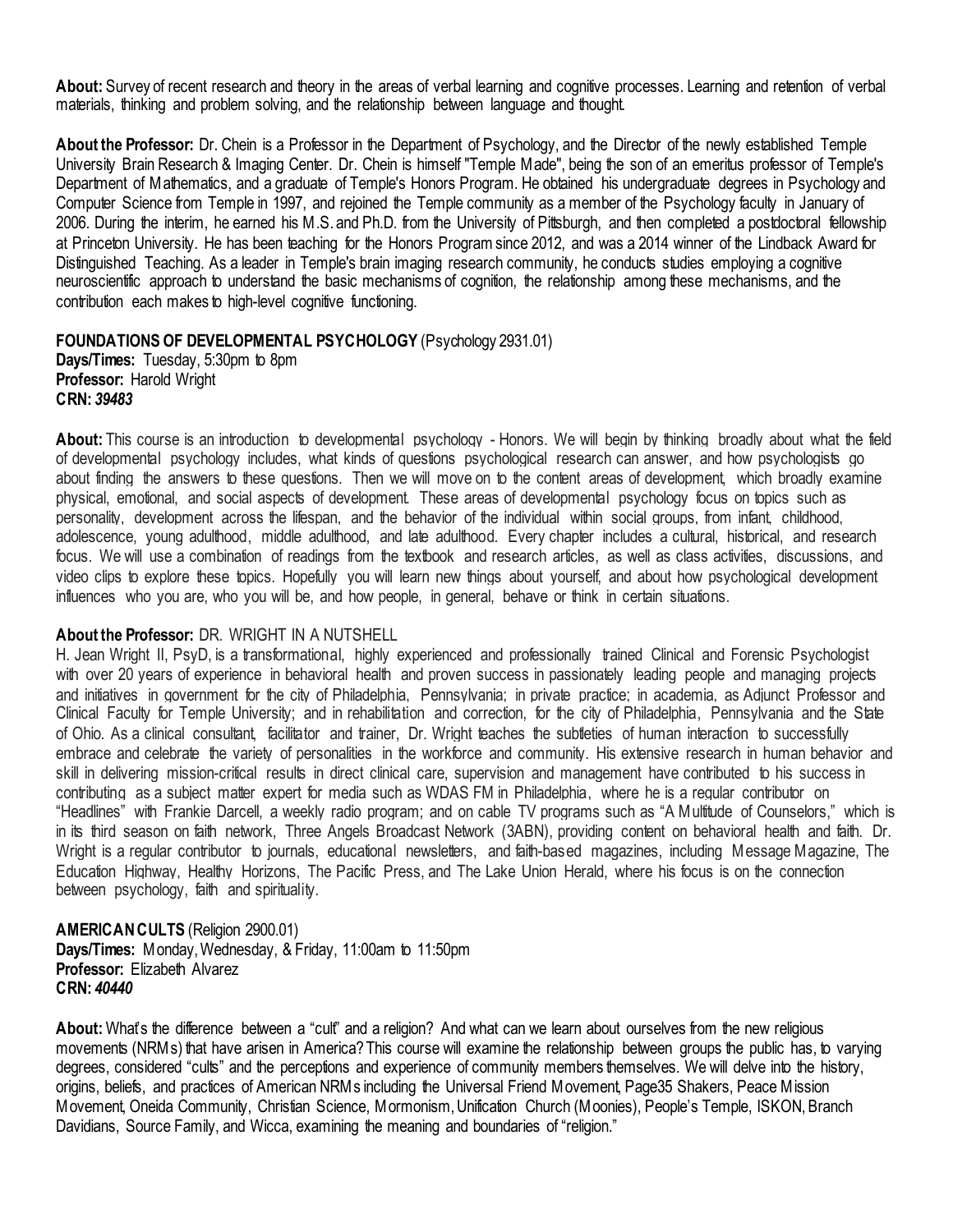**About the Professor:** Elizabeth Hayes Alvarez's research and teaching interests include American religious history, religion and gender, and cultural studies. She received her Ph.D. in History of Christianity from the University of Chicago, Divinity School. Her book, The Valiant Woman: The Virgin Mary in Nineteenth-Century American Culture (University of North Carolina Press), explores Marian imagery and the female ideal in American popular culture. She also published an edited collection, Religion in Philadelphia. She's at work on a new book on Christianity and mental illness in America.

## <span id="page-30-0"></span>**LANGUAGE STUDIES**

<span id="page-30-1"></span>**LANGUAGE AND CULTURE** (Anthropology 2907.01) **Days/Times:** Monday, Wednesday, & Friday, 2:00pm to 2:50pm **Professor:** Michael Hesson **CRN:** *25498*

**About:** In Fundamentals of Linguistic Anthropology, we will pose, and seek to answer, a variety of questions about language and its relationships to culture and society. Possible questions include: Why do children all over the world acquire their first languages at about the same rate and age? How do children learn to use language in culturally specific, culturally appropriate ways? Why do groups of people who apparently share "the same language" speak and use it very differently? Does the language that one speaks affect the ways in which one thinks and experiences the world? How and why does a particular language variety come to be regarded as the "standard" variety, while others are regarded as "non-standard"? How and why does language use relate to important social variables, such as ethnicity, class, gender, age, education, and religion? What is the relationship between language and power? Why and how does cross-cultural miscommunication occur and what are its consequences?

**About the Professor:** Michael Hesson is an Associate Professor of Linguistic and Cultural Anthropology. A graduate of the University of Chicago and the University of Pennsylvania, he works with Yucatec Maya speakers a few hours from Cancun, Mexico. His current research investigates a range of topics—everything from how electronically mediated communication, like texts and emails, are changing Maya ideas about what constitutes a "proper" display of strong emotions, such as happiness or sadness, to the effect of language structure on cognition. When he isn't on campus or in the Yucatan, he can generally be found at home in South Philly, brewing beer.

<span id="page-30-2"></span>**HISPANIC READINGS** (Spanish 2902.01) **Days/Times:** Martes y Jueves, 11am to 12:20pm **Professor:** Fernando Fonseca Pacheco **CRN:** *3891*

¿Qué es lo fantástico? ¿Dónde está la línea divisoria entre lo cotidiano y lo sobrenatural? En este curso se explorarán estos y otros temas mediante la lectura de una variedad de cuentos y autores latinoamericanos.

Español 2902 es un curso dedicado a la lectura, comprensión e interpretación de textos en español. La meta es mejorar las habilidades lingüísticas de los estudiantes a través de lecturas, discusiones y ejercicios escritos. Se leerán principalmente cuentos, además de artículos seleccionados por el profesor con un enfoque en la literatura fantástica y de autores de diversos países dentro de Latinoamérica. Asimismo, los cuentos y los artículos que los estudiantes leen y discuten en clase, estimulan un entendimiento de las culturas e historia de Hispanoamérica y sus pueblos.

## <span id="page-30-3"></span>**STEM**

<span id="page-30-4"></span>**ORGANIC CHEMISTRY II** (Chemistry 2922) **Professor:** Steven Fleming **Section 01, CRN491: Day & Time:** Monday, Wednesday, & Friday 10am to 10:50am & Monday 1pm to 1:50pm **Section 02, CRN 25286: Day & Time:** Monday, Wednesday, & Friday 10am to 10:50am & Thursday 11am to 11:50am **Section 03, CRN 31284: Day & Time:** Monday, Wednesday, & Friday 10am to 10:50am & Friday 1pm to 1:50pm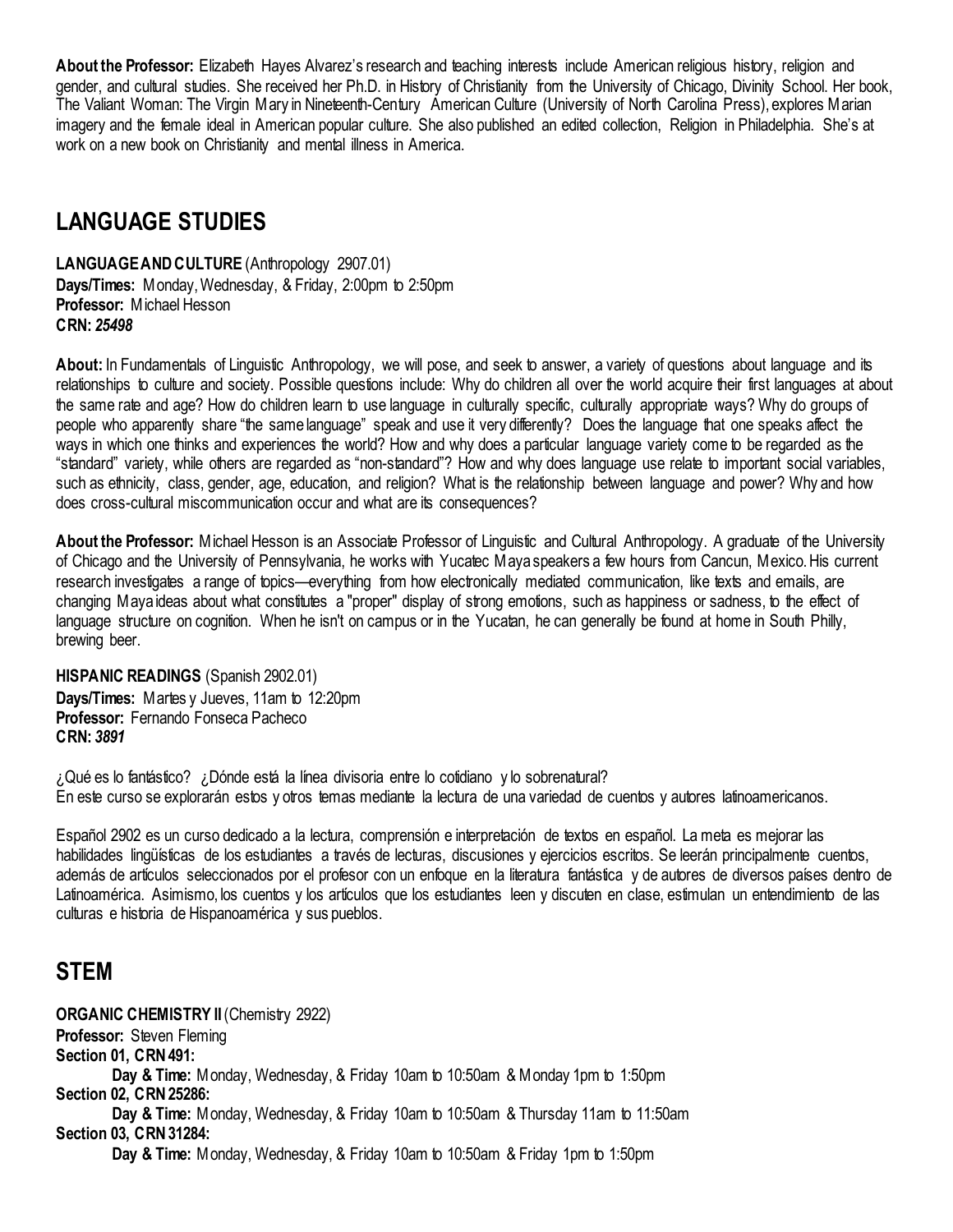**About:**Organic chemistry is about life. Understanding organic chemistry is necessary for understanding almost every aspect of living systems. Why are we different from rocks? Why are mixed drinks evidence of life? Why are organic molecules necessary for cell structure? Answers to these questions and more, await your enrollment in O-Chem.

**About the Professor:** It is my goal to make the subject of organic chemistry a joy to learn. I want you to eagerly anticipate every ochem class. I enjoy the challenge of taking this tough subject and helping you see its inherent beauty. Learning organic chemistry is a great way to develop critical thinking skills.

<span id="page-31-0"></span>**ORGANIC CHEMISTRY LAB II** (Chemistry 2924) **Professor:** Jaskiran Kaur **Section 01, CRN 492: Day & Time:** Monday 2pm to 4:50pm **Section 02, CRN 25289: Day & Time:** Wednesday 2pm to 4:50pm **Section 03, CRN 20356: Day & Time:** Thursday 8am to 10:50am

**About:** Chemical reactions are happening all around us and inside our bodies all the times. Organic chemistry labs are designed to appreciate the chemistry surrounding us while developing technical skills and understandings to set-up chemical reactions and analyze the products obtained. Experiments are designed to reinforce the concepts learned in organic chemistry lecture with a focus to understand their applications in our everyday lives.

About the Professor: My goal is that students enjoy learning and applying chemistry in their everyday lives. Both as a student and professor of chemistry, I have always been fascinated by chemical structures and their reactions. My interest in chemistry started with my cooking experiences and I continue to explore the chemistry happening in my kitchen with my two kids.

<span id="page-31-1"></span>**TECHNICAL COMMUNICATION BY DESIGN** (Engineering 2996.02) **Days/Times:** Monday, Wednesday & Friday, 10am to 10:50am **Professor:** Joseph Danowsky **CRN:** *27116*

**About:** This course helps students learn to craft responsible and effective technical writing. We pursue well-defined communication objectives via library-database research, topic analysis, attention to audience needs, and responsible application of basic rhetorical techniques. The major paper is a partial design proposal based on a comparison of candidate engineering solutions for a significant problem of each student's choosing. Additional writings address engineering-related current events; the economic, social justice, and environmental impacts of engineering projects; and a detailed philosophical and practical analysis of an engineering-related ethical problem. Class topics emphasize requirements for accurate, clear technical communication; responsiveness to client specifications; and the use of word processing techniques to make complex documents usable, maintainable, and attractive.

**About the Professor:** After running off in all directions at the University of Pittsburgh and Cornell Law School, the instructor found his métier as a reflective practitioner of technical communication — first in the then-new field of legal information retrieval and later in computer software documentation, standards and procedure analysis, technical journalism, newsletter and book editing, and several subspecialties such as legal graphics. While teaching technical writing for Temple's English department from 2003 to 2009, he developed the College of Engineering's Technical Communication course, which he now coordinates.

<span id="page-31-2"></span>**CALCULUS III**(Mathematics 2943) **Section 01, CRN 22751 Days/Times:** Tuesday & Thursday, 9:50am to 11:30am **Professor: TBA**

<span id="page-31-3"></span>**DIFFERENTIAL EQUATIONS** (Mathematics 3941.01) **Days/Times:** Tuesday & Thursday, 3:30pm to 4:50pm **Professor: TBA CRN: 37121**